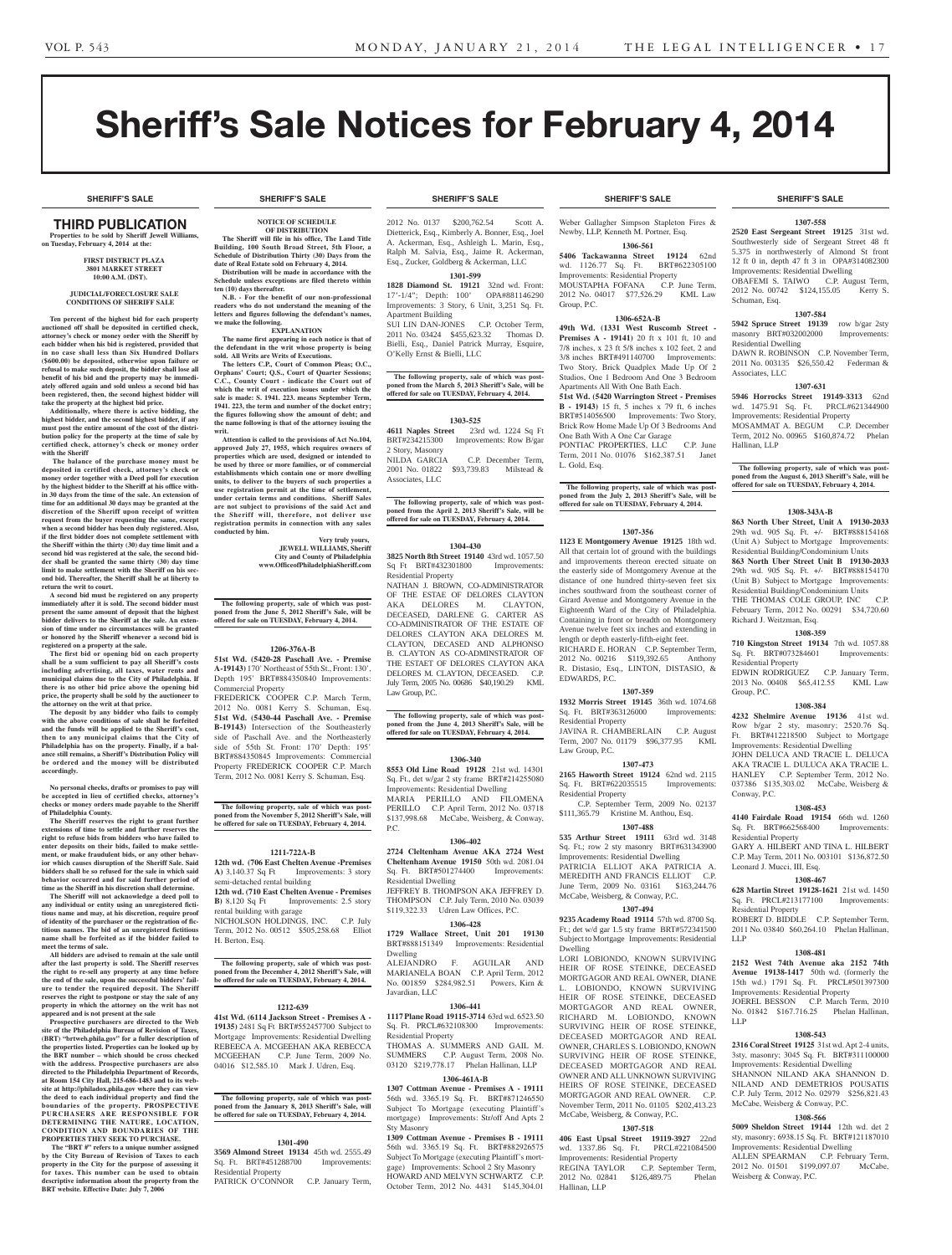# **1308-611**

**2614 South 6th Street 19148-4625** 39th wd. 714 Sq. Ft. PRCL#392357700 Improvements: Residential Property SAMANTHA HO AKA SAMATHA HO C.P. July Term, 2012 No. 01846 \$111,604.20 Phelan Hallinan, LLP

# **1308-640**

**6600 Sylvester Street 19149-2232** 54th wd. 2762.20 Sq. Ft. BRT#541245400 Improvements: Residential Dwelling MERLYN HORSFORD C.P. July Term, 2012 No. 01231 \$169,383.69 Powers, Kirn, & Javardian, LLC

#### **1308-644**

**1908 Stanwood Street 19152** 35th wd. 2848.72 Sq. Ft. BRT#562044700 Improvements: Residential Dwelling EDNA SANDINE C.P. July Term, 2012 No.

# 02451 \$184,536.41 Richard J. Nalbandian, Esq. for Powers, Kirn and Javardian, LLC **1308-645**

**5520 Boyer Street 19138-2306** 12th wd. 1852.9 Sq. Ft. BRT#122243600 Subject to

Mortgage Improvements: Residential Dwelling SHIRLEY WILLIAMS C.P. August Term, 2012 No. 01563 \$73,856.64 Law Offices of Gregory Javardian, Esq.

## **1308-652**

**4144 Levick Street 19135-3018** 55th wd. 1514.75 Sq. Ft. BRT#552073600 Improvements: Residential Property GREGORY CARUSO AND PATRICIA A. CARUSO C.P. September Term, 2012 No. 01157 \$70,588.51 Pressman & Doyle, LLC

#### **The following property, sale of which was postponed from the September 10, 2013 Sheriff's Sale, will be offered for sale on TUESDAY, February 4, 2014.**

#### **1309-310**

**301-323 Spring Garden Street 19123-2976**  5th wd. West side of 3rd Street, front 33' 9-5/8 inch, depth 108 ft 1/8 in HUMER, LLC C.P. January Term, 2011 No. 02167 \$1,057,224.18 Phillip D. Berger, Esq.

#### **1309-322**

**1810 West Albanus Street 19141** 14th wd. 1067.50 Sq. Ft. BRT#171036900 Improvements: Residential Property O'NEAL THOMAS C.P. December Term, 2012 No. 00152 \$54,581.26 KML Law Group, P.C.

#### **1309-332**

**2112 South Garnet Street 19145** 48th wd. 1820.92 Sq. Ft. BRT#481301600 Improvements: Residential Dwelling LILY DEWI C.P. January Term, 2012 No. 02288 \$112,230.74 McCabe, Weisberg, & Conway, P.C.

#### **1309-355**

**2435 East Indiana Avenue 19134** 25th wd. 1014 Sq. Ft. BRT#251094800 Improvements: Residential Property CHRISTINA STEVER AND JAMES STEVER

C.P. August Term, 2012 No. 00010 \$122,526.94 KML Law Group, P.C. **1309-374**

**9212 Annapolis Road 19114** 57th wd. 5360 Sq. Ft. BRT#572252300 Improvements: Residential Property WILFREDO SANTIAGO C.P. September

Term, 2010 No. 02572 \$318,393.60 KML Law Group, P.C.

# **1309-400**

**7200 Limekiln Turnpike 19138** 10th wd. 1470.66 Sq. Ft. BRT#102072200 Improvements: Residential Property JENNIFER PEARSON C.P. April Term, 2013 No. 01474 \$242,007.15 KML Law Group, P.C.

# **1309-458**

**2052 East Cheltenham Avenue 19124** 41st wd. 1260 Sq. Ft. BRT#411069200 Subject to Mortgage Improvements: Row B/gar 2 Sty, Masonry WILLIAM ORTIZ C.P. October Term, 2009

# No. 02921 \$92,132.76 Sarah E. Ehasz, Esq. **1309-462**

**5331 Chester Avenue 19143** 51st wd. 1616 Sq. Ft. BRT#511275800 Improvements: Residential Property AMANDA WASHINGTON C.P. January<br>Term. 2013 No. 002561 \$86.778.01

# Term, 2013 No. 002561 Christopher A. DeNardo, Esq.

# **1309-487**

**4845 Osage Avenue 19143** 46th wd. Row b/gar 2 sty masonry; 3072 Sq. Ft. BRT#461037300 Improvements: Residential Dwelling CHIMA M. ORJI AND AUGUSTINA N. ORJI C.P. May Term, 2012 No. 01485 \$232,052.28 McCabe, Weisberg, & Conway, P.C.

#### **1309-498**

**608 South 12th Street 19147** 2nd wd. Row 2 sty, masonry; 1275.3 Sq. Ft. BRT#023278060

Improvements: Residential Dwelling KATIE YELSON AND KELLY YELSON C.P. June Term, 2012 No. 00180 \$286,637.33 McCabe, Weisberg, & Conway, P.C.

# **1309-516 2015 South Bucknell Street 19145** 48th wd. 806.00 Sq. Ft. BRT#482292900

Improvements: Residential Dwelling ROLAND IEM C.P. April Term, 2013 No. 02643 \$88,167.88 Udren Law Offices, P.C.

**1309-554 5473 Morse Street 19131** 52nd wd. 1224.00 Sq. Ft. OPA#522029000 Improvements: Residential Property OLIN D. JOHNSON C.P. May Term, 2010 No.

2028 \$72,218.36 Lauren Berschler Karl, Esq. **1309-578**

**8022 Buist Avenue 19153** 40th wd. 1290 Sq. Ft. BRT#405766700 Improvements: Residential Dwelling PAULA A. CLARK AND GREGORY S.

CLARK C.P. November Term, 2009 No. 02248 \$137,401.83 Mark J. Udren, Esq.

**The following property, sale of which was post-poned from the October 1, 2013 Sheriff's Sale, will be offered for sale on TUESDAY, February 4, 2014.**

#### **1310-302**

**442-444 East Indiana Avenue 19134** 7th wd. 1849.5 Sq. Ft.; row 2 sty masonry BRT#071240600 Improvements: Residential Dwelling KEITH FEINGOLD, KNOWN SURVIGING

HEIR OF ALMAR FEINGOLD, DECEASED MORTGAGOR, AND REAL OWNER, CORINNA FEINGOLD, KNOWN SURIVING HEIR OF ALMAR FEINGOLD, DECEASED MORTGAGOR AND REAL OWNER AND UNKNOWN SURVIVING HEIRS OF ALMAR FEINGOLD, DECEASED MORTGAGOR AND REAL OWNER C.P. May Term, 2012 No. 00292 \$73,937.50 McCabe, Weisberg, & Conway, P.C.

#### **1310-308**

**2168 Unruh Avenue 19149** 54th wd. 5462.40 Sq. Ft. BRT#541151400 Improvements: Residential Property JAHANGIR AHMED C.P. March Term, 2013 No. 03671 \$155,727.28 KML Law

Group, P.C. **1310-313**

**412 Tyson Avenue 19111** 35th wd. 2449.14<br>Sq. Ft. BRT#353164100 Improvements: Sq. Ft. BRT#353164100 Residential Property DAWN REIDY AND DAVID J. REIDY C.P. September Term, 2009 No. 00132 \$71,096.52 KML Law Group, P.C.

#### **1310-314**

**7464 Rhoads Street 19151** 34th wd. 1626.90 Sq. Ft. BRT#343156200 Improvements: Residential Property CARLA WATTS C.P. January Term, 2011 No. 02976 \$126,895.20 KML Law Group, P.C.

#### **1310-315**

**6320 Milton Street 19138** 22nd wd. 4168.38 Sq. Ft. BRT#221303800 Residential Property HERSCHEL DAVIS JR. AND DERRICK HARRISON C.P. February Term, 2012 No. 03316 \$232,951.17 KML Law Group, P.C.

# **1310-319**

**3211 Aramingo Avenue 19134** 45th wd. 1073 Sq. Ft. BRT#451392300 Improvements: Residential Property ARMINDA L. PAZ C.P. January Term, 2013 No. 00712 \$122,726.35 KML Law Group, P.C.

#### **1310-320**

**1318 North Marshall Street 19122** 14TH wd. 2392.20 Sq. Ft. BRT#141031815 Improvements: Residential Property CARLISA MITCHELL AND DAVID W. MITCHELL C.P. January Term, 2013 No. 00476 \$192,930.89 KML Law Group, P.C.

# **1310-321A-B**

**2541 North 9th Street (Premises A - 19133- 1908)** 37th wd. parcel #1 - Situate on the easterly side of Ninth Street at the distance of One Hundred and fifty six feet eleven inches southwardly from the southerly side of Huntington Street. Parcel #3- situate on the east side of 9th Street at the distance of 113 feet 10 inches southwardly from the south side of Huntington Street. Improvements: Row 2 Sty, Masonry (both Properties)

**2547 North 9th Street (Premises B - 19133- 1908)** 37th wd. parcel #1 - Situate on the easterly side of Ninth Street at the distance of One Hundred and fifty six feet eleven inches southwardly from the southerly side of Huntington Street. Parcel #3- situate on the east side of 9th Street at the distance of 113 feet 10 inches southwardly from the south side of Huntington Street. Improvements: Row 2 Sty, Masonry (both Properties)

AMERICAN DREAM GROUP

INVESTMENTS, LLC C.P. April Term, 2012 No. 03429 \$69,787.37 Chandra M. Arkema, Esq.

#### **1310-331 734 Millwood Road 19115-4122** 63rd wd. 6774 Sq. Ft. PRCL#632049100 Improvements:

Residential Property MATTHEW KLINE AND DELILAH KLINE C.P. March Term, 2013 No. 02984 \$267,249.35 Phelan Hallinan, LLP

#### **1310-333 1418 West Somerville Avenue 19141-1614**  17th wd. 1435 Sq. Ft. PRCL#171077600 Improvements: Residential Property

LISA ACHILLE BLUME C.P. August Term, 2012 No. 01173 \$82,187.30 Phelan Hallinan, LLP **1310-341**

**2214 West Cumberland Street 19132**  16th wd. 2700 Sq. Ft.; row 2sty masonry BRT#162283500 Improvements: Residential Dwelling RONALD W. WARREN C.P. September Term, 2012 No. 01780 \$61,727.54 McCabe, Weisberg, & Conway, P.C.

#### **1310-342**

**5739 Dunlap Street 19131** 4th wd. 2625 Sq. Ft.; row b/gar 2sty masonry BRT#043241100 Improvements: Residential Dwelling GILBERT J. ROGERS C.P. March Term, 2013 No. 03449 \$53,143.57 McCabe, Weisberg, & Conway, P.C.

#### **1310-343**

**5033 Schuyler Street 19144** 13th wd. 6888 Sq. Ft.; s/d w det gar 3 sty masonry BRT#133158300 Improvements: Residential Dwelling ANTHONY WALL C.P. July Term, 2008 No. 02738 \$481,628.89 McCabe, Weisberg, & Conway, P.C.

## **1310-344**

**4625 Sheffield Street 19136** 41st wd. 1200 Sq. Ft.; row 2 sty, masonry BRT#651146500 Improvements: Residential Dwelling DAVID J. CLAWGES C.P. July Term, 2012 No. 00975 \$168,290.44 McCabe, Weisberg, & Conway, P.C.

# **1310-346**

**4017 Howland Street 19124** 33rd wd. 1200 Sq. Ft.; row b/gar 2sty masonry BRT#332374400 Improvements: Residential Dwelling JOSE A. BAEZ, JR. C.P. November Term, 2012 No. 00027 \$36,164.92 McCabe, Weisberg, & Conway, P.C.

#### **1310-350**

**8636 Bayard Street 19150** 50th wd. 2586.56 Sq. Ft.; row b/gar 2 sty masonry BRT#501208500 Improvements: Residential Dwelling

THEOLA THOMPSON AND THOMAS THOMPSON C.P. August Term, 2009 No. 03564 \$119,653.51 McCabe, Weisberg, & Conway, P.C.

## **1310-351**

**2942 McKinley Street 19149** 62nd wd. 2269025 Sq. Ft.; row b/gar 2sty masonry BRT#621250600 Improvements: Residential Dwelling DORIAN PARSLEY C.P. April Term, 2012 No. 00802 \$150,823.61 McCabe, Weisberg, & Conway, P.C.

#### **1310-360**

**7345 Woodbine Avenue 19151-2212** 34th wd. 1477.22 Sq. Ft. PRCL#344139300 Improvements: Residential Property TAMARA BATTLE C.P. December Term, 2011 No. 00736 \$131,584.44 Phelan Hallinan, LLP

#### **1310-362**

**4041 North Twelfth Street 19140-2101**  43rd wd. 1305 Sq. Ft. PRCL#433162500 Improvements: Residential Property<br>GWENDOLYN BURBAGE CP March GWENDOLYN BURBAGE Term, 2013 No. 02234 \$68,322.85 Phelan Hallinan, LLP

#### **1310-365**

**6067 North Norwood Street 19138-2409**  17th wd. 1274.40 Sq. Ft. PRCL#172471500 Improvements: Residential Property MUHAMMAD M. AL AHMAR C.P. March

## Term, 2013 No. 01002 \$79,413.56 Phelan Hallinan, LLP **1310-371**

**2644 Sylmar Street 19142** 4th wd. 928 Sq. Ft. BRT#406133500 Improvements: Residential Dwelling

#### KIMBERLY L. BARKLEY C.P. February Term, 2010 No. 00563 \$75,535.82 Udren Law Offices, P.C.

**1310-378 15081 London Road 19116** 58th wd. 2904 Sq. Ft. BRT#583169400

Residential Dwelling DOROTHY A. KEOUGH C.P. January Term, 2013 No. 01764 \$117,317.95 Udren Law Offices, P.C.

#### **SHERIFF'S SALE SHERIFF'S SALE SHERIFF'S SALE SHERIFF'S SALE SHERIFF'S SALE**

# **1310-380**

Residential Property

Phelan Hallinan, LLP

Residential Property

Phelan Hallinan, LLP

Hallinan, LLP

Residential Property

Hallinan, LLP

Residential Property

LLP

JEROME ROLLERSON C.P. October Term, 2007 No. 04061 \$75,467.35 Phelan Hallinan,

**1310-436 1737 North Lindenwood Street 19131-3617**  52nd wd. 750 Sq. Ft. PRCL#521317200

**Property** 

LLP

**4313 Ludlow Street 19104**  BASHISHA SHERROD C.P. January Term, 2007 No. 01374 \$68,697.74 Udren Law Offices, P.C.

Improvements: Residential Property KIMBERLY BARKLEY AND JAMES BARKLEY C.P. June Term, 2009 No. 00162 \$65,984.97 Phelan Hallinan, LLP **1310-440 732 Brighton Street 19111-4028** 53rd wd. 2689.50 Sq. Ft. PRCL#532244100 Improvements: Residential Property NATACHA E. AUDAIN AKA NATACHA AUDAIN C.P. August Term, 2012 No. 03177 \$105,180.62 Phelan Hallinan, LLP **1310-441 1814 Farrington Road 19151-2011** 34th wd. 1530.56 Sq. Ft. PRCL#343350800 Improvements: Residential Property RICADO ROSA AKA RICARDO A. ROSA C.P. October Term, 2012 No. 00218 \$165,380.60 Phelan Hallinan, LLP **1310-442 5418 Rutland Street 19124-1128** 62nd wd. 1488 Sq. Ft. PRCL#621326300 Improvements:

Residential Property

Wilson Law Firm

Residential Property

Residential Real Estate

PC

LLC

& Javardian, LLC

A. DeNardo, Esq.

DeNardo, Esq.

Dwelling

Conway, P.C.

Weisberg, & Conway, P.C.

& Conway, P.C.

Residential Real Estate

Property

JEAN STRIPLET C.P. December Term, 2011 No. 00457 \$93,379.75 Phelan Hallinan, LLP **1310-452 8550 Temple Road 19150** 50th wd. Land area: 1450.80 Sq. Ft. Improvement area: 1088 Sq. Ft. OPA#501082800 Improvements: Residential Real Estate - Single Family Dwelling ROBIN RENEE BRACE AKA ROBIN BRACE C.P. December Term, 2012 No. 01704 \$135,066.80 Robert J. Wilson, Esq.,

**1310-456 927 Marcella Street 19124-1734** 35th wd. 1050 Sq. Ft. PRCL#351128200 Improvements:

CHERYL D. WATSON C.P. April Term, 2010 No. 00884 \$71,332.16 Phelan Hallinan, LLP **1310-465 6231 North Gratz Street 19141** 50th wd. 1200 Sq. Ft. BRT#172288600 Improvements:

DOROTHY BUTLER C.P. April Term, 2013 No. 00354 \$67,567.84 Stern & Eisenberg,

**1310-475 1637 East Comly Street 19149-3437**  62nd wd. 2126.30 Sq. Ft. BRT#621139600 Improvements: Residential Dwelling JOANNE R. MARTINELLI AND CRAIG J. MARTINELLI C.P. April Term, 2012 No. 03792 \$91,480.71 Powers, Kirn & Javardian,

**1310-484 3334 Cottman Avenue 19149-1601** 55th wd. 1600 Sq. Ft. BRT#551515400 Subject to Mortgage Improvements: Residential Dwelling ROSE TOMBERLAIN C.P. August Term, 2012 No. 00651 \$149,878.62 Powers, Kirn

**1310-497 5922 Vine Stret 19139** 4th wd. 1050 Sq. Ft. BRT#042162100 Improvements: Residential

DAIREN L. THOMAS C.P. February Term, 2013 No. 001307 \$58,212.99 Christopher

**1310-498 2122 South Woodstock Street 19145**  48th wd. 783.75 Sq. Ft. BRT#481340600 Improvements: Residential Property JIMMY S. TJOENG C.P. October Term, 2011 No. 003166 \$91,100.66 Christopher A.

**1310-501 303 Forest Hills Avenue 19116** 58th wd. 6555 Sq. Ft. BRT#583028600 Improvements:

EDWARD F. O'TOOLE AND KATIE L. O'TOOLE C.P. March Term, 2012 No. 02370 \$140,809.75 Stern & Eisenberg, PC **1310-504 7102 Bustleton Avenue 19149** 54th wd. 2064.70 Sq. Ft.; row b/gar 2sty masonry BRT#542454500 Improvements: Residential

RAYMOND G. BROWN AND PATRICIA A. BROWN C.P. February Term, 2012 No. 02988 \$81,739.86 McCabe, Weisberg, &

**1310-507 1909 Bainbridge Street 19146** 30th wd. 3300 Sq. Ft.; row 3 sty masonry BRT#301047600 Improvements: Residential Dwelling CHARLOTTE MILES C.P. September Term, 2008 No. 01954 \$263,591.01 McCabe,

**1310-510 914 Brighton Street 19111** 53rd wd. 1220 Sq. Ft.; s/d w b/g 2s masonry BRT#532248000 Improvements: Residential Dwelling DERRICK CAIN C.P. December Term, 2011 No. 01713 \$128,580.01 McCabe, Weisberg,

**1310-391 6345 Bingham Street 19111** 35th wd. 1584 Sq. Ft. PRCL#353272900 Improvements:

ALVARAO A. ACOSTA C.P. June Term, 2012 No. 03903 \$116,948.43 Phelan Hallinan,

**1310-395 2125 Loney Street 19152-3218** 56th wd. 2619.75 Sq. Ft. PRCL#147N14220 Improvements: Residential Property AVRAHAM KATALAN AND JOY KATALAN C.P. June Term, 2012 No. 01482 \$174,619.07

**1310-397 5011 North Franklin Street 19120-3111**  49th wd. 996.87 Sq. Ft. PRCL#491231400 Improvements: Residential Property

KIMBERLY SPADY C.P. July Term, 2012 No. 04450 \$76,356.36 Phelan Hallinan, LLP **1310-399 902 Emily Street 19148-2304** 39th wd. 768 Sq. Ft. PRCL#393288700 Improvements:

AZHAR JAMAL C.P. March Term, 2012 No. 02606 \$75,603.14 Phelan Hallinan, LLP **1310-402 1316 Longshore Avenue aka 1316- 18 Longshore Avenue 19111-4510** 53rd wd. (formerly of the 35th wd.) 9000 Sq. Ft. PRCL#532173900 Improvements: Residential

ERCILIA E. VARGAS AND JOSE ROJA C.P. July Term, 2012 No. 03186 \$245,046.14

**1310-404 7036 Torresdale Avenue 19135-1915**  41st wd. 2500 Sq. Ft. PRCL#412401800 Improvements: Residential Property JOSE A. BORGES, JR. C.P. February Term, 2013 No. 02834 \$159,177.80 Phelan

**1310-406 1218 South 50th Street 19143-5102** 27th wd. 882 Sq. Ft. PRCL#273082600 Improvements:

GAU LY AKA GAU TI LY AND MEI YU WU C.P. November Term, 2011 No. 02678 \$39,927.97 Phelan Hallinan, LLP **1310-420 4037 North Broad Street 19140-3030**  43rd wd. 1600 Sq. Ft. PRCL#433184200 Improvements: Residential Property CHARLES D. MASON C.P. September Term, 2012 No. 00509 \$204,524.46 Phelan

**1310-423 3153 Hartville Street 19134-2304** 33rd wd. 667.50 Sq. Ft. PRCL#071552700 Improvements: Residential Property OMYRA SANCHEZ, MIRIAM E FAULKNER, CONFESSOR BAEZ AND VERNON L. JOHNSON C.P. August Term, 2011 No. 03112 \$19,989.48 Phelan Hallinan, LLP **1310-428 29 North Robinson Street 19139-2311**  34th wd. 1349.04 Sq. Ft. PRCL#341165300 Improvements: Residential Property TANYA R REID C.P. April Term, 2010 No. 00028 \$63,818.40 Phelan Hallinan, LLP **1310-430 4311 Shelmire Avenue 19136-3624** 65th wd. 1279.47 Sq. Ft. PRCL#651045700 Improvements: Residential Property ANDREW DEMPSKY AND CYNTHIA DEMPSKY C.P. March Term, 2012 No. 01216 \$126,734.24 Phelan Hallinan, LLP **1310-433 2367 East Cumberland Street 19125-3126**  31st wd. 1140 Sq. Ft. PRCL#314037300 Improvements: Residential Property JAMES P. ACKLEY, JR., HEIR OF JAMES ACKLEY, DECEASED. NORA LOUISE ACKLEY, HEIR OF JAMES ACKLEY, DECEASED. UNKNOWN HEIRS, SUCCESSORS, ASSIGNS, AND ALL PERSONS, FIRMS, OR ASSOCIATIONS CLAIMING RIGHT, TITLE, OR INTEREST FROM OR UNDER JAMES ACKLEY. DECEASED. C.P. December Term, 2011 No. 00889 \$148,565.67 Phelan Hallinan, LLP **1310-435 8502 Fayette Street 19150-1902** 50th wd. 1458 Sq. Ft. PRCL#502300300 Improvements: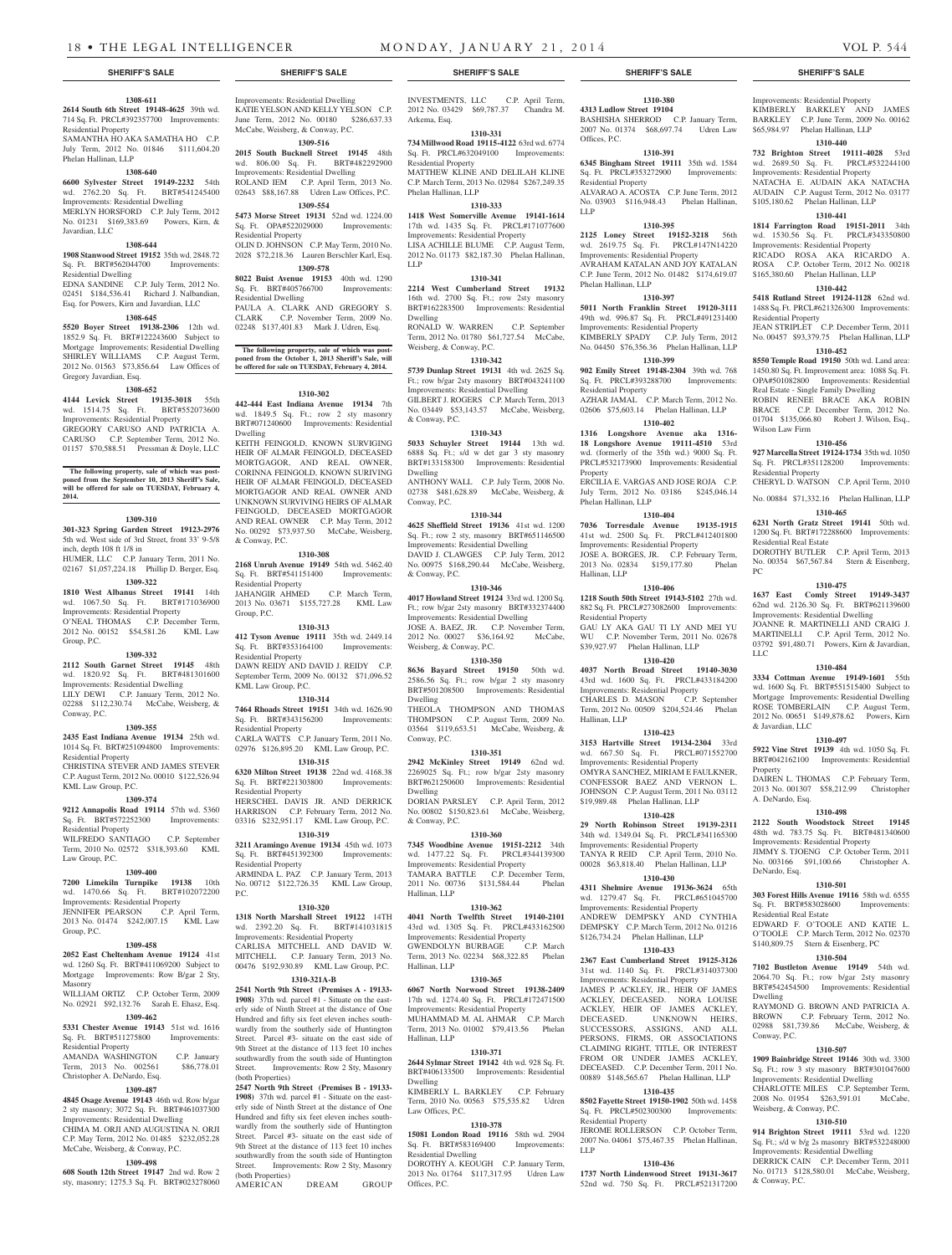#### **1310-513**

**729 Disston Street 19111** 53rd wd. 4196.25 Sq. Ft.; s/d w b/g 2s masonry BRT#532200700 Improvements: Residential Dwelling ARIEL VIRELLA C.P. December Term, 2011 No. 02672 \$194,155.84 McCabe, Weisberg, & Conway, P.C.

#### **1310-517**

**346 East Church Lane 19144** 12th wd. 4113 Sq. Ft.; semi/det 3 sty stone BRT#122032700 Improvements: Residential Dwelling RICHARD A. TYLER JR., DIVONNE TYLER AND THE UNITED STATES OF AMERICA C/O UNITED STATES ATTORNEY FOR THE EASTERN DISTRICT OF PENNSYLVANIA C.P. February Term, 2013 No. 00993 \$203,469.26 McCabe, Weisberg, & Conway, P.C.

#### **1310-524**

**742 South Frazier Street 19143** 46th wd. 935.55 Sq. Ft. BRT#463232800 Improvements: Residential Property COREY J. DORSEY C.P. December Term,

2012 No. 02210 \$49,614.84 KML Law Group, P.C.

#### **1310-527**

**1921 West Berks Street 19121-2242** 32nd wd. North side of Berks Street 148 ft 11 in west of 19th St; front 14 ft 11 in, depth 56 ft 3 in OLIVER ACQUISITION GROUP, LLC C.P. November Term, 2012 No. 003100 \$133,113.42 Phillip D. Berger, Esq.,

# **1310-528A-C**

**34th wd. (152 North Edgewood Street - Premises A - 19139-2323)** West side of Edgewood Street 393 ft 4 in north of Arch Street; front 15 ft 1 in, depth 62 ft 6 in

**4th wd. (127 North 59th Street - Premises B - 19139-2417)** East side of 59th Street 194 ft 0 in north of Arch Street; front 15 ft 0 in, depth

67 ft 0 in **32nd wd. (2131 North 30th Street - Premises C - 19121-1139)** East side of 30th Street 75 ft 6 in north of Westmont Street; front 15 ft 0 in, depth 57 ft 0 in

STRONG FAMLY PROPERTIES, LLC C.P. September Term, 2012 No. 001784 \$226,227.47 Phillip D. Berger, Esq.,

# **1310-530**

**6148 Reedland Street 19142** 40th wd. Southeasterly side of Reedland Street 162 ft 1 in northeasterly side of 62nd st; front 16 ft, depth 16 ft BRT#402207300 Subject to Mortgage TIEASHA PULLEY C.P. July Term, 2012 No. 00982 \$90,009.90 Louis P. Vitti, Esq.

#### **1310-536**

**4911 Girard Avenue 19131** 44th wd. 2932 Sq. Ft.; row w/det gar 3sty masonry BRT#442080700 Subject to Mortgage Improvements: Residential Dwelling PATRICIA RICE NKA PATRICIA KNOX C.P. June Term, 2010 No. 02964 \$28,145.15 McCabe, Weisberg, & Conway, P.C.

## **1310-537**

**6109 Marsden Street 19135** 41st wd. 3260 Sq. Ft.; s/d conv apt 2 sty masonry BRT#411262000 Improvements: Residential Dwelling ANTHONY PIZZARO C.P. December Term, 2006 No. 00791 \$90,776.44 McCabe,

## Weisberg, & Conway, P.C. **1310-538**

**3511 Ashville Street 19136** 64th wd. 2965.44 Sq. Ft.; row b/gar 2 sty masonry BRT#642283200 Improvements: Residential Dwelling

KRISTY SWEDBERG C.P. October Term, 2011 No. 04788 \$168,386.37 McCabe, Weisberg, & Conway, P.C.

#### **1310-548**

**2307 Almond Street 19125** 31st wd. 889 Sq. Ft. BRT#312086000 Improvements: Residential Property

WILLIAM J. COLLINS JR C.P. April Term, 2010 No. 01769 \$117,886.27 KML Law Group, P.C.

#### **1310-562**

Residential Property

KML Law Group, P.C.

Residential Property

Group, P.C.

**1116 East Tioga Street 19134** 33rd wd. 1345.55 Sq. Ft. BRT#331208600 Improvements: Residential Property DAVID R PRADO C.P. March Term, 2013 No.

02602 \$65,952.91 KML Law Group, P.C. **1310-574 6532 Lansdowne Avenue 19151** 34th wd. 1395 Sq. Ft. BRT#344019500 Improvements:

BASIL A. SCOTT AND JANICE V SCOTT C.P. March Term, 2011 No. 03346 \$147,137.94

**1310-576 1147 South 61st Street 19143** 3rd wd. 1591 Sq. Ft. BRT#033225200 Improvements:

ROSALINID D. MILES AKA ROSALIND MILES-THOMPSON C.P. March Term, 2013 No. 02807 \$82,623.46 KML Law

#### **1310-670**

**329 North 9th Street aka 329 North 9th Street Unit A-8 19107-1409** 5th wd. 1069.32 Sq. Ft. PRCL#056296105 Improvements:

Residential Property SAM A. SAM C.P. December Term, 2012 No. 03129 \$144,867.49 Phelan Hallinan, LLP

# **1310-674**

**5134 Parkside Avenue 19131-4715** 44th wd. 1312 Sq. Ft. PRCL#521093900 Improvements: Residential Property ELLA DEANS-FRANCIS C.P. September Term, 2012 No. 00033 \$138,062.78 Phelan Hallinan, LLP

#### **1310-676**

**2411 South Chadwick Street 19145** 26th wd. 902 Sq. Ft. BRT#261316900 Improvements:

#### **SHERIFF'S SALE SHERIFF'S SALE SHERIFF'S SALE SHERIFF'S SALE SHERIFF'S SALE**

**1310-578 5959 Upland Way 19131-2233** 52nd wd. 1320.48 Sq. Ft. BRT#522010900 Improvements: Residential Property WANDA HENRY C.P. January Term, 1999 No. 01690 \$69,848.43 KML Law Group,

**1310-580 236 West Sparks Street 19120** 61st wd. 1050 Sq. Ft. BRT#611251800 Improvements:

MICHELLE CARTER C.P. October Term, 2012 No. 00051 \$51,795.67 KML Law

**1310-582 4522 Carwithan Street 19136** 65th wd. 1894.80 Sq. Ft. BRT#652119300 Improvements:

JORGE LOPEZ C.P. March Term, 2012 No. 03592 \$140,942.44 KML Law Group, P.C. **1310-589 1900 Lott Street aka 1900 Lott Avenue 19115- 3216** 58th wd. 6750 Sq. Ft. PRCL#581044900 Improvements: Residential Property ADEL ETREIH C.P. March Term, 2009 No. 01971 \$356,845.64 Phelan Hallinan, LLP **1310-592 2115 South Woodstock Street 19145-3508**  48th wd. 783.75 Sq. Ft. PRCL#481333200 Improvements: Residential Property MARJORIE WILKINSON AKA MARGIE WILKINSON AKA MARGURITE WILKINSON C.P. October Term, 2009 No. 01796 \$114,085.11 Phelan Hallinan, LLP **1310-611 115 South 61st Street 19139** 46th wd. 1326.75 Sq. Ft. BRT#031170200 Improvements:

ANGELIQUE PRESSLEY AND SAMUEL PRESSLEY C.P. March Term, 2012 No. 00532 \$45,631.91 Udren Law Offices, P.C. **1310-618 110 West Chew Avenue 19120-2428** 61st wd. 1792 Sq. Ft. BRT#105N18266 Improvements:

WAHABIT EDWARDS C.P. December Term, 2003 No. 002181 \$76,357.47 Milstead &

**1310-623 2110 Federal Street 19146** 36th wd. 1034.11 Sq. Ft. BRT#361044800 Improvements:

CHANEL CUNNINGHAM C.P. March Term 2013 No. 000361 \$201,513.34 Martha E. Von Rosenstiel, Esq., Heather Riloff, Esq. **1310-625 2951 Disston Street 19149** 55th wd. 2624.06 Sq. Ft. BRT#551307200 Improvements:

JEFFREY E. DEGNAN C.P. January Term, 2013 No. 003552 \$84,544.71 Martha E. Von Rosenstiel, Esq., Heather Riloff, Esq. **1310-652 5835 North Park Avenue 19141-3102** 49th wd. 2368.20 Sq. Ft. PRCL#493229900 Improvements: Residential Property RONALD WILBUR SMITH C.P. August Term, 2012 No. 01543 \$97,193.99 Phelan

**1310-654 7369 Woolston Avenue 19138-1226** 10th wd. 1280 Sq. Ft. PRCL#102418500 Improvements: Residential Property SHAINA C. BATTIS C.P. December Term, 2010 No. 01407 \$120,133.20 Phelan

**1310-666 2832 Memphis Street 19134-4208** 25th wd. 714 Sq. Ft. PRCL#252314200 Improvements:

JAMES D. BUSK C.P. April Term, 2013 No. 04945 \$65,335.99 Phelan Hallinan, LLP **1310-668 3327 East Thompson Street 19134-5308**  45th wd. 1296 Sq. Ft. PRCL#451233100 Improvements: Residential Property JOHN R. POVERNICK C.P. November Term, 2011 No. 02197 \$61,855.74 Phelan

 $PC$ 

Residential Property

Residential Property

Residential Dwelling

Associates, LLC

Residential Dwelling

Residential Dwelling

Hallinan, LLP

Hallinan, LLP

Hallinan, LLP

Residential Property

Row Conv/apr 2 Story Masonry

Group, P.C.

Residential Dwelling MICHAEL SOFI, ROBERT POLIZZANO AND MICHELE POLIZZANO C.P. March Term, 2012 No. 3629 \$76,900.79 Weber Gallagher Simpson Stapleton Fires & Newby, LLP, Sarah A. Elia, Esq.

## **1310-680**

**5527 Ludlow Street 19139** 60th wd. 1032 Sq. Ft.; ROW 2 STY MASONRY BRT#604006400 Improvements: Residential Dwelling PROPERTY OF ARLEAN D. BOWMAN, KNOWN SURVIVING HEIR OF LAURA BOWMAN, DECEASED MORTGAGOR AND REAL OWNER, HOWARD BOWMAN, KNOWN SURVIVING HEIR OF LAURA BOWMAN, DECEASED MORTGAGOR AND REAL OWNER, VERNATTA BOWMAN, KNOWN SURVIVING HEIR OF LAURA BOWMAN, DECEASED MORTGAGOR AND REAL OWNER, MARCUS BOWMAN, KNOWN SURVIVING HEIR OF LAURA BOWMAN, DECEASED MORTGAGOR AND REAL OWNER, ALL UNKNOWN SURVIVING HEIRS OF LAURA BOWMAN, DECEASED MORTGAGOR AND REAL OWNER C.P. December Term, 2011 No. 00111 \$40,513.87 McCabe, Weisberg, & Conway, P.C.

#### **The following property, sale of which was postponed from the November 5, 2013 Sheriff's Sale, will be offered for sale on TUESDAY, February 4, 2014.**

# **1311-317**

**3215 North 34th Street 19129** 38th wd. 1280 Sq. Ft. BRT#382197600 Improvements: Residential Property FRANK RAFFAELE C.P. June Term, 2012 No. 0570 \$90,256.16 Christopher A. DeNardo, Esq.

# **1311-321**

**1713 Wakeling Street 19124-2756** 62nd wd. 2000 Sq. Ft. PRCL#622003900 Improvements: Residential Property OMAR NEGRON C.P. June Term, 2012 No. 01481 \$61,063.21 Phelan Hallinan, LLP

# **1311-325**

**220 East Walnut Park Drive 19120-1021**  61st wd. 2600 Sq. Ft. BRT#611358000, PRCL#611358000 Improvements: Residential Property

PETRINIA L. PERRY C.P. February Term, 2009 No. 00416 \$135,977.39 Phelan Hallinan, LLP

#### **1311-327**

**11805 Millbrook Road 19154-3710** 66th wd. 1296 Sq. Ft. PRCL#662235500 Improvements: Residential Property RAYMOND MARASHESKI C.P. June Term, 2012 No. 02227 \$171,741.71 Phelan Hallinan, LLP

# **1311-331**

**8019 Lindbergh Boulevard 19153-1109**  40th wd. 2300.15 Sq. Ft. PRCL#405844200 Improvements: Residential Property FRED CELLICH C.P. August Term, 2009 No. 02588 \$119,402.67 Phelan Hallinan, LLP

#### **1311-339**

**422 North 62nd Street 19151-4101** 44th wd. 1910.52 Sq. Ft. PRCL#341230600 Improvements: Residential Property CLIFTON OFFICER C.P. January Term, 2013 No. 03876 \$63,835.91 Phelan Hallinan, LLP

# **1311-345**

**3731 Midvale Avenue 19129** 38th wd. 1170 Sq. Ft. BRT#383046000 Improvements: Residential Property FRANK RAFFAELE C.P. July Term, 2012 No. 0934 \$173,318.33 Christopher A. DeNardo, Esq.

# **1311-359**

**5451 Kingessing Avenue 19143** 51st wd. 975 Sq. Ft. BRT#514149700 Improvements: Residential Real Estate GREGORY EBURUOH C.P. May Term, 2013

No. 01066 \$70,518.37 Stern & Eisenberg, PC

# **1311-361A-B**

**4847 North 6th Street – Premises A – 19120** 49th wd. 5490 Sq. Ft. more or less BRT#491181400 Improvements: Residential Dwelling

**4857 North 6th Street – Premises B – 19120** 49th wd. 4840 Sq. Ft. more or less BRT#491181500 Improvements: Residential Dwelling

ROSE SIMMONS-TROTTER, CALVIN SIMMONS AND LEANTYE EVANS C.P. April Term, 2012 No. 00223 \$89,931.07 Leona Mogavero, Esq., Klehr Harrison Harvey Branzburg LLP

# **1311-366**

**3263-3265 Emerald Street 19134** 45th wd. On southeast side of Emerald Street 75 ft 2-3/4-in southwestward of Westmoreland Street; front irregular ft, depth irregular feet.

Improvements: Ind. Shop, Masonry, 13,413 Sq Ft

EMERALD STREET ASSOCIATES, LP C.P. June Term, 2013 No. 01893 \$172,402.15 Steven J. White, Esq.; Stradley Ronon Stevens & Young, LLP

# **1311-368**

**5962 Agusta Street 19149** 53rd wd. Northwest side of Agusta St 479 ft 11-1/2-in northeastwadly from the northeast side of Vankirk St; front: 15 ft-1/2 in depth: 72 ft 6 in BRT#531251200 Subject to Mortgage MARINA FALU C.P. August Term, 2012 No. 00515 \$57,942.71 Louis P. Vitti, Esq.

# **1311-403**

**2023 Fernon Street 19145** 36th wd. 1400 Sq. Ft. row 2 sty masonry BRT#363080200 Improvements: Residential Dwelling MARVIN WOMACK AND MILTON S. GREEN C.P. January Term, 2012 No. 04105 \$87,144.57 McCabe, Weisberg, & Conway, P.C.

#### **1311-405**

**641 East Tioga Street 19134** 07th wd. 2805 Sq. Ft. row 2 sty masonry BRT#073279000 Improvements: Residential Dwelling APOLONIO OTERO, DECEASED MORTGAGOR AND REAL OWNER C.P. November Term, 2011 No. 01714 \$38,400.43 McCabe, Weisberg, & Conway, P.C.

# **1311-410**

**5618 Diamond Street 19131-0000** 52nd wd. (formerly the 34th wd.) 1833 Sq. Ft. BRT#522089400 (110N080051) Subject to Mortgage Improvements: Residential Dwelling MARY LEE WASHINGTON AND WILLIE WASHINGTON C.P. March Term, 2010 No. 02962 \$95,740.45 Udren Law Offices, P.C.

# **1311-412**

**406 Wood Street 19106** 5th wd. 663 Sq. Ft. BRT#056015000 Improvements: Residential Dwelling RONALD B. MCKAY C.P. August Term,

2012 No. 03320 \$443,378.86 Udren Law Offices, P.C.

#### **1311-418 220 Locust Street, PH #2S 19106** 5th wd.

1253 Sq. Ft. BRT#888051852 DEFENDANT, CLIFFORD LEE VAN SYOC C.P. February Term, 2013 No. 265634 \$11,637.50 Evan R. Bachove, Esq., Fineman Krekstein & Harris, P.C.

# **1311-423**

**3917 K Street 19124** 33rd wd. 1131.20 Sq. Ft. BRT#332321600 Improvements: Residential Property CHRISTIAN LAFTY C.P. April Term, 2013

No. 03879 \$25,976.27 KML Law Group, P.C.

# **1311-439**

**5615 Sansom Street 19139** 60th wd. 1166.10 Sq. Ft. BRT#604025700 Improvements: Residential Property DERRICK S. GOLDEN AND PATRICIA J. BARNES C.P. May Term, 2012 No. 02793

\$89,220.57 Christopher A. DeNardo, Esq. **1311-440**

**8832 Fairfield Street 19152** 57th wd. S/D w b/g 1 sty masonry; 4449.15 Sq. Ft. BRT#571168900 Improvements: Residential Dwelling ROBERT J. SAUER AND KATHLEEN

MAMMARELLA C.P. January Term, 2013 No. 02676 \$43,593.50 McCabe, Weisberg, & Conway, P.C.

#### **1311-449 6406 Park Avenue aka 6406 North Park**

**Avenue 19126-3634** 49th wd. 4670 Sq. Ft. PRCL#493243100 Improvements: Residential Property JAMES E PAIGE, JR., AKA JAMES E.

PAIGE AND CHERYL VIRGIL PAIGE AKA CHERYL VIRGIL-PAIGE C.P. July Term, 2012 No. 02516 \$50,609.38 Phelan Hallinan, LLP

#### **1311-452 3106 Mount Vernon Street 19104-2024**

24th wd. 2772 Sq. Ft. PRCL#242055310 Improvements: Residential Property CORRIN R. STOKES C.P. September Term, 2012 No. 00508 \$102,987.12 Phelan Hallinan, LLP

#### **1311-457**

**1543 North 56th Street 19131-3906** 4th wd. 1712 Sq. Ft. Improvements: Residential Property KAMILAH J. MININALL C.P. March Term 2012 No. 03936 \$126,136.52 Phelan Hallinan, LLP

#### **1311-482**

**5837 North Camac Street 19141** 49th wd. 1672.44 Sq. Ft. BRT#493164200 Improvements: Residential Property TALISA R. DOUGLAS C.P. February Term,

2011 No. 03360 \$101,106.19 KML Law Group, P.C.

Residential Property

Residential Property

Group, P.C.

Associates, LLC

Conway, P.C.

Weisberg, & Conway, P.C.

Residential Property

Townhouse

LLP

Residential Property

Hallinan, LLP

LLP

**1311-495 1918 East Thayer Street 19134** 45th wd. 980 Sq. Ft. BRT#452065500 Improvements:

SAMUEL T. LANG C.P. April Term, 2013 No. 03606 \$63,496.88 KML Law Group, P.C. **1311-502 3839 Pearson aka 3839 Pearson Street 19114**  57th wd. 3850.00 Sq. Ft. BRT#572154122 Improvements: Residential Dwelling LORI L. SINGMASTER AND WILLIAM SINGMASTER AKA WILLIAM J SINGMASTER C.P. October Term, 2011 No. 03635 \$120,335.20 Udren Law Offices, P.C. **1311-508 1529 Chelten Avenue 19126** 17th wd. 1494.50 Sq. Ft. BRT#171333600 Improvements:

BARRY A. JONES SR. C.P. June Term, 2009 No. 01704 \$77,890.56 KML Law

**1311-510 7568 Maryland Street 19138** row b/ garage 2 story masonry BRT#501381700 Improvements: Residential Dwelling FRANCES TUCKER C.P. April Term, 2012 No. 002352 \$148,581.19 Federman &

**1311-520 3178 Chatham Street 19134** 25th wd. Row 2 sty masonry; 1290 Sq. Ft. BRT#251420200 Improvements: Residential Dwelling KAREN FLYNN C.P. March Term, 2013 No. 03968 \$109,007.64 McCabe, Weisberg, &

**1311-528 3843 Gratz Street 19134** 13th wd. Row 2 sty masonry; 1350 Sq. Ft. BRT#131262700 Improvements: Residential Dwelling DORTHEA ROGERS C.P. February Term, 2012 No. 03139 \$105,221.25 McCabe,

**1311-535 5946 Webster Street 19143-2414** 3rd wd. 1640.31 Sq. Ft. PRCL#033032100 Improvements: Residential Property FRANCES BRINSON AND EMANUEL BRINSON C.P. March Term, 2012 No. 02142 \$102,681.26 Phelan Hallinan, LLP **1311-536 4251 Neilson Street 19124-4921** 33rd wd. 810 Sq. Ft. PRCL#332530700 Improvements:

RAQUEL TORRES C.P. April Term, 2012 No. 01144 \$62,971.65 Phelan Hallinan, LLP **1311-538 5454 Irving Street 19139-4054** 60th wd. 1530 Sq. Ft. PRCL#603060500 Improvements:

BARBARA STATON, IN HER CAPACITY AS HEIR OF CHARLES E. HURST, JR., DECEASED. UNKNOWN HEIRS, SUCCESSORS, ASSIGNS, AND ALL PERSONS, FIRMS, OR ASSOCIATIONS CLAIMING RIGHT, TITLE, OR INTEREST FROM OR UNDER CHARLES E. HURST, JR. DECEASED C.P. March Term, 2011 No. 01492 \$14,769.68 Phelan Hallinan, LLP **1311-542 1084 Wagner Avenue 19141-2928** 49th wd. 1044.71 Sq. Ft. PRCL#492014400 Improvements: Residential Property ERNESTINE JOHNSON C.P. March Term, 2012 No. 03867 \$84,083.62 Phelan Hallinan,

**1311-547 2824 Brighton Place 19149-1417** 55th wd. 1860 Sq. Ft. PRCL#551346006 Improvements:

HOLLIS SEABROOKS, JR. C.P. March Term, 2012 No. 03572 \$91,126.51 Phelan

**1311-550 9448 Woodbridge Road 19114-3457** 57th wd. 1791.61 Sq. Ft. PRCL#572197436 Improvements: Residential Property HOLLIS SEABROOKS C.P. February Term, 2012 No. 03450 \$96,029.58 Phelan Hallinan,

**1311-555 6522 Lansdowne Avenue 19151-3704**  34th wd. 1485 Sq. Ft. PRCL#344020500 Improvements: Residential Property DEBRA A. CHANCE C.P. July Term, 2012 No. 03568 \$79,258.85 Phelan Hallinan, LLP **1311-563 1532 Forrestal Street 19145-5828** 26th wd. 1561.28 Sq. Ft. BRT#261072400 Improvements: Row B/gar 2 Story Masonry LINDA ROTELLA AKA LINDA M. ROTELLA C.P. July Term, 2012 No. 02124 \$325,618.97

Milstead & Associates, LLC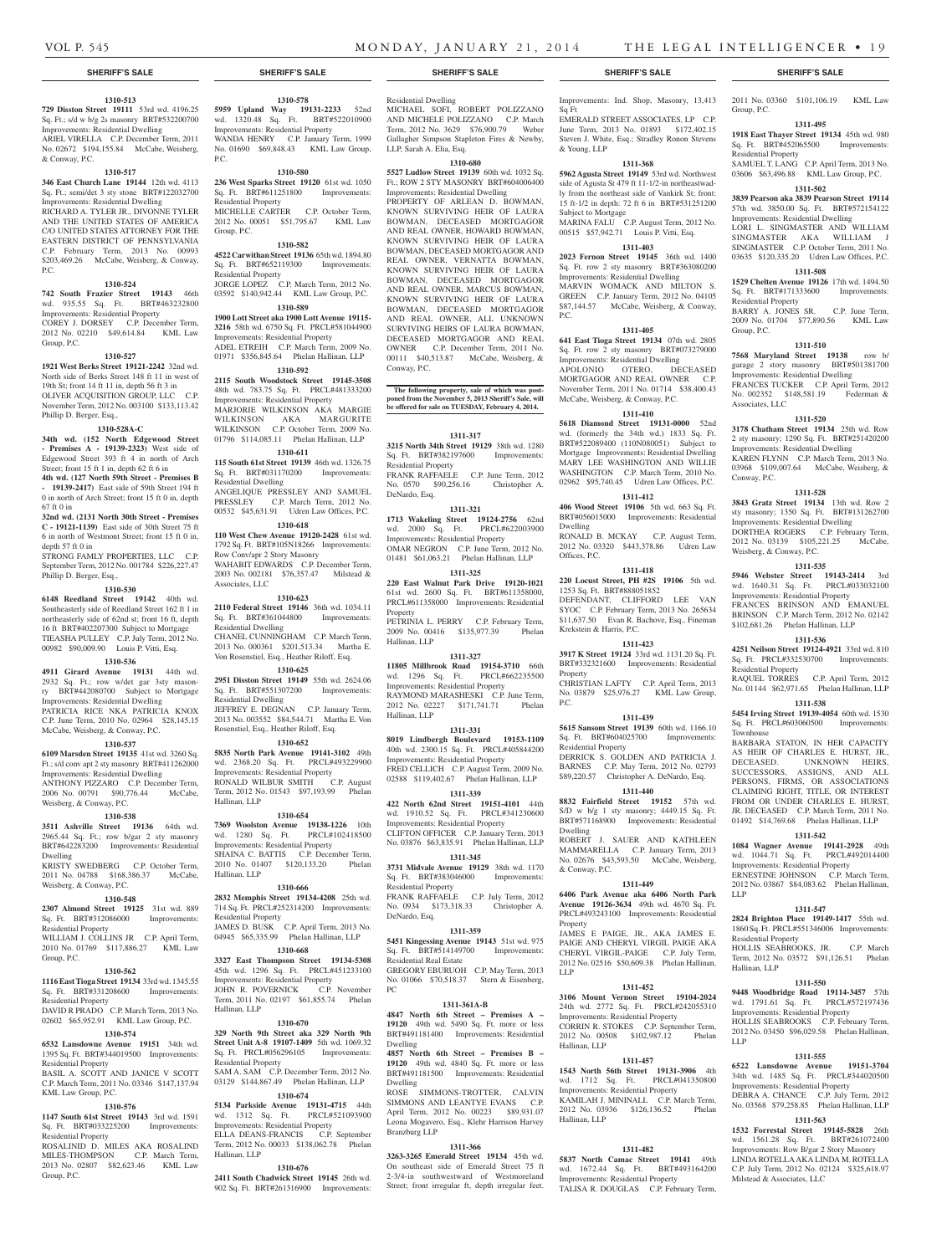**1311-678 6208 Larchwood Avenue 19143-1024** 3rd wd. 1073.52 Sq. Ft. PRCL#032102000 Improvements: Residential Property LYNN F WHITE C.P. September Term, 2012 No. 00674 \$48,305.51 Phelan Hallinan, LLP **1311-682 704 West Tioga Street 19140-4421** 43rd wd. 870 Sq. Ft. PRCL#431098900 Improvements:

IRMA FLORES-ACEVEDO AKA IRMA FLORES C.P. December Term, 2012 No. 04002 \$35,526.50 Phelan Hallinan, LLP **1311-697 1116 West Silver Street 19133** 37th wd. Row 2 sty masonry; 1594 Sq. Ft. BRT#372302500 Improvements: Residential Dwelling PROPERTY OF REBA C. GRAVES, KNOWN SURVIVING HEIR OF JULIA A. GRAVES, DECEASED MORTGAGOR AND REAL OWNER; SAMUEL W. GRAVES, KNOWN SURVIVING HEIR OF JULIA A. GRAVES, DECEASED MORTGAGOR AND REAL OWNER; SANDRA G. GRAVES, KNOWN SURVIVING HEIR OF JULIA A. GRAVES, DECEASED MORTGAGOR AND REAL OWNER; AND ALL UNKNOWN SURVIVING HEIRS OF JULIA A. GRAVES, DECEASED MORTGAGOR AND REAL OWNER. C.P. March Term, 2012 No. 03881 \$62,726.92 McCabe, Weisberg, & Conway, P.C. **1311-705 3701-03 North Broad Street 19140-3643**  43rd wd. see Exhibit "A" OPA#883362500

Residential Property

Improvements: See Exhibit "a" 3701-03 NORTH BROAD STREET September Term, 2009 No. 0317 \$876,598.54

**1311-708 2077 East Victoria 19134** 45th wd. 727.70 Sq. Ft. BRT#452160900 Improvements:

THOMAS LAVERGHETTA AND STEPHANIE LAVERGHETTA C.P. May Term, 2013 No. 003464 \$65,497.45 Christopher A.

**1311-712 11927 Alberta Drive 19154** 66th wd. 2272.43 Sq. Ft. BRT#662176400 Improvements:

HEATHER SYKES AND JOSEPH SYKES C.P. April Term, 2013 No. 01141 \$146,287.63

**1311-714 2244 South 9th Street 19148** 39th wd. 965.56 Sq. Ft. BRT#393430500 Improvements:

ALLEN E. WINDRIM, III C.P. April Term, 2013 No. 0633 \$159,831.42 Martha E. Von Rosenstiel, Esq.; Heather E Riloff, Esq.

**1311-716 44 North 62nd Street 19139** 34th wd. 1195.74 Sq. Ft. BRT#341221300 Improvements:

LAKISHA SNIPE C.P. March Term, 2013 No. 02500 \$94,132.82 KML Law Group, P.C. **1311-717 2016 North 57th Street 19131** 52nd wd. 926.70 Sq. Ft. PRCL#522216700 Improvements:

ROBERT G. GLENN C.P. February Term, 2012 No. 03821 \$55,100.80 Phelan Hallinan

**1311-725**

Michael A. Bowman, Esq.

Residential Property

Residential Property

KML Law Group, P.C.

Residential Dwelling

Residential Property

Residential Property

& Schmieg, LLP

DeNardo, Esq.

#### **1311-576**

**4463 Garden Street 19137-2013** 45th wd. 1134 Sq. Ft. PRCL#80N20223 Improvements: Residential Property

LISA A. HOHLFELD C.P. June Term, 2012 No. 01327 \$32,286.79 Phelan Hallinan, LLP

# **1311-581**

**6828 Chew Avenue 19119-1921** 22nd wd. 6000 Sq. Ft. PRCL#222202100 Improvements: Residential Property

JOSHUA E. POPE, JR. AND SHEILA A. POPE C.P. November Term, 2009 No. 03712 \$245,443.10 Phelan Hallinan, LLP

## **1311-583**

**1129 West Jefferson Street aka 1129 Jefferson Street 19122-3441** 20th wd. 1800 Sq. Ft. PRCL#201017000 Improvements: Residential Property

#### STANLEY INGRAM C.P. September Term, 2012 No. 02646 \$142,911.64 Phelan Hallinan, LLP

#### **1311-599**

**1223 Atwood Road 19151-3110** 34th wd. 1488.80 Sq. Ft. BRT#344329700 Improvements: Residential Property SEBASTIAN R. REMBERT AND FRANCINE M. REMBERT C.P. August Term, 2012 No. 01882 \$57,550.63 Phelan Hallinan, LLP

#### **1311-613**

**1731 Naudain Street 19146-1522** 30th wd. 1200 Sq. Ft. PRCL#303021300 Improvements: Residential Property

ANDREW CATTANEO C.P. July Term, 2012 No. 00526 \$417,736.83 Phelan Hallinan, LLP

#### **1311-614**

**5747 North Lawrence Street 19120-2340**  61st wd. 1397.77 Sq. Ft. PRCL#612347600 Improvements: Residential Property MANUEL GAMBOA C.P. August Term, 2012

No. 00359 \$62,013.86 Phelan Hallinan, LLP **1311-623**

**4824 Longshore Avenue #1 floor aka 4824 Longshore Avenue 19135-2334** 41st wd. 3750 Sq. Ft. PRCL#412029600 Improvements: Residential Property

YULIYA MELTREGER C.P. March Term, 2013 No. 03876 \$154,571.72 Phelan Hallinan, LLP

#### **1311-626**

**5710 Rodman Street 19143-1942** 46th wd. 1216 Sq. Ft. PRCL#463034000 Improvements: Residential Property

RUSHENE PITTMAN C.P. January Term, 2012 No. 04906 \$104,455.06 Phelan Hallinan, LLP

#### **1311-638**

**501 Hoffnagle Street 19111-1942** 63rd wd. 6750 Sq. Ft. PRCL#631388100 Improvements: Residential Property BRIAN W. LOCKLEAR AKA BRIAN LOCKLEAR AND DENA J. LOCKLEAR C.P.

August Term, 2012 No. 01538 \$228,084.43 Phelan Hallinan, LLP

# **1311-648**

**6803 Rutland Street 19149-2119**  PRCL#542170202 Improvements: Residential Property

MOHAMMED K. HUSSAIN C.P. March Term, 2013 No. 01243 \$167,439.18 Phelan Hallinan, LLP

#### **1311-649**

**3887 Glendale street 19124-5507** 33rd wd. 1200 Sq. Ft. PRCL#332439600 Improvements: Residential Property MARIBEL BARRETO C.P. July Term, 2012

**1311-654 7535 Brentwood Road 19151-2104** 34th wd. 1120 Sq. Ft. PRCL#343229500 Improvements: Residential Property TARA GIBBS AKA TARA N GIBBS C.P. April Term, 2013 No. 00855 \$113,110.57

**1311-662 2224 Melvin Steet 19131** 52nd wd. Row b/gar 2 sty masonry; 2663.6 Sq. Ft. BRT#522252900 Improvements: Residential Dwelling ROSHANDA DAVIS C.P. November Term, 2009 No. 05366 \$100,634.42 McCabe,

**1311-674 3547 Stouton Street 19134-2025** 45th wd. 823.77 Sq. Ft. PRCL#452392100 Improvements: Residential Property ANNA T. CORNWELL C.P. May Term, 2013 No. 03047 \$44,093.26 Phelan Hallinan, LLP **1311-676 5113 Chester Avenue 19143-4310** 51st wd. 2160 Sq. Ft. PRCL#511271000 Improvements:

RONALD KIRTZ C.P. February Term, 2013 No. 01607 \$411,987.30 Phelan Hallinan,

Phelan Hallinan, LLP

Residential Property

LLP

Weisberg, & Conway, P.C.

No. 01989 \$43,644.32 Phelan Hallinan, LLP **1717 West Tioga Street 19140-4970** 11th wd. 4000 Sq. Ft. BRT#112100025 Improvements: S/d Conv. Apt 3 Sty Masonry<br>MARINA KROMAH.

KROMAH, ORIGINAL MORTGAGOR AND REAL OWNER; ROBERT TROWERS, ORIGINAL MORTGAGOR AND REAL OWNER; AND GLORIA KROMAH, ORIGINAL MORTGAGOR C.P. Febrary Term, 2012 No. 03040 \$120,846.57 Milstead & Associates, LLC

#### **1311-729**

**820 Greenwich Street 19147** 1st wd. Land area: 672 Sq. Ft. BRT#012230000 Improvements: Residential Dwelling JOSEPH D. DOLAN, JR. C.P. June Term, 2013 No. 000703 \$115,860.59 Martha E. Von Rosenstiel, Esq.; Heather E Riloff, Esq.

#### **1311-730**

**6054 North Marvine Street 19141-3208**  49th wd. 1344.80 Sq. Ft. PRCL#493112900 Improvements: Residential Property DENA BETHEA C.P. February Term, 2013 No. 01073 \$95,481.23 Phelan Hallinan, LLP **1311-735**

**9620 Convent Avenue 19114-3604** 57th wd. 3441.10 Sq. Ft. PRCL#572216900 Improvements: Residential Property ANA V. REYES C.P. February Term, 2012 No. 03448 \$200,691.63 Phelan Hallinan, LLP

# **1311-738**

**118 North Peach Street 19139-2626**  44th wd. 1120 Sq. Ft. PRCL#441186500 Improvements: Residential Property KADIA MCCANN C.P. April Term, 2013 No. 04173 \$72,161.54 Phelan Hallinan, LLP

## **1311-741**

**642 Rector Street 19128-1733** 21st wd. 6459 Sq. Ft. PRCL#213140900 Improvements: Residential Property MIKE OPIELA AND DANA OPIELA C.P. July Term, 2012 No. 00780 \$157,074.57

Phelan Hallinan, LLP **1311-742**

**7014 Souder Street 19149-1728** 54th wd. 1267.85 Sq. Ft. PRCL#542305200 Improvements: Residential Property GENE G. ANOTADO C.P. May Term, 2012 No. 02997 \$155,448.07 Phelan Hallinan, LLP

#### **1311-745**

**5412 North Fairhill Street 19120** 61st wd. semi det 2sty masonry; 3605 Sq. Ft. BRT#612292300 Improvements: Residential Dwelling

JACQUES E. POLYCARPE AND CATHELINE C. POLYCARPE C.P. April Term, 2013 No. 02752 \$125,947.10 McCabe, Weisberg, & Conway, P.C.

#### **1311-757 7705 Woolston Avenue 19150** 50th wd. APT 2-4 units 2sty masonry; 4730 Sq. Ft. BRT#502065400 Improvements: Residential

Dwelling FERN ANDREWS C.P. March Term, 2012 No. 00779 \$126,468.76 McCabe, Weisberg, & Conway, P.C.

## **1311-764**

**1 Willig Avenue 19125-3324** 18th wd. 790.02 Sq. Ft. PRCL#181145700 Improvements: Residential Property SAMUEL E. KAHUILA C.P. March Term, 2013 No. 01571 \$96,635.79 Phelan Hallinan,

LLP

**1311-770 5754 Haddington Street 19131** 4th wd. 1185 Sq. Ft. BRT#043224600 Improvements: Residential Dwelling OLIVIA K. MYERS C.P. May Term, 2013 001226 \$63,812.17 Martha E. Von

Rosenstiel, Esq.; Heather E Riloff, Esq. **1311-793**

**7845 Woolston Avenue 19150-3112** 15th wd. 1630 Sq. Ft. PRCL#502068200 Improvements: Residential Property HELEN FURLOW C.P. October Term, 2012 No. 00179 \$131,559.88 Phelan Hallinan, LLP

#### **1311-803**

**839 Sanger Street 19124** 35th wd. Row b/gar 2sty masonry; 2246.1 Sq. Ft. BRT#351219300 Improvements: Residential Dwelling EVELYN PEREZ C.P. April Term, 2010 No. 01951 \$77,150.60 McCabe, Weisberg, & Conway, P.C.

#### **1311-811**

**164 West Abbottsford Avenue 19144** 12th wd. Semi det 2 sty masonry; 1818 Sq. Ft. BRT#123015800 Improvements: Residential Dwelling RICHARD C. WELLS AND MICHAEL R. KERR C.P. January Term, 2011 No. 02481 \$114,880.26 McCabe, Weisberg, & Conway, P.C.

#### **1311-824**

**8030 Mars Place 19153-1112** 40th wd. 2711.70 Sq. Ft. PRCL#405890055 Improvements: Residential Property

DENISE HAWKINS C.P. September Term, 2012 No. 00675 \$50,748.52 Phelan Hallinan, LLP

**The following property, sale of which was postponed from the December 3, 2013 Sheriff's Sale, will be offered for sale on TUESDAY, February 4, 2014.**

# **1312-304**

**6801 Quincy Street 19119** 22nd wd. 9573.07 Sq. Ft. BRT#223213320 Improvements:

Residential Property PROPERTY OF ALICIA GILBERT, SOLELY IN HER CAPACITY AS HEIR OF ALFRED HENRY GILBERT, III, DECEASED; CRISTEN GILBERT, SOLELY IN HER CAPACITY AS HEIR OF ALFRED HENRY GILBERT, III, DECEASED; LAURA GILBERT-KING, SOLELY IN HER CAPACITY AS HEIR OF ALFRED HENRY GILBERT, III, DECEASED; AND GALEN SCOTT GILBERT, SOLELY IN HIS CAPACITY AS HEIR OF ALFRED HENRY GILBERT, III, DECEASED C.P. April Term, 2013 No. 00429 \$282,078.17 KML Law Group, P.C.

#### **1312-306**

**1528 South Etting Street 19146-0000** 1021

#### **SHERIFF'S SALE SHERIFF'S SALE SHERIFF'S SALE SHERIFF'S SALE SHERIFF'S SALE**

Sq. Ft.; row 2 sty masonry BRT#364314400 Improvements: Residential Dwelling KATRINA FLOYD AND RONALD MOORE C.P. August Term, 2001 No. 01297 \$46,287.09 McCabe, Weisberg & Conway, P.C.

**1312-345 3249 Princeton Avenue 19149** 55th wd. 1696.80 Sq. Ft. BRT#551395000 Improvements: Residential Property JOSEPH BERTI AND JOSEPH R CASEY C.P. May Term, 2013 No. 01459 \$138,425.73

**1312-353 267 Shawmont Street, Unit B (9 E 4) 19128-4208** 21st wd. 1792 Sq. Ft. (no land area) Subject to Mortgage Improvements:

NADIA DARBOUZE C.P. October Term, 2011 No. 01444 \$26,181.82 Elliot H.

**1312-355 6251 North 5th Street 19120** 1400 Sq. Ft.; apt 2-4 units 2sty masonr BRT#611092700 Improvements: Residential Dwelling GIA N. SCOTT C.P. July Term, 2011 No. 02970 \$161,620.35 McCabe, Weisberg &

**1312-357 9208 Ditman Street 19114** 65th wd. 1600 Sq. Ft.; s/d w/gar 2sty frame BRT#652291310 Improvements: Residential Dwelling SEAN O'DONNELL AND MELISSA O'DONNELL C.P. January Term, 2013 No. 03043 \$312,928.13 McCabe, Weisberg &

**1312-358 1251 Alcott Street 19149** 35th wd. 1088 Sq. Ft.; row 2 sty masonry BRT#352089200 Improvements: Residential Dwelling JOSEPH R. RAYMOND C.P. January Term, 2013 No. 01963 \$104,732.60 McCabe,

**1312-361 6626 Chew Avenue 19119** 22nd wd. 1108 Sq. Ft.; row 2 sty masonry BRT#221255100 Improvements: Residential Dwelling PROPERTY OF DWAINE DUCKETT, KNOWN SURVIVING HEIR OF LILLIAN P. DUCKETT, DECEASED MORTGAGOR AND REAL OWNER, VALORIE DUCKETT, KNOWN SURVIVING HEIR OF LILLIAN P. DUCKETT, DECEASED MORTGAGOR AND REAL OWNER, AND UNKNOWN SURIVING HEIRS OF LILLIAN P. DUCKETT, DECEASED MORTGAGOR AND REAL OWNER. C.P. June Term, 2011 No. 02266 \$71,980.56 McCabe, Weisberg &

**1312-367 1226 McKinley Street 19111** 53rd wd. 1394 Sq. Ft. BRT#531019200 Improvements:

CHARLENE PRYOR C.P. September Term, 2012 No. 03127 \$170,523.30 Kristine M.

**1312-372 3623 North 19th Street 19140-3945** 13th wd. 1800 Sq. Ft. OPA#131270300 Improvements:

JASON TAITT C.P. April Term, 2011 No. 02281 \$93,939.71 Phelan Hallinan, LLP **1312-373 4302 Sheffield Avenue 19136-3128** 41st wd. 1573.20 Sq. Ft. OPA#651131000 Improvements: Residential Property MICHAEL P. GUINAN AKA MICHAEL GUINAN C.P. May Term, 2013 No. 03695 \$133,063.29 Phelan Hallinan, LLP

**1312-375 2446 South Garnet Street 19145-4228**  48th wd. 665.52 Sq. Ft. OPA#262139100 Improvements: Residential Property

FRANK J. RICCOBONO AND GINA RICCOBONO C.P. August Term, 2012 No. 02215 \$190,798.37 Phelan Hallinan, LLP **1312-376 1925 South Sartain Street 19148** 39th wd. 2695 Sq. Ft. BRT#482379000 Subject to Mortgage Improvements: Residential Dwelling RUFUS RAHADITOMO C.P. December Term, 2012 No. 03941 \$112,021.19 Powers,

**1312-377 1909 East Venango Street 19134-1536** 45th wd. 1058.68 Sq. Ft. BRT#452150900 Subject Mortgage Improvements: Residentia

BRANDON REEVES C.P. August Term, 2012 No. 01907 \$72,761.16 Powers, Kirn

**1312-380 2022 Mifflin Street 19145-2837** 48th wd. 882 Sq. Ft. OPA#481070900 Improvements:

DENISE EDWARDS AND ERIC EDWARDS C.P. January Term, 2010 No. 03253 \$45,401.35

**1312-381 7915 Rugby Street 19150-2511** 50th

KML Law Group, P.C.

Berton, Esq.

Conway, P.C.

Conway, P.C.

Conway, P.C.

Anthou, Esq.

Residential Property

Residential Property

Udren Law Offices, P.C.

Kirn & Javardian, LLC

Dwelling

& Javardian, LLC

Residential Property

Phelan Hallinan, LLP

Weisberg & Conway, P.C.

Residential Condominium Unit

#### **1312-308 5515 Kingsessing Avenue 19143** 51st wd.

1125 Sq. Ft. BRT#514150700 Improvements: Residential Property JACQUELINE WILSON C.P. February Term, 2013 No. 00150 \$72,475.50 KML Law Group, P.C.

#### **1312-314**

**609 East Wishart Street 19134** 33rd wd. 1064 Sq. Ft.; row 2 sty masonry BRT#331027900 Improvements: Residential Dwelling

GREGORY STANISLAUS C.P. June Term, 2013 No. 01488 \$52,662.11 McCabe, Weisberg & Conway, P.C.

# **1312-315**

**4651-53 Torresdale Avenue 19124**  23rd wd. 3008 Sq. Ft.; row 2 sty masonry BRT#232382700 Improvements: Residential Dwelling WILLIAM WEST AND BATIYAH WEST C.P.

January Term, 2010 No. 03407 \$222,424.39 McCabe, Weisberg & Conway, P.C. **1312-317**

# **2835 North Mutter Street 19133** 7th wd. 1080

Sq. Ft.; Row 2 sty masonry BRT#071117500 Improvements: Residential Dwelling URSULA N. ONUCHUKWU AND JOSEPHAT C. ONUCHUKWU C.P. June Term, 2013 No. 02699 \$40,573.96 McCabe, Weisberg & Conway, P.C.

#### **1312-318 3705-07 Spring Garden Street 19104** 24th wd.

5400 Sq. Ft. BRT#242007300 Improvements: Residential Property YAN LIN C.P. February Term, 2013 No. 03283 \$343,524.65 KML Law Group, P.C.

# **1312-324**

**510 Dickinson Street 19147** 1st wd. 1168 Sq. Ft.; row 3 sty masonry BRT#011268200 Improvements: Residential Dwelling KATHLEEN FRANGOS AND PAUL FRANGOS C.P. June Term, 2013 No. 01919 \$230,102.73 McCabe, Weisberg & Conway, P.C.

#### **1312-328**

**5506 Crowson Street 19144** 12th wd. 1952.55 Sq. Ft.; row 2 sty masonry BRT#122209500 Improvements: Residential Dwelling

#### MARQUISE ROBINSON C.P. May Term, 2013 No. 00633 \$65,192.14 McCabe, Weisberg & Conway, P.C.

# **1312-329**

**2429 South Mildred Street 19148** 39th wd. 1724 Sq. Ft.; row 2 sty masonry BRT#393362700 Improvements: Residential Dwelling

DONATO CIFELLI AND ANGELINA JEAN CIFELLI C.P. August Term, 2010 No. 04094 \$221,408.71 McCabe, Weisberg & Conway, P.C.

# **1312-330**

**2027 Church Lane 19138** 49th wd. 1194 Sq. Ft.; row 2 sty masonry BRT#171248200 Subject to Mortgage Improvements: Residential Dwelling

HAROLD GUTZMORE AND LASHONDA YOUNG C.P. August Term, 2010 No. 029728 \$52,419.61 McCabe, Weisberg & Conway, P.C.

# **1312-339**

Condominium

Dwelling

Conway, P.C.

& Conway, P.C.

Weisberg & Conway, P.C.

**2349 Duncan Street 19124** 23rd wd. 1600 Sq. Ft. BRT#231011100 Improvements: Residential Property RAYMOND E LERRO C.P. June Term, 2012

No. 03682 \$79,077.34 KML Law Group, P.C. **1312-341**

**413 Spruce Street 19106** 5th wd. 487 Sq. Ft.; res condo 3sty masonry BRT#888042025 Subject to Mortgage Improvements:

CAROLE ACKERMAN C.P. December Term, 2009 No. 02242 \$135,097.67 McCabe,

**1312-342 10766 Helmer Drive 19154** 66th wd. 3340 Sq. Ft.: row  $b/\text{gar}$  2sty mas + other BRT#662107100 Subject to Mortgage Improvements: Residential

CHEVON YOUNG C.P. April Term, 2011 No. 02240 \$153,990.77 McCabe, Weisberg &

**1312-343 6655 Leeds Street 19151** 34th wd. 2328 Sq. Ft.; row 2 sty masonry BRT#344037700 Improvements: Residential Dwelling JOSEPH PAUL-FILS C.P. March Term, 2013 No. 01998 \$80,310.15 McCabe, Weisberg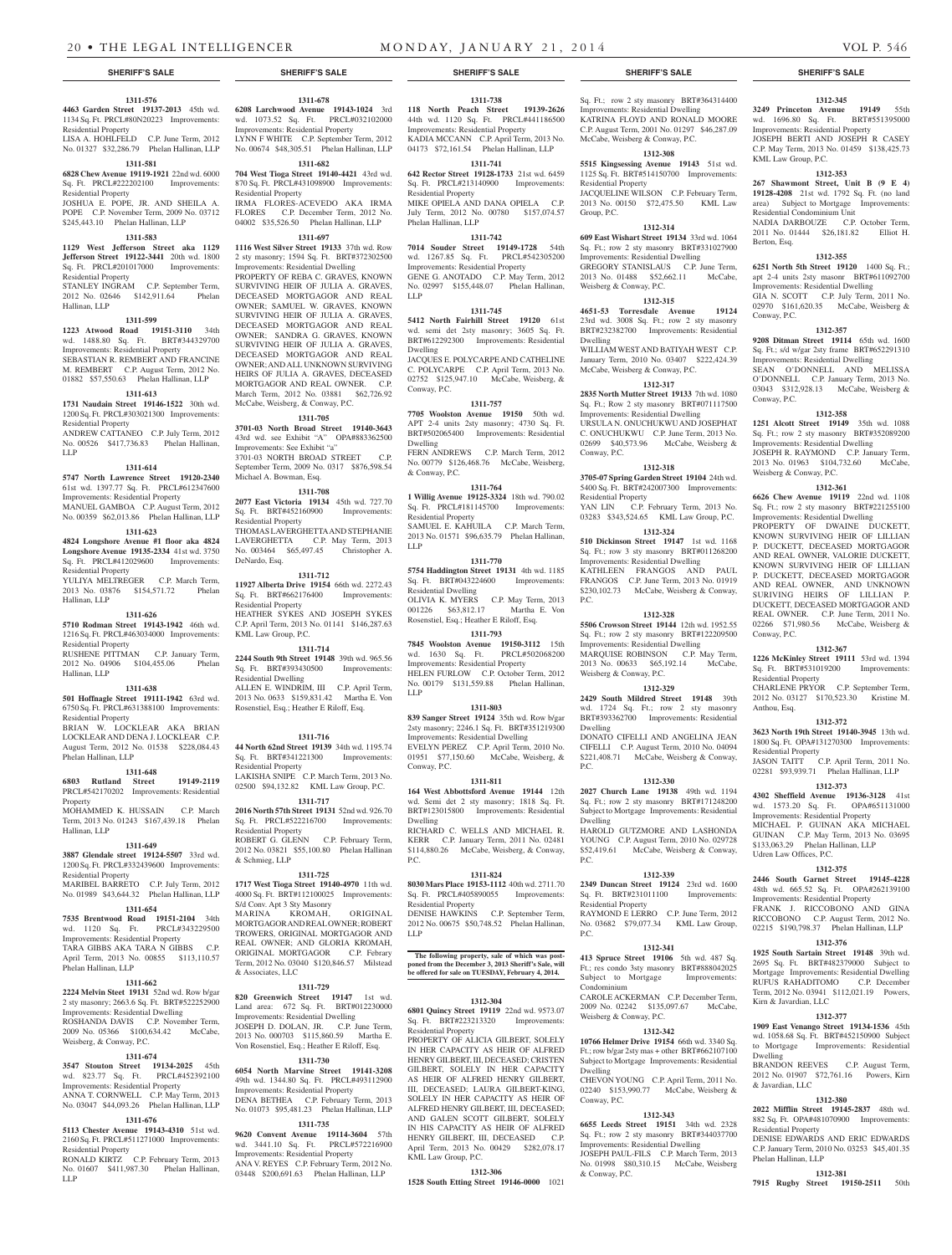wd. 1849.65 Sq. Ft. PRCL#502096900 Improvements: Residential Property CHANDRA ANDREWS C.P. January Term, 2005 No. 01861 \$87,759.06 Phelan Hallinan, LLP

#### **1312-383**

**324 Devereaux Avenue 19111-6015** 35th wd. 1430.10 Sq. Ft. OPA#352192700 Improvements: Residential Property RHONDA K. LARRY, HEIR OF ROBERT LARRY, JR.; KETURAH LARRY, HEIR OF ROBERT LARRY, JR.; ROBERT LARRY, III, HEIR OF ROBERT LARRY, JR. C.P. November Term, 2000 No. 00159 \$92,277.47 Phelan Hallinan, LLP

#### **1312-384**

**1126 Daly Street 19148-3019** 39th wd. 700 Sq. Ft. BRT#394083100 Subject to Mortgage Improvements: Residential Dwelling GEORGE EDWIN EASTWOOD C.P.

December Term, 2012 No. 03472 \$122,528.37 Powers, Kirn & Javardian, LLC **1312-386**

**135 North 60th Street 19139-2315** 34th wd. 1155 Sq. Ft. PRCL#042135000 Improvements: Residential Property JOHN AAGESEN C.P. December Term, 2011 No. 02761 \$48,352.17 Phelan Hallinan, LLP

#### **1312-388**

**5745 North 20th Street 19138-2901** 17th wd. 1834.16 Sq. Ft. PRCL#172375300

Improvements: Residential Property JOEL J. DAVENPORT, IN HIS CAPACITY AS HEIR OF THE ESTATE OF GOLDIE E. DAVENPORT, JACQUELINE DAVENPORT, IN HER CAPACITY AS HEIR OF THE ESTATE OF GOLDIE E. DAVENPORT. UNKNOWN HEIRS, SUCCESSORS, ASSIGNS, AND ALL PERSONS, FIRMS, OR ASSOCIATIONS CLAIMING RIGHT, TITLE, OR INTEREST FROM OR UNDER GOLDIE E. DAVENPORT, DECEASED. C.P. June Term, 2012 No. 03959 \$95,600.30 Phelan Hallinan, LLP

#### **1312-390**

**2426 South Mildred Street 19148** row 2 sty masonry PRCL#134S9284, BRT#134S9284 Improvements: Residential Dwelling RICHARD SITES C.P. April Term, 2012 No. 002928 \$105,081.35 Federman & Associates, LLC

#### **1312-398**

**7410 Dicks Avenue 19153-2215** 40th wd. 2340 Sq. Ft. OPA#406677300 Improvements:

Residential Property UNKNOWN HEIRS, SUCCESSORS, ASSIGNS, AND ALL PERSONS, FIRMS, OR ASSOCIATIONS CLAIMING RIGHT, TITLE, OR INTEREST FROM OR UNDER CHALRES D. WHITE, DECEASED C.P. February Term, 2013 No. 01605 \$86,799.35 Phelan Hallinan, LLP

# **1312-400**

**2640 South 16th Street 19145-4513** 26th wd. 840 Sq. Ft. OPA#261277000 Improvements: Residential Property

LESLIE A. BOTTI C.P. May Term, 2012 No. 00035 \$187,711.23 Phelan Hallinan, LLP

# **1312-404**

**3408 Arthur Street 19136-2322** 64th wd. Containing in front or breadth on the said Arthur Street, 20 feet and extending of that width in length or depth southwestwardly between parallel lines at right anles to the said Arthur Street. Improvements: Semi/det 2 Sty Frame JOSEPH J. BRETT AND ROCHELLE BRETT C.P. May Term, 2011 No. 00526 \$131,095.41 Chandra M. Arkema, Esq.

#### **1312-405**

**3534 North Marshall Street 19140-4406**  43rd wd. 1291.08 Sq. Ft. PRCL#44N10276 Improvements: Row 2 Story Masonry JOSE FIGUEROA C.P. April Term, 2013 No. 03446 \$58,258.69 Milstead & Associates, LLC

#### **1312-408**

**3518 North 22nd Street 19140-3825** 38th wd. 1193.50 Sq. Ft. OPA#112312000 Improvements: Residential Property TERESA Y EDMUNDS C.P. May Term, 2012

# No. 02087 \$46,992.89 Phelan Hallinan, LLP **1312-409 1156 North 64th Street 19151-3127** 34th wd.

1600 Sq. Ft. BRT#344255600 Improvements: Residential Dwelling<br>PHYLLIS WELTON C.P. February Term, 2013 No. 00105 \$151,458.43 Law Offices of Gregory Javardian

# **1312-410**

**4309 Elsinore St 19124-4305** 30th wd. 1394.93 Sq. Ft. OPA#332222100 Improvements: Residential Property

ANGEL OCASIO C.P. December Term, 2012 No. 03437 \$89,815.58 Phelan Hallinan, LLP

**1312-439 6333 Ardleigh Street 19138-1049** 22nd

### **SHERIFF'S SALE SHERIFF'S SALE SHERIFF'S SALE SHERIFF'S SALE SHERIFF'S SALE**

wd. 4204.78 Sq. Ft. OPA#221299500 Improvements: Residential Property ERIKA STEVENS, IN HER CAPACITY AS ADMINSTRATRIX DBN AND HEIR OF THE ESTATE OF MARY FREEMAN. UNKNOWN HEIRS, SUCCESSORS, ASSIGNS, AND ALL PERSONS, FIRMS, OR ASSOCIATIONS CLAIMING RIGHT, TITLE, OR INTEREST FROM OR UNDER MARY FREEMAN, DECEASED. C.P. April Term, 2013 No.

**1312-411 2019 South Beechwood Street 19145-2705**  48th wd. 1024 Sq. Ft. OPA#482164700 Improvements: Residential Property RAMONA N. ROBINSON C.P. March Term, 2011 No. 03342 \$39,061.16 Phelan

**1312-412 7120 Guyer Avenue 19153-2406** 40th wd. 1227.7 Sq. Ft. BRT#404352800 Improvements: Residential Dwelling RAHAMATOULAH TRAORE AND HADY TRAORE C.P. July Term, 2012 No. 03857 \$76,151.84 Law Offices of Gregory Javardian **1312-413 7602 Elmwood Avenue 19153-1315** 40th wd. 1166.54 Sq. Ft. PRCL#404239500 Improvements: Residential Property MOHAMED KABBA AKA MOHAMED M. KABBA C.P. June Term, 2013 No. 01751 \$158,538.64 Phelan Hallinan, LLP **1312-414 5921 Crystal Street 19120-1127** 35th wd. 1227.75 Sq. Ft. OPA#352220300 Improvements: Residential Property CHRYSTAL J. PITTMAN AND MARK D. PITTMAN C.P. August Term, 2012 No. 02604 \$85,823.68 Phelan Hallinan, LLP **1312-416 1408 North 18th Street 19121-4246** 47th wd. On westerly side of St 220 ft 8-1/4 in southward from the southerly side of Jefferson St front: 31 ft 6-1/4 in, depth: 86 ft 11 in OPA#471299405 ROXANNE WHITNEY PRICE C.P. September Term, 2012 No. 00175 \$53,971.47

Hallinan, LLP

Louis P. Vitti, Esq.

Residential Dwelling

Phelan Hallinan, LLP

Offices of Gregory Javardian

Offices of Gregory Javardian

Law Group, P.C.

Residential Property

Residential Property

Residential Property

Phelan Hallinan, LLP

LLP

Esq.

**1312-418 1019 Tomlinson Road 19116** 58th wd. 1730 Sq. Ft. BRT#582204100 Improvements:

MURSHED HAJ (REAL OWNER) C.P. October Term, 2010 No. 002137 \$256,004.19 Martha E. Von Rosenstiel Esq., Heather Riloff,

**1312-425 7626 Wyndale Avenue 19151-2707** 34th wd. 2186.08 Sq. Ft. PRCL#343178100 Improvements: Residential Property CRYSTAL Y. LIGHT AKA CRYSTAL LIGHT C.P. October Term, 2010 No. 01104 \$90,900.56

**1312-427 5723 Hunter Street 19131-3421** 4th wd. 1280 Sq. Ft. BRT#043201600 Subject to Mortgage Improvements: Residential Dwelling LAVERNIS C. RICHARDSON C.P. April Term, 2013 No. 02242 \$74,416.15 Law

**1312-429 2127 West 66th Avenue 19138-2627**  10th wd. 1223.6 Sq. Ft. BRT#102367700 Improvements: Residential Dwelling SHAMUS L. ARMSTEAD C.P. December Term, 2012 No. 00552 \$171,826.29 Law

**1312-431 5430 North Mascher Street 19120** 42nd wd. 3226.50 Sq. Ft. BRT#422373700 Improvements: Residential Property LOURDES MERCADO C.P. September Term, 2012 No. 01615 \$140,972.76 KML

**1312-432 2963 Aramingo Avenue 19134** 25th wd. 1226 Sq. Ft. BRT#251456700 Improvements:

BRIDGET DEVLIN C.P. April Term, 2013 No. 04908 \$86,629.75 Scott A. Dietterick, Esq.; Kimberly A. Bonner, Esq.; Joel A. Ackerman, Esq.; Ashleigh L. Marin, Esq.; Ralph M. Salvia, Esq.; Jaime R. Ackerman, Esq.;Zucker, Goldberg & Ackerman, LLC **1312-434 715 Sparks Street 19120-1332** 61st wd. 2322 Sq. Ft. OPA#611259600 Improvements:

SAMIR HICKSON C.P. August Term, 2007 No. 00100 \$103,543.35 Phelan Hallinan,

**1312-435 3847 Elsinore Street 19124-5409** 33rd wd. 1200 Sq. Ft. OPA#332215800 Improvements:

CHALON SIMMONS-SAUNDERS C.P. April Term, 2013 No. 02810 \$60,036.27

**1312-438 2923 South Juniper Street 19148-4950**  39th wd. 1376 Sq. Ft. OPA#395354000 Improvements: Residential Property ARTHUR P. JULIANO, III AND RENEE JULIANO C.P. February Term, 2013 No. 01079 \$128,912.98 Phelan Hallinan, LLP

# 03267 \$162,444.14 Phelan Hallinan, LLP

**1312-440 300 Byberry Road, Unit L4 19116-1912**  88th wd. 639 Sq. Ft. PRCL#888582207 Improvements: Residential Property LUCILLE RANDOLPH C.P. March Term, 2012 No. 02604 \$119,407.44 Phelan Hallinan, LLP

#### **1312-443**

**5245 North Marshall Street aka 5245 Marshall Streeet 19120-3134** 49th wd. 1080 Sq. Ft. OPA#492115400 Improvements: Residential Property BARBARA ALLEYNE, IN HER CAPACITY AS ADMINSTRATRIX AND HEIR OF THE ESTATE OF ALFRETIA LEWIS. CALVIN LEWIS IN HIS CAPACITY AS HEIR OF THE ESTATE OF ALFRETIA LEWIS. UNKNOWN HEIRS, SUCCESSORS, ASSIGNS, AND ALL PERSONS, FIRMS, OR ASSOCIATIONS

CLAIMING RIGHT, TITLE, OR INTEREST FROM OR UNDER ALFRETIA LEWIS. DECEASED. C.P. April Term, 2013 No. 00439 \$98,787.38 Phelan Hallinan, LLP

# **1312-444**

**217 East Duncannon Avenue 19120-3512**  42nd wd. 1480.96 Sq. Ft. OPA#421182600 Improvements: Residential Property BETTYANN SUMILANG C.P. July Term, 2012 No. 03955 \$103,972.73 Phelan Hallinan, LLP

## **1312-450**

**887 East Sanger Street 19124-1014** 35th wd. 1038.10 Sq. Ft. BRT#351221700 Improvements: Residential Property TINA L. VASQUEZ C.P. October Term, 2008 No. 00027 \$61,367.11 Phelan Hallinan, LLP

#### **1312-452 1033 Alcott Street 19149-3609** 35th

wd. 2479.73 Sq. Ft. OPA#352082100 Improvements: Residential Property JAMILA PHILLIPS, INDIVIDUALLY AND IN HER CAPACITY AS HEIR OF JANET C. YOUNG, DECEASED. TYRONE B. YOUNG, IN HIS CAPACITY AS ADIMISTRATOR AND HEIR OF JANET C. YOUNG, DECEASED. TYLISA YOUNG, IN HER CAPACITY AS HEIR OF THE ESTATE OF JANET C. YOUNG. UNKNOWN HEIRS, SUCCESSORS, ASSIGNS, AND ALL PERSONS, FIRMS, OR ASSOCIATIONS CLAIMING RIGHT, TITLE, OR INTEREST FROM OR UNDER JANET C. YOUNG, DECEASED. TRINA BELLAMY IN HER CAPACITY AS HEIR OF THE ESTATE OF JANET C. YOUNG. C.P. December Term, 2011 No. 01840 \$82,464.76 Phelan Hallinan, LLP

#### **1312-454**

**4736 Large Street 19124-2947** 23rd wd. 1979.40 Sq. Ft. PRCL#234202300 Improvements: Residential Property DOMINICK GIBBS C.P. April Term, 2013 No. 01049 \$170,209.30 Phelan Hallinan, LLP

# **1312-456**

**3417 Emerald Street 19134-2010** 45th wd. 1242.92 Sq. Ft. OPA#452322400 Improvements: Residential Property KEVIN RICHMOND AND MARIE E RICHMOND C.P. March Term, 2013 No. 01977 \$44,432.16 Phelan Hallinan, LLP

#### **1312-457**

**1044 County Line Road 19116-1345**  58th wd. 17100 Sq. Ft. OPA#583090300 Improvements: Residential Property WILLIAM E RUSDEN, III AND MICHEL. RUSDEN AKA MICHELE P RUSDEN C.P. June Term, 2012 No. 03503 \$126,963.00 Phelan Hallinan, LLP

# **1312-464**

**4367 Ernie Davis Circle 19154-1750** 66th wd. 3515 Sq. Ft. OPA#662618034 Improvements: ntial Property SONIA NKOUMO AKA SONIA N'KOUMO

AND DIBY NZI C.P. August Term, 2012 No. 01011 \$244,468.52 Phelan Hallinan, LLP **1312-468**

# **2401 Pennsylvania Avenue, Unit 14A9 19130-**

**3045** 88th wd. Together with all right, title, and interest to a 0.747% undivided interest of, in and to the common elements as more particularly set forth in the declaration. OPA#888150866 Improvements: Condominimum Unit LORRAINE MIRIAM DUTILL IN HER CAPACITY AS HEIR JEROME DORN AKA ISRAEL JEROME DORN, DECEASED. JOEL CARTER DORN, IN HIS CAPACITY

AS HEIR OF I. JEROME DORN AKA ISRAEL JEROME DORN, DECEASED. UNKNOWN HEIRS, SUCCESSORS, ASSIGNS, AND ALL PERSONS, FIRMS, OR ASSOCIATIONS CLAIMING RIGHT, TITLE, OR INTEREST FROM OR UNDER I JEROME DORN AKA ISRAEL JEROME DORN, DECEASED C.P. January Term, 2013 No. 03192 \$174,454.42 Phelan Hallinan, LLP

#### **1312-469 7406 10 Large Street 19152** 56th wd. 3458.27

Sq. Ft. BRT#561214200 Improvements: Residential Property ABRASH ARONBAYEV AND IOSIF GAVRIELOV C.P. February Term, 2013 No. 002056 \$326,887.33 Christopher A. DeNardo, Esq.

### **1312-470**

**423 Knorr Street 19111-4614** 35th wd. 2500 Sq. Ft. OPA#353147100 Improvements: Residential Property REGINALD SMITH C.P. February Term, 2013 No. 03235 \$95,352.34 Phelan Hallinan, LLP

#### **1312-472**

**6511 North 3rd Street 19126-3913** 50th wd. 5250 Sq. Ft. OPA#611054800 Improvements: Residential Property GARY MASON C.P. December Term, 2011

No. 01319 \$318,940.64 Phelan Hallinan, LLP

#### **1312-473**

**6333 Vandike Street 19135-3305** 41st wd. 1336.50 Sq. Ft. OPA#411346000 Improvements: Residential Property FRANK MCCLAIN C.P. December Term, 2011 No. 02908 \$77,525.45 Phelan Hallinan, LLP

# **1312-475**

**3942 Lankenau Avenue 19131-2809** 52nd wd. 2000 Sq. Ft. OPA#521427900 Improvements: Residential Property ANNETTE F. EVANS, IN HER CAPACITY AS HEIR OF LUCILA WELLS. UNKNOWN HEIRS, SUCCESSORS, ASSIGNS, AND ALL PERSONS, FIRMS, OR ASSOCIATIONS CLAIMING RIGHT, TITLE, OR INTEREST FROM OR UNDER LUCILA WELLS, DECEASED. C.P. November Term, 2012 No. 02297 \$124,413.06 Phelan Hallinan, LLP

#### **1312-476**

**2737 South Muhlfeld Street 19153-2408**  40th wd. 1152 Sq. Ft. OPA#406158200 Improvements: Residential Property ALIMAMY SACCOH AND MOUSSA SACKO C.P. April Term, 2013 No. 03268 \$67,593.04 Phelan Hallinan, LLP

# **1312-478**

**312 Mifflin Street 19148-1821** 39th wd. 888 Sq. Ft. BRT#392000800 Improvements: Row 2 Story Masonry PROPERTY OF LISA ANN CIASTON,

KNOWN HEIR OF MICHAEL BURKE, DECEASED MORTGAGOR AND REAL OWNER AND UNKNOWN HEIRS, SUCCESSORS, ASSIGNS AND ALL PERSONS, FIRMS OR ASSOCIATIONS CLAIMING RIGHT, TITLE OR INTEREST FROM OR UNDER MICAHEL BURKE, DECEASED MORTGAGOR AND REAL OWNER C.P. June Term, 2012 No. 03168 \$64,259.89 Milstead & Associates, LLC 00801 \$132,265.31 Phelan Hallinan, LLP

#### **1312-480**

**633 West Olney Avenue 19120** 61st wd. 2475 Sq. Ft. BRT#612009100 Improvements: Residential Property ANTHONY COBB C.P. May Term, 2013 No. 002365 \$113,433.38 Christopher A.

DeNardo, Esq. **1312-481**

**5723 Malcom Street 19143** 51st wd. 930 Sq. Ft. BRT#513172500 Improvements: Residential Property DOROTHY STEWART HOWARD C.P. March Term, 2012 No. 000147 \$54,327.73 Christopher A. DeNardo, Esq.

#### **1312-482**

**2311 Loney Street 19152** 56th wd. 2670.50 Sq. Ft. BRT#561566000 Improvements: Residential Property JOSEPH K. KELLER AND MARGARET A. KELLER C.P. June Term, 2012 No. 0677 \$133,880.04 Christopher A. DeNardo, Esq.

### **1312-483**

**2167 Wakeling Street 19124** 62nd wd. 3868.50 Sq. Ft. BRT#622014300 Residential Real Estate

DION ALLICOCK C.P. May Term, 2013 No. 00329 \$131,012.98 Stern & Eisenberg, P.C.

#### **1312-485**

**2715-17 Sears Street 19146** 36th wd. 1608 Sq. Ft. OPA#362092005 Improvements: Residential Property

#### SONYA M. SWIMPSON C.P. August Term, 2012 No. 00193 \$38,267.75 Phelan Hallinan, LLP

#### **1312-486**

**5050 Umbria Street 19128** 53,750 Sq. Ft. OPA#884629940 Improvements: Auto Repair Shop Masonry + Other

HARRY C. GALLAGHER AND MICHAEL F. GALLAGHER AS JOINT TENANTS WITH RIGHT OF SURVIVORSHIP C.P. September Term, 2012 No. 02398 \$769,967.46 Louise Melchor, Esq

#### **1312-488**

**300 Domino Lane 19128** 72547 Sq. Ft. OPA#884630410 Improvements: Ind Whse  $\text{Mas} + \text{Other}$ 

HARRY C. GALLAGHER AND MICHAEL F. GALLAGHER, AS JOINT TENANTS WITH RIGHT OF SURVIVORSHIP C.P. September Term, 2012 No. 02386 \$588,611.76 Louise Melchor, Esq

### **1312-494**

**1511 North 54th Street 19131** 44th wd. 1543 Sq. Ft. BRT#442361100 Improvements: Residential Property

WENDELL GREEN C.P. June Term, 2013 No. 03495 \$111,118.90 KML Law Group, P.C.

#### **1312-495**

**36 South 53rd Street 19139-3413** 60th wd. 1677.28 Sq. Ft. PRCL#603123500 Improvements: Residential Property

RONALD L JARMON AKA RONALD JARMON AKA RON LEE JARMON C.P. July Term, 2012 No. 01982 \$85,182.51 Phelan Hallinan, LLP

**649 East Clementine Street 19134-2333**  33rd wd. 712.50 Sq. Ft. OPA#331015700 Improvements: Residential Property KAWANA BLAKE C.P. March Term, 2013 No. 00164 \$29,658.83 Phelan Hallinan, LLP **1312-500 5129 North 15th Street 19141-1622** 17th wd. 2047 Sq. Ft. OPA#172042600 Improvements:

UNKNOWN HEIRS, SUCCESSORS, ASSIGNS, AND ALL PERSONS, FIRMS, OR ASSOCIATIONS CLAIMING RIGHT, TITLE, OR INTEREST FROM OR UNDER RENEE MC KENZIE, DECEASED C.P. March Term, 2013 No. 02221 \$103,696.21 Phelan

**1312-505 715 West Fisher Avenue 19120-2725**  49th wd. 1076 Sq. Ft. PRCL#492048300 Improvements: Residential Property CHERITA M. BROWN C.P. April Term, 2013 No. 00310 \$84,662.94 Phelan Hallinan, LLP **1312-509 1314 North 53rd Street 19131** 44th wd. 1424.70 Sq. Ft. BRT#442336200 Subject to

K & F INVESTMENTS, LLC C.P. August Term, 2012 No. 01853 \$385,766.80 Jeffrey

**1312-513 5224 Chestnut Street 19139-3414** 60th wd. 1922.56 Sq. Ft. OPA#602032600 Improvements: Residential Property JAMES COOPER C.P. April Term, 2013 No. 02820 \$97,361.67 Phelan Hallinan, LLP **1312-519 436 Mark Place 19115-1113** 58th wd. 4853.02 Sq. Ft. OPA#581094500 Improvements:

SAJI VARGHESE AND ABI S. VARGHESE C.P. August Term, 2012 No. 01370 \$344,753.44

**1312-520 1207 Unruh Avenue 19111-4933** 53rd wd. 1780 Sq. Ft. PRCL#532072700 Improvements:

CASSANDRA M. HAYNES C.P. June Term, 2012 No. 01487 \$79,875.08 Phelan

**1312-525 6023 Large Street 19149** 54th wd. 1237.28 Sq. Ft. BRT#541187000 Improvements:

CARLOS TORRES C.P. February Term, 2013 No. 01251 \$127,851.31 Stern & Eisenberg,

**1312-527 1029 South Cleveland Street 19146-2648**  30th wd. 700 Sq. Ft. OPA#301369100 Improvements: Residential Property HERMAN DOUGLAS AKA HERMAN DOUGLAS, JR. AND CYNTHIA R. DOUGLAS C.P. June Term, 2013 No. 02226 \$318,391.01 Phelan Hallinan, LLP **1312-530 6223 Mulberry Street 19135-3407** 55th wd. 1683.29 Sq. Ft. OPA#552216800 Improvements: Residential Property

#### **1312-496**

Residential Property

Hallinan, LLP

Mortgage

S. Cianciulli, Esq.

Residential Property

Phelan Hallinan, LLP

Residential Property

Residential Real Estate

Hallinan, LLP

P.C.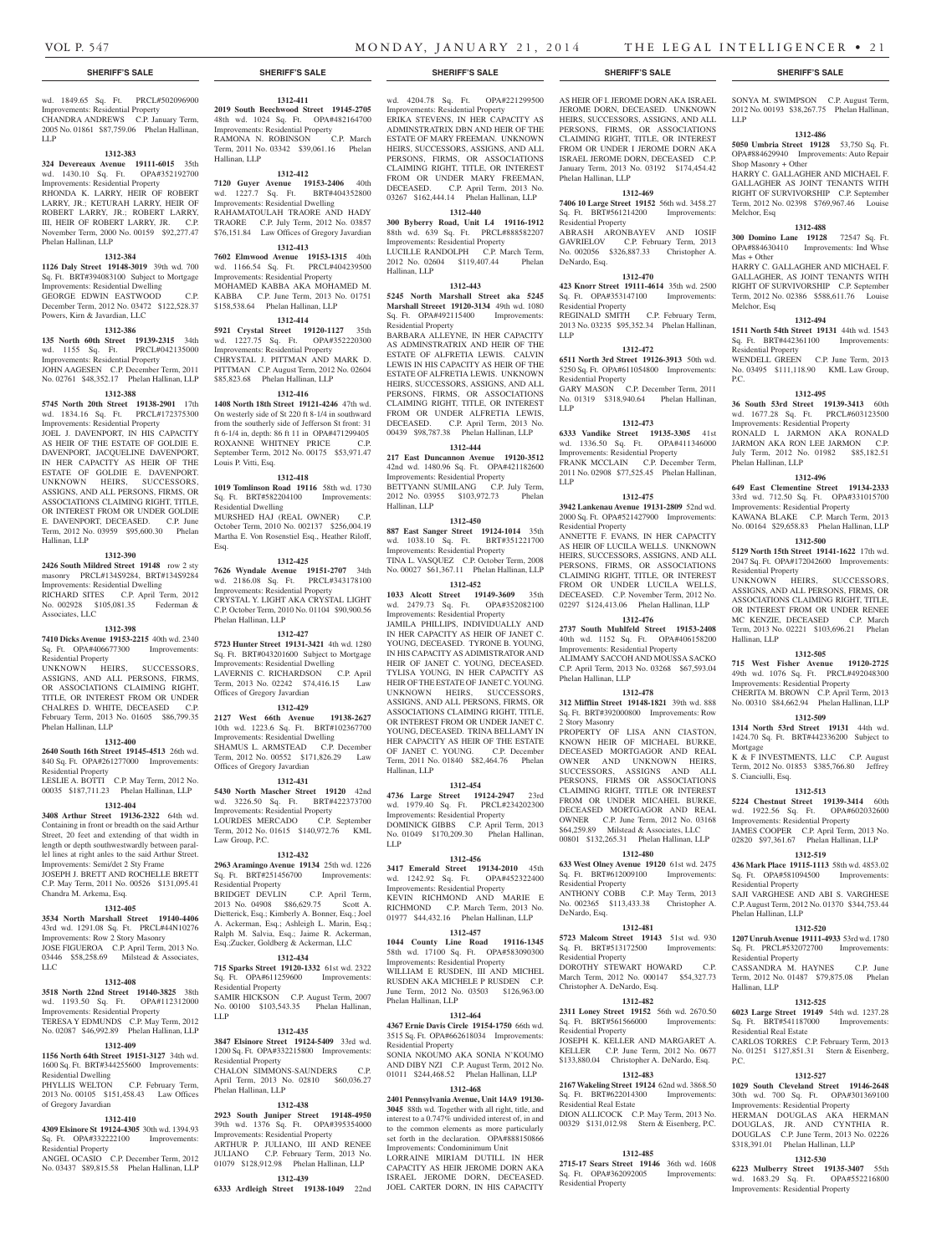EVERETTE GREENE, JR. C.P. April Term, 2013 No. 04957 \$105,863.71 Phelan Hallinan, LLP

#### **1312-531**

**364 East Wister Street 19144-1856** 22nd wd. 1184 Sq. Ft. BRT#121052000 Improvements: Residential Dwelling

RENEE DENARD AND TEAK DENARD C.P. June Term, 2012 No. 00010 \$12,038.93 Law Offices of Gregory Javardian

#### **1312-535**

**6325 Vine Street 19139** 34th wd. 2535 Sq. Ft. BRT#343009100 Improvements: Residential Property ELAINE FARNUM AND JOHN FARNUM

C.P. December Term, 2009 No. 03464 \$110,705.34 KML Law Group, P.C.

#### **1312-541**

**6711 Lansdowne Avenue aka 6711 Lansdowne Street 19151-3027** 34th wd. 3200.86 Sq. Ft. BRT#344029200 Improvements: Residential Property

THOMAS M. BACON, JR. C.P. March Term, 2012 No. 4095 \$133,110.81 Scott A. Dietterick, Esq.; Kimberly A. Bonner, Esq.; Joel A. Ackerman, Esq.; Ashleigh L. Marin, Esq.; Ralph M. Salvia, Esq.; Jaime R. Ackerman, Esq.;Zucker, Goldberg & Ackerman, LLC

## **1312-543**

**1402 South 23rd Street 19146-4115** 36th wd. 1440 Sq. Ft. OPA#364129500 Improvements: Residential Property

SUZANNE BROWN C.P. July Term, 2013 No. 00634 \$161,991.00 Phelan Hallinan, LLP

#### **1312-545**

#### **13009 Townsend Road, Unit L-2 19154-1001**  66th wd. PRCL#888660489 Improvements:

Condominium Unit RANDI S. HORN C.P. April Term, 2012 No. 02543 \$139,291.14 Phelan Hallinan, LLP

#### **1312-546**

**1210 McKinley Street 19111-5834** 53rd wd. 2037 Sq. Ft. OPA#531018400 Improvements: Residential Property ROSALINDA HOWELL AND SHAWN M.

HOWELL C.P. April Term, 2013 No. 00019 \$183,252.33 Phelan Hallinan, LLP

# **1312-549**

**3535 Jasper Street 19134-2035** 45th wd. 1049.22 Sq. Ft. OPA#452368300 Improvements: Residential Property KIMBERLY L. JONES C.P. April Term, 2013 No. 04223 \$25,570.13 Phelan Hallinan, LLP

#### **1312-551**

**4917 North 12th Street 19141-3509** 49th

wd. 1920.38 Sq. Ft. OPA#491451200 Improvements: Residential Property WILLIAM E. HUNTER C.P. May Term, 2012 No. 00773 \$42,324.99 Phelan Hallinan, LLP

#### **1312-553**

**5355 Charles Street 19124** 62nd wd. 2325 Sq. Ft. BRT#622291400 Improvements: Residential Property

KERRY DEBELLIS AND LOUIS ASTUTO C.P. April Term, 2013 No. 004870 \$55,337.34 Christopher A. DeNardo, Esq.

**1312-554 1409 Longshore Avenue 19111-4511** 53rd wd. 1525 Sq. Ft. OPA#532186600 Improvements:

#### Residential Property VICTORIA BETHEA AND JUNIOR A.

SANCHEZ C.P. July Term, 2012 No. 03196 \$279,947.99 Phelan Hallinan, LLP

### **1312-556**

**1549 South Ringgold Street 19146** 36th wd. 700 Sq. Ft. BRT#364155000 Improvements: Residential Dwelling

RAYMOND C VANDEGRIFT AKA RAYMOND VANDEGRIFT C.P. June Term, 2013 No. 03464 \$65,326.43 Udren Law Offices, P.C.

# **1312-557**

**1306 South Carlisle Street 19146** 36th wd. 1184 Sq. Ft. BRT#365028500 Improvements: Residential Property

PROPERTY OF UNKNOWN HEIRS, SUCCESSORS, ASSIGNS, AND ALL PERSONS, FIRMS, OR ASSOCIATIONS CLAIMING RIGHT, TITLE, OR INTEREST FROM OR UNDER LILLIE BROWN, DECEASED (MORTGAGOR), ANDRE MURRAY (REAL OWNER) AND DELORES MURRAY (REAL OWNER) C.P. October Term, 2007 No. 002516 \$43,468.69 Christopher A. DeNardo, Esq.

#### **1312-559**

**2407 North Myrtlewood Street 19132**  28th wd. 1120 Sq. Ft.; row 2 sty masonry BRT#282039600 Improvements: Residential Dwelling

JAMES A. MOTLEY AND LAUREN MOTLEY C.P. January Term, 2010 No. 00904 \$63,676.48 McCabe, Weisberg & Conway, P.C.

### **1312-562 1351 Saint Vincent Street 19111** S/D w detached garage 2 story mason BRT#532332400

Improvements: Residential Dwelling SHANE ROSENTHAL C.P. June Term, 2010 No. 02288 \$162,091.18 Federman & Associates, LLC

# **1312-563**

**1425 East Susquehanna Avenue 19125**  Row 3 story masonry BRT#181252900, PRCL#18N4105 Improvements: Residential Dwelling JONATHAN WOJTIW C.P. March Term, 2013 No. 03820 \$219,058.76 Federman & Associates, LLC

# **1312-564**

**5427 Belmar Terrace 19143** 51st wd. 1184 Sq. Ft. BRT#514089300 Improvements: Residential Property

AARON PORTER C.P. February Term, 2010 No. 1520 \$59,982.64 Scott A. Dietterick, Esq.; Kimberly A. Bonner, Esq.; Joel A. Ackerman, Esq.; Ashleigh L. Marin, Esq.; Ralph M. Salvia, Esq.; Jaime R. Ackerman, Esq.;Zucker, Goldberg & Ackerman, LLC

#### **1312-565**

**1409-13 N 76th St, Unit 702 19151** 34th wd. 893 Sq. Ft.; all that certain unit in the property known, named and identified in the Declaration referred to below as "Woodcrest Garden Condominium Association", located in the City of Philadelphia, County of Philadelphia, Commonwealth of Pennsylvania being designated on said Declaration Plan as Unit 702 together with the proportionate undivided interest in the common elements (as defined in the declaration). BRT#888340026 Improvements: Residential Condominium

ESTATE OF HELEN MUNDIN C/O BURTON YOUNG, ADMINSTRATOR C.P. April Term, 2013 No. 004696 \$12,013.48 Hal A. Barrow, Esq.

#### **1312-567**

**3634 Edgemont Street 19134-5507** 45th wd. 1327.18 Sq. Ft. PRCL#451224500 Improvements: Residential Property EDWARD ANTONELLI C.P. July Term, 2012 No. 01983 \$190,936.95 Phelan Hallinan, LLP

**1312-568**

**8232 Bayard Street 19150-1702** 50th wd. 4500 Sq. Ft. OPA#501204300 Improvements: Residential Property SANDRA L. MITCHELL C.P. April Term, 2013 No. 03279 \$334,551.08 Phelan Hallinan, LLP

#### **1312-569**

**4054 East Cheltenham Avenue 19124**  62nd wd. 1448 Sq. Ft. BRT#622159320 Improvements: Residential Property TIMOTHY BOWIE C.P. November Term, 2008 No. 01141 \$188,599.63 KML Law Group, P.C.

#### **1312-580**

**3833 Chalfont Drive 19154** 35th wd. 1160 Sq. Ft.; det w/bas gar 1 sty mas + o BRT#662412000 Improvements: Dwelling UNKNOWN SURVIVING HEIRS OF DIANE SOLTYS, DECEASED MORTGAGOR AND REAL OWNER C.P. July Term, 2012 No. 01589 \$195,719.33 McCabe, Weisberg & Conway, P.C.

#### **1312-582**

**432 Glen Echo Road 19119** 22nd wd. 5094.25 Sq. Ft.; s/d w/b/g 2s masonry BRT#2231668800 Improvements: Residential Dwelling JESSE A. WILSON JR AKA JESSE ALLEN WILSON, JR. AND MONIQUE JOHNSON AKA MONIQUE T. JOHNSON AKA MONIQUE T. WILSON C.P. October Term, 2009 No. 04263 \$273,606.13 McCabe, Weisberg & Conway, P.C.

# **1312-583**

**4739 Bingham Street 19120** 42nd wd. 2325 Sq. Ft.; row 2 sty masonry BRT#421499900 Improvements: Residential Dwelling<br>PAMELA K. RICHARDSON C.P. April PAMELA K. RICHARDSON Term, 2013 No. 04635 \$58,513.58 McCabe, Weisberg & Conway, P.C.

#### **1312-584**

**405 West Stafford Street 19144-4407** 59th wd. 2717.72 Sq. Ft. PRCL#593007400 Improvements: Residential Property PHILIP DAVIDSON AND GABRIELLE E. DAVIDSON C.P. March Term, 2003 No. 01288 \$136,977.49 Phelan Hallinan, LLP

#### **1312-585**

**1348 Fanshawe Street 19111** 53rd wd. 2413.53 Sq. Ft.; row b/gar 2sty masonry BRT#532034200 Improvements: Residential Dwelling<br>AGATHA TOLUHI, DECEASED MORTGAGOR AND REAL OWNER C.P. November Term, 2011 No. 01205 \$119,926.97 McCabe, Weisberg & Conway, P.C.

**1312-593 917 Anchor Street 19124** 35th wd. 2101.5 Sq. Ft.; row b/gar 2 sty masonry BRT#351285200 Improvements: Residential Dwelling ANGEL A. RODRIGUEZ C.P. March Term, 2013 No. 01575 \$38,251.14 McCabe, Weisberg & Conway, P.C.

# **1312-594A-B**

**40th wd.** (**5430 Willows Avenue – Premises A – 19143-4130)** 1222.50 Sq. Ft. (land area) Improvements: 2 Story Row Home With Garage **36th wd.** (**2221 Cross Street – Premises B – 19146-4202)** 686 Sq. Ft. (land area) Improvements: 2 Story Row Home JEAFRY TIMOTHY AKA TIMOTHY JEAFRY C.P. December Term, 2012 No. 03373 \$46,449.01 Elliot H. Berton, Esq.

#### **1312-595 3875 Frankford Avenue 19124-5635** 45th

wd. 1136 Sq. Ft. (land area) Improvements: Rental Building MARY ANNE PAVONI C.P. May Term, 2013 No. 02527 \$101,057.15 Elliot H. Berton, Esq.

## **1312-600**

**7542 Woodbine Avenue 19151-2720** 34th wd. 1633.50 Sq. Ft. PRCL#343200000 Improvements: Residential Property DANA H. WILLIAMS C.P. April Term, 2013 No. 01199 \$88,037.47 Phelan Hallinan, LLP

# **1312-601**

**6375 Marsden Street 19135-3208** 41st wd. 1076 Sq. Ft. OPA#411270400 Improvements: Residential Property DOLORES C. PETERSON, IN HER CAPACITY AS ADMINSTRATRIX OF ESTATE OF JAMES J. LIVINGSTONE. MEGHAN LIVINGSTONE, IN HER CAPACITY AS HEIR OF THE ESTATE OF JAMES J. LIVINGSTONE. UNKNOWN HEIRS, SUCCESSORS, ASSIGNS, AND ALL

PERSONS, FIRMS, OR ASSOCIATIONS CLAIMING RIGHT, TITLE, OR INTEREST FROM OR UNDER JAMES J. LIVINGSTONE, DECEASED. C.P. September Term, 2012 No. 03366 \$142,635.68 Phelan Hallinan, LLP **1312-606**

# **1547 South Mole Street 19146-4837** 36th wd.

1072 Sq. Ft. OPA#365099600 Improvements: Residential Property CARIDAD A. MARANAN C.P. September Term, 2012 No. 02849 \$27,791.60 Phelan Hallinan, LLP

# **1312-609**

**7534 Wheeler Street 19153-1324** 40th wd. 1590.27 Sq. Ft. PRCL#404216855 Improvements: Residential Property KIM MULLINS AND TYRONE CUNNINGHAM C.P. December Term, 2011 No. 01543 \$106,313.59 Phelan Hallinan, LLP

## **1312-613**

**1669 Granite Street 19124-1365** 62nd wd. 995.25 Sq. Ft. OPA#622084200 Improvements: Residential Property KENNETH J. HAINES, SR. C.P. December Term, 2012 No. 04160 \$54,534.07 Phelan Hallinan, LLP

#### **1312-616**

**3541 Germantown Avenue 19140-4223** 43rd wd. BRT#432181200 Subject to Mortgage YOUSSOU DIAGNE C.P. December Term, 2010 No. 01149 \$164,021.49 Amar A. Agrawal, Esq.

#### **1312-619**

**5612 Cherry Street 19139-2554** 4th wd. 708 Sq. Ft. OPA#042046800 Improvements: Residential Property OLIVIA GABRIEL C.P. May Term, 2012 No. 03170 \$55,615.73 Phelan Hallinan, LLP

**1312-621 2947 Weikel Street 19134-4106** 25th wd. 866.96 Sq. Ft. PRCL#252381800 Improvements: Residential Property MARIA V. RAMOS C.P. September Term,

2007 No. 03648 \$45,636.99 Phelan Hallinan, LLP **1312-625**

**1227 Glenview Street 19111** 53rd wd. 23 ft width x 102 feet depth OPA#532161900 Subject to Mortgage Improvements: Single mily Residial Property MOSHE ATTIAS C.P. December Term, 2012 No. 04117 \$138,605.40 Robert S. Esposito, Esq.

# **1312-626**

**8612 Thouron Avenue 19150-2311** 50th wd. 1650.25 Sq. Ft. OPA#502157600 Improvements: Residential Property LESLIE D. GREEN AKA LESLIE DANAILLE GREEN C.P. January Term, 2013 No. 01619 \$166,427.66 Phelan Hallinan, LLP

#### **1312-629**

**2454 South Millick Street 19142-3210**  40th wd. 975 Sq. Ft. PRCL#402049300

#### **SHERIFF'S SALE SHERIFF'S SALE SHERIFF'S SALE SHERIFF'S SALE SHERIFF'S SALE**

Improvements: Residential Property GAYDUS E. H. UREY AKA KEBEH BANAH UREY C.P. April Term, 2013 No. 03280 \$65,721.59 Phelan Hallinan, LLP

Sq. Ft. OPA#562417700 Improvements:

IMRE KIRALY, MAGDA KIRALY AND RICHARD T. KIRALY AKA RICHARD THOMAS KIRALY C.P. February Term, 2012 No. 01250 \$185,330.08 Phelan

**1401-400 3418 Chalfont Drive 19154-3908** 66th wd. 1625.40 Sq. Ft. OPA#662392600 Improvements: Residential Property ROBERT S. RENN AND BONNIE S. RENN C.P. February Term, 2012 No. 03447 \$187,916.51 Phelan Hallinan, LLP **1401-405 2928 North 13th Street 19133-1327** 37th wd. 990 Sq. Ft. OPA#372276000 Improvements:

DARRYL RUFFIN AND MADELINE D. RUFFIN C.P. June Term, 2012 No. 02286 \$12,937.67 Phelan Hallinan, LLP **1401-416 7110 Theodore Street 19142-1520** 40th wd. 1245.28 Sq. Ft. OPA#404256500 Improvements: Residential Property LASHAWN BROWN C.P. November Term,<br>2009 No. 00111 \$104,235.99 Phelan 2009 No. 00111 \$104,235.99

**1401-428 2113 South 68th Street 19142** 40th wd. 1504 Sq. Ft.; row conv/apt 2sty masonry BRT#40306990 Improvements: Residential

ERIC SHARPE C.P. March Term, 2013 No. 01808 \$87,075.17 McCabe, Weisberg, &

**1401-437 5231 Pine Street 19143** 60th wd. 1400 Sq. Ft.; row 2 sty masonry BRT#602128800 Improvements: Residential Dwelling<br>ABDELLATIF CHAKRANE C.P. March

Term, 2010 No. 00259 \$51,692.00 McCabe,

**1401-440 32 West Johnson Street 19144** 59th wd. 2446 Sq. Ft.; det 3 sty stone BRT#593121500 Improvements: Residential Dwelling SCOTT D. STEPHENS C.P. November Term, 2011 No. 00717 \$247,157.67 McCabe,

**1401-444 1174 East Dorset Street 19150** 50th wd. 1616 Sq. Ft. BRT#502371900 Improvements:

CHALRES H EMERY C.P. February Term, 2012 No. 03335 \$132,535.34 KML Law

**1401-454 2005 Grant Avenue 19115** 58th wd. 4958 Sq. Ft. BRT# 581012500 Improvements:

SCOTT BROWN C.P. March Term, 2009 No. 03141 \$189,056.98 KML Law Group, P.C. **1401-456 4033 Glendale Street 19124** 33rd wd. 926.25 Sq. Ft. BRT#332443900 Improvements:

VIRGILIO LOPEZ C.P. August Term, 2012 No. 01810 \$82,382.90 KML Law Group,

**1401-462 3066 Joyce Street 19134** 25th wd. 912.24 Sq. Ft. BRT#252493500 Improvements:

JEANNETTE HORAN C.P. April Term, 2013 No. 01106 \$57,120.33 KML Law

**1401-467 1324 North 53rd Street 19131-4335** 44th wd. 1520 Sq. Ft. OPA#442336700 Improvements:

02911 \$48,383.52 Phelan Hallinan, LLP **1401-475 5017 North 10th Street 19141** 49th wd. 1520 Sq. Ft. BRT#491342100 Improvements:

2009 No. 01172 \$51,944.81 KML Law

**1401-476 15004 Liberty Lane 19116** 58th wd. 2449<br>Sq. Ft. BRT#583085065 Improvements:

JAMIE WIESE AND HARRY W. WIESE III C.P. April Term, 2013 No. 02309 \$307,678.45

**1401-477 514 Martin Street 19128** 21st wd. 1479 Sq. Ft. BRT#213171500 Improvements: Residential

JOHN H. RIGHTER, JR. C.P. April Term, 2013 No. 00511 \$195,096.99 KML Law

C.P. August Term, 2006 No.

C.P. September Term,

ABDELLATIF CHAKRANE

Weisberg, & Conway, P.C.

Weisberg, & Conway, P.C.

Residential Property

Residential Property

Residential Property

Residential Property

Residential Property<br>LISA PEEK C.P.

Residential Property<br>ROBERT JONES

Sq. Ft. BRT#583085065 Residential Property

KML Law Group, P.C.

Group, P.C.

Property

Group, P.C.

Group, P.C.

P.C.

Group, P.C.

Residential Property

Residential Property

Hallinan, LLP

Dwelling

Conway, P.C.

Hallinan, LLP

**1312-630 4335 L Street 19124-4323** 33rd wd. 1546.40<br>Sq. Ft. OPA#332404400 Improvements: Sq. Ft. OPA#332404400 Residential Property

ANNETTE LIGHTNER C.P. June Term, 2013 No. 02507 \$57,903.42 Phelan Hallinan, LLP **1312-632 9216 Convent Avenue 19114-3515** 57th wd. 6000 Sq. Ft. OPA572214600 Improvements:

JOANN PIRNIE C.P. March Term, 2013 No. 01750 \$277,933.69 Phelan Hallinan, LLP **1312-633 3247 Englewood Street 19149-1506** 55th wd. 1743.81 Sq. Ft. OPA#551499000 Improvements: Residential Property KRISTEN M. REPPERT IN HER CAPACITY AS HEIR TO MICHAEL J. QUINN, DECEASED. UNKNOWN HEIRS, SUCCESSORS, ASSIGNS, AND ALL PERSONS, FIRMS, OR ASSOCIATIONS CLAIMING RIGHT, TITLE, OR INTEREST FROM OR UNDER MICAHEL J. QUINN, DECEASED. C.P. April Term, 2013 No. 02033 \$111,148.83 Phelan Hallinan, LLP **1312-637 224 Stearly Street 19111-5915** 35th wd. 1212 Sq. Ft. OPA#352169300 Improvements:

DANIELLE N. FLETCHER AKA DANIELLE FLETCER AKA DENIELLE NICOLE FLETCHER C.P. June Term, 2012 No. 03089 \$62,643.60 Phelan Hallinan, LLP

**1312-638 5029 Woodland Avenue 19143-5132** 27th wd. 1680 Sq. Ft. OPA#273147300 Improvements:

JACOB HASIS C.P. April Term, 2012 No. 02925 \$197,024.13 Phelan Hallinan, LLP **1312-639 5527 North Lawrence Street 19120-2807**  42nd wd. 1200 Sq. Ft. OPA#422479900 Improvements: Residential Property ANTHONY LOVE AND AMY R. LOVE C.P. April Term, 2012 No. 00153 \$70,326.80

**1312-642 307 Unruh Avenue 19111-4654** 35th wd. 2500 Sq. Ft. OPA#353126400 Improvements:

TAIKESHA N. MOSS C.P. July Term, 2012 No. 01844 \$205,828.64 Phelan Hallinan,

**The following property, sale of which was post-poned from the January 7, 2014 Sheriff's Sale, will be offered for sale on TUESDAY, February 4, 2014.**

**1401-327 9754 Cowden Street 19115-2404** 58th wd. 3380 Sq. Ft. OPA#581450300 Improvements:

RANDA A. SHANTI C.P. August Term, 2012 No. 02978 \$255,458.30 Phelan Hallinan,

**1401-330 244 North 3rd Street Unit 5D The Commons at New Street Condominiums 19106** 5th wd. 850 sq ft; res condo 5+ sty masonry BRT#888053481 Improvements:

REBECCA L. TRAINER C.P. June Term, 2013 No. 01159 \$239,864.37 McCabe,

**1401-354 840-842 North Broad Street 19130-2234** 15th wd. Situate on the west side of Broad Street (as widened to 113 feet) at the distance of 78 feet northward from the north side of Parrish Street. Subject to Mortgage Improvements: Auto

EFEDUA E. OKOLO AND ROSEMARY OKOLO C.P. September Term, 2012 No. 01783 \$127,452.07 Emmanuel J. Argentieri,

**1401-355 1332 South 31st Street 19146** 36th wd. 2277.12 Sq. Ft.; row 2 sty masonry BRT#362274900 Improvements: Residential Dwelling HENRY R. YARBROUGH C.P. May Term, 2009 No. 01477 \$71,016.41 McCabe

**1401-376 6519 Dorcas Street 19111** 35th wd. 1332 Sq. Ft.; s/d w b/g 2s masonry BRT#531205100 Improvements: Residential Dwelling WANDA COTTOM C.P. February Term, 2012 No. 00668 \$166,953.19 McCabe, Weisberg,

**1401-388 8528 Tolbut Street 19152-1211** 35th wd. 4528

Residential Property

Residential Property

Residential Property

Phelan Hallinan, LLP

Residential Property

Residential Property

Condominium

Weisberg, & Conway, P.C.

Repair Shop Masonry

Weisberg, & Conway, P.C.

& Conway, P.C.

Esq.

LLP

LLP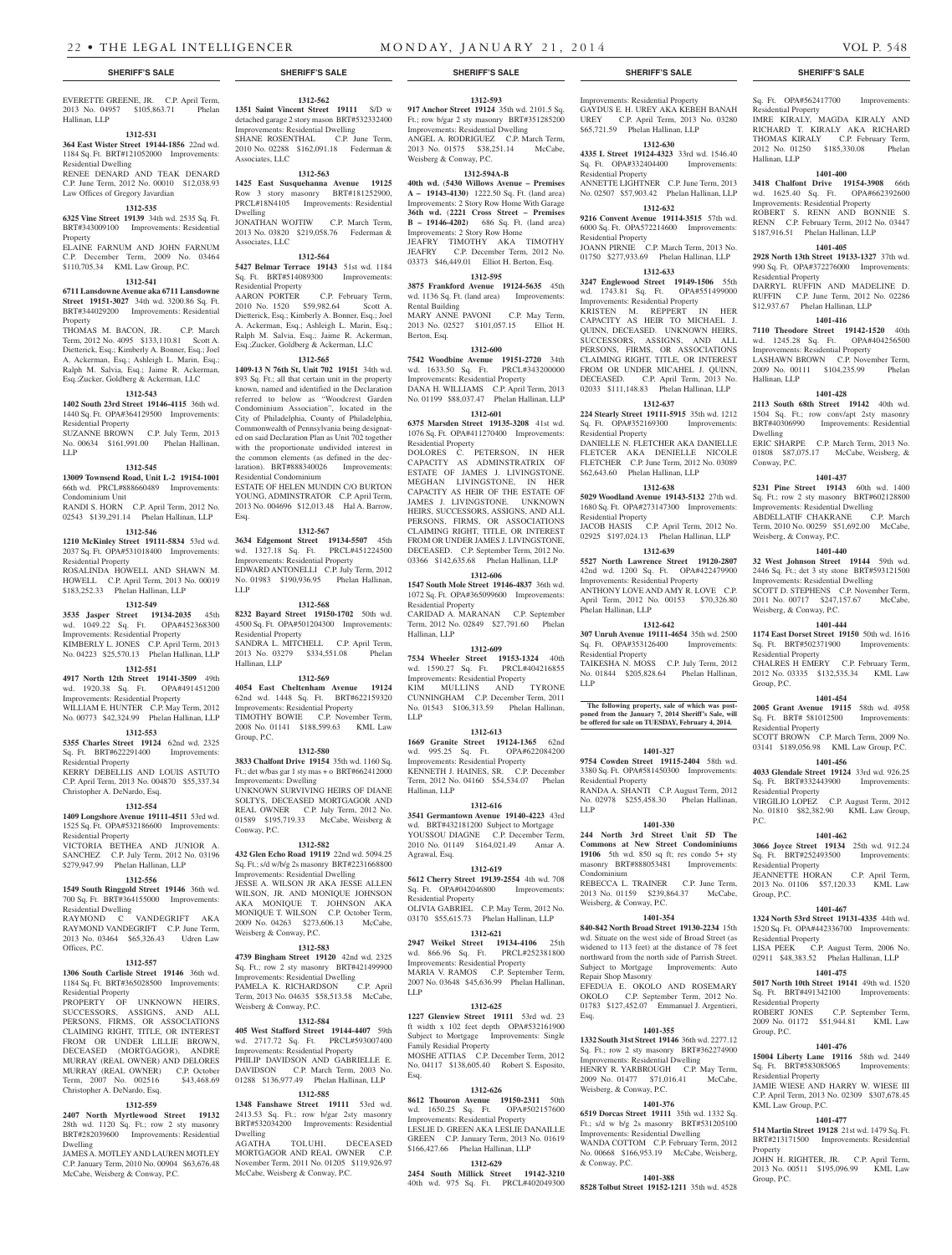Phelan Hallinan, L.L.P.

Hallinan, L.L.P.

Residential Property

Residential Property

Hallinan, L.L.P.

Residential Property

Hallinan, L.L.P.

Residential Property

Residential Property

Hallinan, L.L.P.

Residential Property

wd. 1604.70 Sq. Ft. Improvements: Residential Property LISA WICKS C.P. May Term, 2012 No. 01444 \$136,496.08 Phelan Hallinan, L.L.P. **1402-337 5043 Valley Street 19124-1420** 62nd wd. 943.04 Sq. Ft. OPA#622330300 Improvements: Residential Property BRYANT N. BIRCH C.P. April Term, 2013 No. 02813 \$71,779.39 Phelan Hallinan,

Schmieg, L.L.P.

L.L.P.

Residential Property

Phelan Hallinan, L.L.P.

L.L.P.

**1402-326 15022 Theresa Drive 19116-1442** 58th wd. 5628.96 Sq. Ft. OPA#583165146 Improvements: Residential Property RICHARD HULL AND HELEN HULL C.P. March Term, 2013 No. 02992 \$132,125.85

**1402-327 1310 North 51st Street 19131-4402** 44th wd. 1161.12 Sq. Ft. OPA#442253900 Improvements: Residential Property SHAREEA M. TURNER C.P. August Term, 2009 No. 03843 \$106,867.07 Phelan

**1402-328 6638 Ditman Street 19135** 41st wd. 2250 Sq. Ft. OPA#411224400 Improvements:

JOSE G. COLON C.P. July Term, 2007 No. 00531 \$79,517.10 Phelan Hallinan, L.L.P. **1402-329 4109 Gypsy Lane 19129** 21st wd. 21,725 Sq. Ft. OPA#213220945 Improvements:

ROSIE BROWN C.P. May Term, 2008 No. 00571 \$746,810.81 Phelan Hallinan, L.L.P. **1402-330 720 South American Street 19147-3301**  2nd wd. 970.86 Sq. Ft. OPA#023111420 Improvements: Residential Property CHRISTOPHER ELLIOTT C.P. May Term, 2010 No. 01937 \$529,071.13 Phelan

**1402-331 5946 Hammond Avenue 19120-2011** 61st wd. 1742 Sq. Ft. OPA#612511800 Improvements:

UNKNOWN HEIRS, SUCCESSORS, ASSIGNS, AND ALL PERSONS, FIRMS, OR ASSOCIATIONS CLAIMING RIGHT, TITLE, OR INTEREST FROM OR UNDER STANDFORD F. JACKSON, DECEASED. SHARYN JACKSON, IN HER CAPACITY AS HEIR OF STANFORD F. JACKSON DECEASED. KELLY WHITTIER, IN HER CAPACITY AS HEIR OF STANFORD F. JACKSON, DECEASED. TRACY LINACRE IN HER CAPACITY AS HEIR OF STANFORD F. JACKSON, DECEASED. C.P. December Term, 2011 No. 00718 \$93,109.79 Phelan

**1402-332 3936 North 8th Street 19140-3208** 43rd wd. 736 Sq. Ft. OPA#433120400 Improvements:

ANDREA GONZALEZ C.P. August Term, 2013 No. 01947 \$67,145.75 Phelan Hallinan,

**1402-333 5903 Osage Avenue 19143-1119** 3rd wd. 883.50 Sq. Ft. OPA#032052500 Improvements:

DORCINE V. CROPPER AND ROBERT L. CROPPER C.P. September Term, 2013 No. 00634 \$18,840.67 Phelan Hallinan, L.L.P. **1402-334 545 North Allison Street 19131-4902**  4th wd. 949.35 Sq. Ft. OPA#041197000 Improvements: Residential Property JACQUELINE C. ROBINSON AND GWENDOLYN SMITH C.P. September Term, 2011 No. 03824 \$39,499.84 Phelan

**1402-335 857 Foulkrod Street 19124-2301** 35th wd. 1488 Sq. Ft. OPA#351080400 Improvements:

GUILLERMO A. AYALA AND NOLVIA E. VELASQUEZ C.P. May Term, 2013 No. 01034 \$103,413.93 Phelan Hallinan &

**1402-336 8437 Williams Avenue 19150-1920** 50th<br>wd. 1604.70 Sq. Ft. OPA#502275100

**1402-338 1841 Master Street 19121-4907** 47th wd. 1666 Sq. Ft. OPA#471114800 Improvements:

FREDA D. EBBA AKA FREDA EBBA C.P. March Term, 2007 No. 00158 \$125,371.36

**1402-339 2204 Hoffnagle Street 19152-2512** 56th wd. 3049.77 Sq. Ft. OPA#562109400 Improvements: Residential Property

# **SHERIFF'S SALE SHERIFF'S SALE SHERIFF'S SALE SHERIFF'S SALE SHERIFF'S SALE**

#### **1401-479 705 West Mermaid Lane 19118** 9th wd.

19519 Sq. Ft. BRT#09214410 Improvements: Residential Property DOROTHY L. POOLE C.P. March Term,

2012 No. 03044 \$1,060,950.21 KML Law Group, P.C.

## **1401-480**

**1009 Rosalie Street 19149** 35th wd. 1181.16 Sq. Ft. BRT#352044000 Improvements: Residential Property DAO T. LUU C.P. June Term, 2013 No. 02731

# \$82,781.55 KML Law Group, P.C.

Group, P.C.

**1401-481 6704 Dorel Street 19142** 40th wd. 1137.50 Sq. Ft. BRT#406349200

#### Residential Property ROBERT W. LAWSTON C.P. June Term, 2012 No. 03429 \$76,603.87 KML Law

#### **1401-498**

**614 East Olney Avenue 19120** 42nd wd. 1088 Sq. Ft.; row 2 sty masonry BRT#421251100 Improvements: Residential Dwelling KHOA PHAM AND TRAM DINH C.P. April Term, 2013 No. 03082 \$112,001.80 McCabe, Weisberg, & Conway, P.C.

# **1401-500**

**8761 Gillespie Street 19136** 5th wd. 1700 Sq. Ft. BRT#652243900 Subject to Mortgage Improvements: Row B/gar 2sty Masonry DEMPSEY ELLISON AND PATRICIA ELLISON C.P. September Term, 2007 No. 01623 \$116,473.39 Keri P. Ebeck, Esq.

## **1401-505**

**1745 South Avondale Street 19142** 40th wd. 920 Sq. Ft.; row 2 sty masonry BRT#401180100 Improvements: Residential Dwelling MARLENE BROCKINGTON AND DARNELL BROCKINGTON C.P. November Term, 2012 No. 01039 \$44,191.60 McCabe, Weisberg, & Conway, P.C.

#### **1401-511**

**1317 North 2nd Street 19122-4503** 18th wd. 1186.11 Sq. Ft. BRT#182103700 Improvements: Residential Dwelling EVELYN LEBRON AND JOSE ROBERT LEBRON C.P. September Term, 2012 No. 03207 \$117,635.33 Law Offices of Gregory Javardian

#### **1401-520**

**1316 S. Warnock St 19147** 1st wd. All that certain lot or piece of ground, described according to a recent survey thereof made by R. A. McFadden, surveyor and regulator of the second survey District of the City of Philadelphia, on 08/06/1907 as follows to wit: Situate on the west side of Warnock Street at the distance of 121 Feet southward from the south side of Wharton Street in the 1st ward of the City of Philadelphia. Containing in front or breadth on the said Warnock Street 15 feet and extending of that width in length or depth westward between lines parallel with said Wharton street 53 feet 6 inches to the face of the east wall of a brick stable including therein the southernmost moiety or half part of an alley 3 feet in width and extending in length or depth westward 37 feet. Subject to Mortgage

JOSEPH N. REILLY C.P. August Term, 2013 No. 02595 \$218,555.83 Anthony R. Distasio, Esq., LINTON, DISTASIO, & EDWARDS, P.C.

# **1401-548**

**4916-18 North Uber Street 19141** 17th wd. 3513.20 Sq. Ft. OPA#172357000 Improvements: Residential Property TONYA BEAUFORD C.P. May Term, 2009 No. 04368 \$106,973.84 Phelan Hallinan, LLP

#### **1401-562**

**2846 Walnut Hill Street 19152** 57th wd. 1800 Sq. Ft. BRT#571073318 Improvements:

Residential Real Estate LISA D. FULTON C.P. June Term, 2013 No. 3437 \$200,794.22 Stern & Eisenberg, PC

#### **1401-579**

**2601 Pennsylvania Avenue, Unit 607 19130- 2330** 15th wd. 632 Sq. Ft. OPA#888072842 Improvements: Residential Property

JOSEPH S. GASS C.P. October Term, 2012 No. 00041 \$162,221.10 Phelan Hallinan, LLP

# **1401-581**

**2140 Bridge Street 19124** 62nd wd. 1125 Sq. Ft. BRT#622107700 Improvements: Residential Dwelling JOHN M. SCHAULER C.P. November Term,

# 2009 No. 03470 \$53,442.37 Udren Law Offices, P.C. **1401-609**

**5411 North 4th Street 19120-2813** 42nd wd. 2300 Sq. Ft. OPA#422453000 Improvements:

Residential Property<br>HEIDY MANIERO C.P. November Term,

2011 No. 01594 \$75,997.93 Phelan Hallinan, LLP

# **1401-623**

**400 West Cheltenham Avenue 19120** 61st wd. On southwesterly side of the intersection of southwest line of Cheltenham Avenue and northwesterly side of 4th Street. Front: 101 ft 2-384/1000 in Depth: Irreg OPA#882756700 Improvements: Commercial Property GWANG HO YI C.P. April Term, 2009 No. 01149 \$899,460.38 Ron L. Woodman, Esq.

**1401-635 1152 South 10th Street 19147** 2nd wd. 992

Sq. Ft. BRT#021548700 Improvements: Residential Property HAROLD EVANS C.P. May Term, 2010 No. 03153 \$423,070.49 KML Law Group, P.C.

#### **1401-669**

**1264 Alcott Street 19149-3710** 35th wd. 1093.40 Sq. Ft. PRCL#352069700 Improvements: Residential Property MAUVALYN O. TOMLIN AKA MAUVALYN TOMLIN C.P. December Term, 2012 No. 03784 \$46,297.46 Phelan Hallinan, LLP

## **1401-673**

**6124 Walnut Street 19139-3704** 46th wd. 1413.72 Sq. Ft. OPA#031070400 Improvements: Residential Property RODNEY L. BROWN C.P. May Term, 2013 No. 00286 \$57,703.51 Phelan Hallinan, LLP

# **1401-674**

**7964 Thouron Avenue 19150-2521** 50th wd. 1485 Sq. Ft. OPA#502149500 Improvements: Residential Property JENNIFER J. MILLS AKA JENNIFER MILLS C.P. January Term, 2012 No. 02057 \$55,861.65 Phelan Hallinan, LLP

#### **1401-675**

**1510 Federal Street 19146-3125** 36th wd. 1968 Sq. Ft. BRT#365296300 Subject to Mortgage Subject to Rent KAMAU FLOYD AKA KAMAU H. FLOYD C.P. March Term, 2013 No. 03735 \$226,972.62 Matthew McGuigan, Esq.

#### **1401-677**

**5627 Catharine Street 19143-2814** 46th wd. 1065 Sq. Ft. OPA#463096300 Improvements: Residential Property LATANYA HOLMES, MARGARET HOLMES

AND KENYA D. HOLMES C.P. January Term, 2012 No. 02772 \$101,244.49 Phelan Hallinan, LLP **1401-680**

**548 East Woodlawn Street aka 348 East Woodlawn Street 19144** 12th wd. ALL THAT CERTAIN: lot or piece of ground with the buildings and improvements thereon

erected. SITUATE on the southeast side of Woodlawn Street, at the distance of one hundred seventyfour feet eight inches southwestward from the southwest side of Musgrave Street in the 12th ward of the city of Philadelphia.

CONTAINING in front or breadth on the said Woodlawn Street nineteen feet ten inches and extending of that width in length or depth southward between parallel lines at right angles to the said Woodlawn Street one hundred feet bounded northeastward, southeastward, and southwestward by other ground now or late of the said Joshua M. Holmes and northwestward by Woodlawn Street.

TITLE TO SAID PREMISES IS VESTED IN Edward J. Thomas and Jeanette Thomas, his wife, by Deed from Stanford Keyne, dated 05/25/1980, recorded 11/26/1980 in Book EFP 89, Page 453. *Jeanette Thomas was previously a co-record owner of said premises, prior to her Death on 01/06/2007. Title to said premises is currently vested solely in Edward J. Thomas.* OPA#122082100 Improvements: Residential Property

EDWARD J. THOMAS C.P. July Term, 2013 No. 04270 \$98,064.95 Phelan Hallinan, LLP

#### **1401-693**

**807 North 66th Street 19151** 34th wd. 1072 Sq. Ft. BRT#344357100 Improvements: Residential Property PATRICIA GRAY C.P. November Term, 2012 No. 00761 \$75,699.86 KML Law

Group, P.C.

# **1401-699**

**8111 Williams Avenue 19150** 15th wd. 1447.20 Sq. Ft. BRT#502266000 Improvements: ial Real Estate

ANDREA P. LEE C.P. June Term, 2013 No. 00084 \$115,559.60 Stern & Eisenberg, PC **1401-712**

**6042 Wissahickon Avenue 19144** 21st wd. 3600 Sq. Ft. BRT#213260700 Improvements: Residential Real Estate GUMLAN DUNCAN C.P. May Term, 2013 No. 00171 \$133,557.82 Stern & Eisenberg, PC

# **SHERIFF'S SALE OF TUESDAY, February 4, 2014**

#### **1402-301**

**15128 Beverly Drive 19116-1409** 58th wd. 3255 Sq. Ft. OPA#583165516 Improvements: Residential Property GENNADIY PSHENITSYN C.P. June Term, 2013 No. 03556 \$170,784.63 Phelan Hallinan, L.L.P.

#### **1402-302**

**5406 North Water Street 19120-3020** 42nd wd. 2526.59 Sq. Ft. PRCL#421284200 Improvements: Residential Property RUSSELL L. THOMPSON AND CATHERINE C. THOMPSON C.P. November Term, 2012 No. 01293 \$131,712.29 Phelan Hallinan, L.L.P.

#### **1402-303**

**4728 Oxford Avenue 19124** 23rd wd. row w-off/str 2sty masonr; 1572 Sq. Ft. BRT#232142400 Improvements: Residential Dwelling MARIE G. DELANY AND BERNARD

KENNETH DELANY C.P. June Term, 2013 No. 00611 \$126,644.26 McCabe, Weisberg, & Conway, P.C.

#### **1402-304**

**5519 Boyer Street 19138** 12th wd. 8035.25 Sq. Ft. BRT#122249600 Improvements: Residential Property SHARON D. TAYLOR AND JOHN J. TAYLOR, HUSBAND AND WIFE C.P. December Term, 2010 No. 0948 \$93,671.45 Scott A. Dietterick, Esq., Kimberly A. Bonner, Esq., Joel A. Ackerman, Esq., Ashleigh L. Marin, Esq., Ralph M. Salvia, Esq., Jaime R. Ackerman, Esq., Zucker, Goldberg & Ackerman, L.L.C.

#### **1402-305**

**3421 Aldine Street 19136** 64th wd. 1614.56<br>Sq. Ft. BRT#642117100 Improvements: Sq. Ft. BRT#642117100 Residential Property

ANH BUU LY C.P. April Term, 2012 No. 1031 \$171,660.05 Scott A. Dietterick, Esq., Kimberly A. Bonner, Esq., Joel A. Ackerman, Esq., Ashleigh L. Marin, Esq., Ralph M. Salvia, Esq., Jaime R. Ackerman, Esq., Zucker, Goldberg & Ackerman, L.L.C.

## **1402-306**

**2440 West 80th Street 19150** 50th wd. 1882.40 Sq. Ft. BRT#5014461800 Improvements: Residential Real Estate MARY A. SAUNDERS C.P. July Term,

2013 No. 002234 \$180,256.76 Stern & Eisenberg, P.C.

#### **1402-307**

**5309 Locust Street 19139-4057** 46th wd. 1696.93 Sq. Ft. BRT#603042700 Improvements: Residential Dwelling VERNON BUTLER, EXECUTOR OF THE ESTATE OF CLARENCE BUTLER, DECEASED C.P. June Term, 2013 No. 00195 \$107,630.68 Law Offices of Gregory Javardian

#### **1402-308**

**6128 Lawndale Avenue aka 6128 Lawndale Street 19111** 935 Sq. Ft. BRT#352320215 Improvements: Residential CUONG MANH PHAM AND DOA B.

NGUYEN, H/W C.P. March Term, 2013 No. 02052 \$278,308.33 Dana S. Plon, Esq.

# **1402-309**

**3141 Byberry Road 19154-1813** 66th wd. 2213.34 Sq. Ft. Improvements: Residential Property EVELYN AMBROSANO AND FRANCIS N. AMBROSANO, SR. C.P. December Term, 2009 No. 00150 \$196,158.90 Phelan Hallinan, L.L.P.

#### **1402-310**

**301 Byberry Road, Apartment A18 19116- 1900** 88th wd. Together with all right, title and interest to a 0.747% undivided interest of, in and to the Common Elements, as more particularly set forth in the declaration. OPA#888581898 Improvements: Residential Property ILYA CHEBOTAR C.P. July Term, 2011 No. 01396 \$177,197.74 Phelan Hallinan, L.L.P.

#### **1402-311**

**3466 Helen Street 19134-2021** 45th wd. 1131 Sq. Ft. OPA#452356000 Improvements: Residential Property GEORGE ABBOTT C.P. September Term,

2012 No. 02751 \$70,234.98 Phelan Hallinan, L.L.P.

#### **1402-312**

**5151 Akron Street 19124-1901** 62nd wd. 1470.02 Sq. Ft. OPA#621430500 Improvements: Residential Property GREGORY BRYANT C.P. April Term, 2009 No. 00506 \$116,353.33 Phelan Hallinan, L.L.P.

#### **1402-313 7526 Brockton Road 19151-2825** 34th wd.

1760 Sq. Ft. OPA#343147700 Improvements: Residential Property WILLIE B. FORD C.P. November Term, 2009 No. 02163 \$126,773.23 Phelan Hallinan, L.L.P.

#### **1402-314**

**6723 North 18th Street 19126-2603** 10th wd. 1252.80 Sq. Ft. OPA#101085200 Improvements: Residential Property RAINFORD THOMAS C.P. March Term, 2013 No. 00160 \$141,981.43 Phelan Hallinan, L.L.P.

**1402-315 3858 North 17th Street 19140-3502** 38th wd. 1395 Sq. Ft. OPA#131229300 Improvements:

TAMAR R. DEVINE AKA TAMAR DEVINE C.P. September Term, 2012 No. 00349 \$41,222.99 Phelan Hallinan, L.L.P. **1402-316 2022 Margaret Street 19124-2806** 23rd wd. 1360.91 Sq. Ft. OPA#232151300 Improvements: Residential Property SCOTT W. FIADINO AKA SCOTT FIADINO C.P. August Term, 2013 No. 03394 \$46,599.18

**1402-317 2219 South 24th Street 19145-3205**  48th wd. 958.12 Sq. Ft. OPA#482310600 Improvements: Residential Property STEPHEN P. TRANTAS C.P. July Term, 2012 No. 01195 \$164,615.70 Phelan Hallinan,

**1402-318 2129 Homer Street 19138-1935** 50th wd. 1943.76 Sq. Ft. OPA#102141600 Improvements: Residential Property DONTE JULIA C.P. August Term, 2013 No. 03064 \$125,144.99 Phelan Hallinan, L.L.P. **1402-319 820 West Roosevelt Boulevard 19140-1324**  49th wd. 4305.42 Sq. Ft. OPA#491079200 Improvements: Residential Property GARY J. BATAILLE C.P. April Term, 2013 No. 02450 \$84,528.64 Phelan Hallinan,

**1402-320 1826 Placid Street 19152-1113** 56th wd. 4173.35 Sq. Ft. OPA#562248600 Improvements: Residential Property CLEATUS SANTEE AND JENNIFER SANTEE C.P. January Term, 2012 No. 00446 \$162,359.11 Phelan Hallinan, L.L.P. **1402-321 4747 Leiper Street 19124-3222** 23rd wd. 3422.40 Sq. Ft. OPA#234270200 Improvements: Residential Property MARY ANNE PIETRAK C.P. July Term, 2013 No. 03904 \$52,261.06 Phelan Hallinan,

**1402-322 7468 Sommers Road 19138-1407** 50th wd. 1904 Sq. Ft. OPA#501323600 Improvements:

DENISE M. RYKARD, IN HER CAPACITY AS ADMINSTRATRIX AND HEIR OF THE ESTATE OF JOHN D. DORSEY. BRANDON DORSEY IN HIS CAPACITY AS HEIR OF THE ESTATE OF JOHN D. DORSEY. UNKNOWN HEIRS, SUCCESSORS, ASSIGNS, AND ALL PERSONS, FIRMS, OR ASSOCIATIONS CLAIMING RIGHT, TITLE, OR INTEREST FROM OR UNDER JOHN DORSEY, DECEASED. C.P. November

Term, 2009 No. 03843 \$182,527.26 Phelan

**1402-323 117 East Walnut Lane 19144-2004** 59th wd. 1600.50 Sq. Ft. OPA#592071400 Improvements: Residential Property KIMBERLY WILLIAMS C.P. April Term, 2013 No. 00091 \$34,057.16 Phelan Hallinan,

**1402-324 5851 Mcmahon Street aka 5851 McMahon Avenue 19144-1262** 59th wd. 2500 Sq. Ft. OPA#591199600 Improvements: Residential

UNKNOWN HEIRS, SUCCESSORS, ASSIGNS, AND ALL PERSONS, FIRMS, OR ASSOCIATIONS CLAIMING RIGHT, TITLE, OR INTEREST FROM OR UNDER ALVARAH V. SELBY, DECEASED. MICHELE SMALL, IN HER CAPACITY AS HEIR OF ALVARAH V. SELBY, DECEASED. C.P. April Term, 2012 No. 02072 \$34,570.44 Phelan Hallinan,

**1402-325 440 West Susquehanna Avenue 19122-1537**  19th wd. 906.61 Sq. Ft. OPA#191393500 Improvements: Residential Property CAMERON GLENN C.P. March Term, 2013 No. 02414 \$59,397.72 Phelan Hallinan,

Residential Property

Phelan Hallinan, L.L.P.

L.L.P.

L.L.P.

L.L.P.

Residential Property

DORSEY, DECEASED.

Hallinan, L.L.P.

L.L.P.

Property

L.L.P.

L.L.P.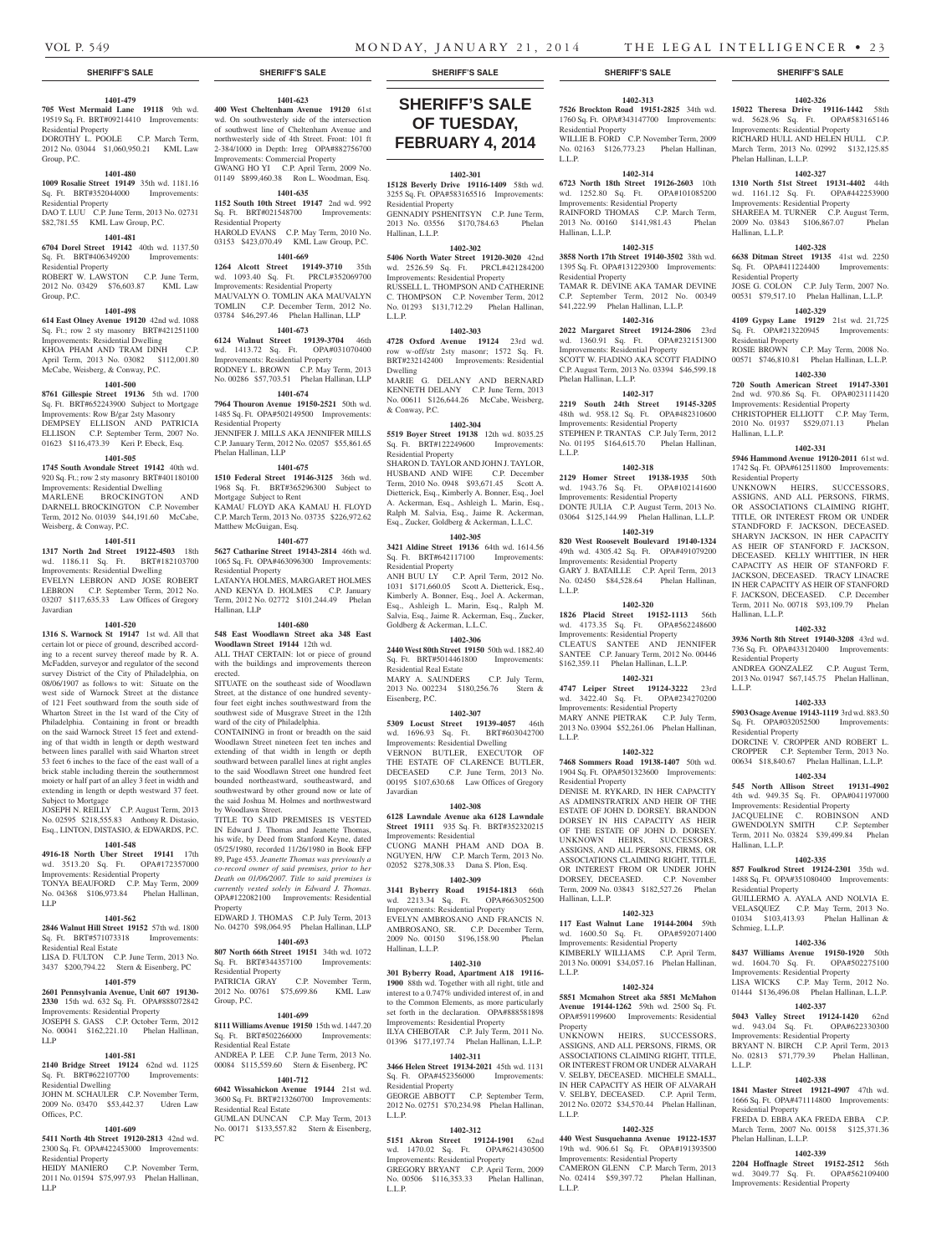**1402-368 4607 Princeton Avenue 19135** 41st wd. 1592.17 Sq. Ft. BRT#412060100 Improvements:

MAUREEN P. OVERWISE C.P. January Term, 2013 No. 00717 \$138,773.43 KML

**1402-369 2005 East Elkhart Street 19134** 25th wd. 1078.14 Sq. Ft. BRT#252221400 Improvements: Residential Property VINCENT D. RAWLS C.P. December Term, 2012 No. 00825 \$82,097.40 KML Law

**1402-370 4131 East Howell Street 19135** 62nd wd. 1320.17 Sq. Ft. BRT#622177900 Improvements: Residential Property STEPHANIE A. PARKER C.P. July Term, 2013 No. 01876 \$99,648.94 KML Law

**1402-371 2510 South 75th Street 19153** 40th wd. 1235 Sq. Ft. BRT#404153600 Improvements:

ERIN M. EVANS AND TYRONE T. EVANS,<br>JR. C.P. August Term. 2012 No. 00804 C.P. August Term, 2012 No. 00804

BRUCE RHODES C.P. July Term, 2013 No. 01995 \$131,688.20 KML Law Group, P.C. **1402-373 833 Bridge Street 19124** 35th wd. 1038.10 Sq. Ft. BRT#351151100 Improvements:

MARLON BOYD GRIFFITHS C.P. February Term, 2013 No. 01681 \$38,872.52 KML

**1402-374 827 North 65th Street 19151** 34th wd. 1513.16 Sq. Ft. BRT#344295900 Improvements:

RAJON A. DAVIS C.P. June Term, 2013 No. 03075 \$152,616.77 KML Law Group, P.C. **1402-375 6736 Ogontz Avenue 19126** 10th wd. 1199.68 Sq. Ft. BRT#102008400 Improvements:

ANNETTA CRUMP C.P. March Term, 2013 No. 01659 \$86,248.94 KML Law Group,

**1402-376 1003 Lansing Street 19111** 63rd wd. 5612.50 Sq. Ft. BRT#631206800 Improvements:

GREGORY M. WALLACE C.P. June Term, 2013 No. 03619 \$199,486.43 KML Law

**1402-377 7235 North 21st Street 19138** 10th wd. 1770 Sq. Ft. BRT#101176600 Improvements:

CHERONDA N. WARD C.P. March Term, 2013 No. 00387 \$120,816.64 KML Law

**1402-378 842 Scattergood Street 19124** 35th wd. 1038.10 Sq. Ft. BRT#351158600 Improvements:

NIKIA WOMACK C.P. January Term, 2009 No. 02853 \$68,140.93 KML Law Group,

**1402-379 1016 Edgemore Road 19151** 34th wd. 1440 Sq. Ft. BRT#344393700 Improvements:

ASHLEY BROWN C.P. July Term, 2010 No. 00009 \$137,772.57 KML Law Group, P.C. **1402-380 238 South 59th Street 19139** 3rd wd. 1040 Sq. Ft. BRT#031130400 Improvements:

ALONDA OWENS C.P. October Term, 2012 No. 02363 \$44,441.37 KML Law Group,

**1402-381 721 Atwood Road 19151** 34th wd. 1391.40 Sq. Ft. BRT#344320100 Improvements:

BAHIYA MORTON ANDREWS C.P. June Term, 2013 No. 03629 \$137,109.53 KML

**1402-382 2640 South 66th Street 19142-2702** 40th wd. 1012 Sq. Ft. BRT#406021300 Improvements:

THE UNKNOWN HEIRS, EXECUTORS, OF DEVISESS OF THE ESTATE OF BEATRICE H. BILLA C.P. August Term, 2013 No. 3146 \$87,284.76 Stern & Eisenberg, P.C.

\$162,636.06 KML Law Group, P.C. **1402-372 2526 Dickinson Street 19146** 36th wd. 705 Sq. Ft. BRT#364038300 Improvements:

Residential Property

Law Group, P.C.

Group, P.C.

Group, P.C.

Residential Property

Residential Property

Residential Property

Law Group, P.C.

Residential Property

Residential Property

Residential Property

Residential Property

Residential Property

Residential Property

Residential Property

Residential Property

Residential Real Estate

Law Group, P.C.

Group, P.C.

Group, P.C.

P.C.

P.C.

P.C.

#### FREDERICK SHAPLEY AND CATHERINE MARY SHAPLEY C.P. June Term, 2012 No. 02856 \$265,508.04 Phelan Hallinan, L.L.P.

# **1402-340**

**2044 South 65th Street 19142-1921**  40th wd. 855.50 Sq. Ft. OPA#403010600

Improvements: Residential Property

PATRICIA BROWN C.P. February Term, 2013 No. 00751 \$77,778.56 Phelan Hallinan, L.L.P.

#### **1402-341**

**167 West Godfrey Avenue 19120-1519**  61st wd. 1050 Sq. Ft. OPA#611288600 Improvements: Residential Property DAWN S. MOODY C.P. June Term, 2013 No. 03314 \$140,523.66 Phelan Hallinan, L.L.P.

#### **1402-342**

**2944 North Taney Street 19132-1209** 38th wd. 720 Sq. Ft. OPA#381197800 Improvements: Residential Property

# WILLIAM BANKS C.P. June Term, 2013 No. 03538 \$22,947.47 Phelan Hallinan, L.L.P.

**1402-343 2729 Wharton Street 19146-3722** 36th wd. 683.64 Sq. Ft. OPA#362075100 Improvements: Residential Property JAMES T. LOVETT AKA JAMES LOVETT AND JANELL LOVETT C.P. August Term, 2010 No. 03088 \$75,033.74 Phelan Hallinan,

#### **1402-344**

L.L.P.

**865 North 47th Street 19139-1850** 6th wd. 977.04 Sq. Ft. OPA#062409100 Improvements: Residential Property BYRONETTE E. WATSON, IN HER CAPACITY AS EXECUTRIX AND DEVISEE OF THE ESTATE OF CYNTHIA A. DURRANT C.P. March Term, 2013 No. 00018 \$40,032.48 Phelan Hallinan, L.L.P.

## **1402-345**

**54 North Ruby Street 19139-2640** 34th wd. 942.59 Sq. Ft. OPA#441201300 Improvements: Residential Property DEBBIE ANNE COLZIE AKA DEBBIE A. COLZIE C.P. June Term, 2013 No. 01219 \$33,106.72 Phelan Hallinan, L.L.P.

# **1402-346**

**1500 West Ruscomb Street 19141-2208**  17th wd. 3085.63 Sq. Ft. OPA#171041500 Improvements: Residential Property MURRAY DIXON AND JANEL DIXON-WORRELL C.P. June Term, 2013 No. 02381 \$70,206.74 Phelan Hallinan, L.L.P.

#### **1402-347**

**2308 Cedar Street 19125-2902** 31st wd. 823.50 Sq. Ft. OPA#312031200 Improvements: Residential Property

#### ANTHONY OPALKA AND KATHLEEN OPALKA C.P. September Term, 2008 No. 02416 \$23,833.22 Phelan Hallinan, L.L.P.

# **1402-348**

**5209 C Street 19120-3608** 42nd wd. 1416.45 Sq. Ft. OPA#421381100 Improvements: Residential Property

TIFFANY BROWN C.P. February Term, 2013 No. 02827 \$131,277.57 Phelan Hallinan, L.L.P.

#### **1402-349**

**7229 Bingham Street 19111-4031** 53rd wd. 3162.5 Sq. Ft. OPA#532383800 Improvements: Residential Property KENISE ALIKE JONES C.P. November Term, 2008 No. 02933 \$90,274.11 Phelan Hallinan, L.L.P.

#### **1402-350**

**3490 Weikel Street 19134-2619** 45th wd. 560 Sq. Ft. OPA#451441000 Improvements: Residential Property RICHARD DESOUZA C.P. September Term,

# 2013 No. 00515 \$46,515.80 Phelan Hallinan, L.L.P.

# **1402-351**

**4930 Pulaski Avenue 19144-4131** 13th wd. 1773.46 Sq. Ft. OPA#133121700 Improvements: Residential Property ANTHONY JACKSON C.P. February Term, 2013 No. 00162 \$149,058.79 Phelan Hallinan, L.L.P.

#### **1402-352**

**1978 West Cheltenham Avenue 19138- 2234** 10th wd. 1424 Sq. Ft. OPA#101407300 Improvements: Residential Property MARGUERITE M. JEAN-BAPTISTE AND MANETTE HYACINTHE C.P. March Term, 2013 No. 03655 \$119,696.52 Phelan Hallinan, L.L.P.

#### **1402-353**

**820 South Saint Bernard Street 19143- 3309** 51st wd. 2100 Sq. Ft. OPA#512005600 Improvements: Residential Property FATIN DANTZLER C.P. November Term, 2011 No. 00788 \$346,254.96 Phelan Hallinan, L.L.P.

# **1402-354**

**3620 Richmond Street 19134-6218** 45th wd. 1552 Sq. Ft. OPA#451154200 Improvements: Residential Property JAMES RISPO AKA JAMES R. RISPO, SR. C.P. June Term, 2013 No. 02378 \$70,178.82 Phelan Hallinan, L.L.P.

#### **1402-355**

**5109 Locust Street 19139-4123** 60th wd. 1708.52 Sq. Ft. OPA#602074900 Improvements: Residential Property KAREN R. SNEAD, IN HER CAPACITY AS HEIR OF MARY L. GOODEN, DECEASED. UNKNOWN HEIRS, SUCCESSORS, ASSIGNS, AND ALL PERSONS, FIRMS, OR

ASSOCIATIONS CLAIMING RIGHT, TITLE, OR INTEREST FROM OR UNDER MARY L. GOODEN, DECEASED. C.P. February Term, 2012 No. 03097 \$73,728.52 Phelan Hallinan, L.L.P.

# **1402-356**

**459 West Hansberry Street 19144-4026**  12th wd. 2718 Sq. Ft. OPA#123108600 Improvements: Residential Property CYNTHIA RASCOE C.P. April Term, 2013 No. 01376 \$203,964.07 Phelan Hallinan, L.L.P.

#### **1402-357**

**1348 Pennington Road 19151-2838** 34th wd. 1603 Sq. Ft. OPA#343327100 Improvements: Residential Property CURTIS SINGLETON C.P. February Term, 2013 No. 01075 \$141,946.87 Phelan Hallinan, L.L.P.

## **1402-358**

**5923 Elsinore Street 19120-1207** 35th wd. 960 Sq. Ft. OPA#352302300 Improvements: Residential Property PAULA M. ACOSTA AKA PAULA ACOTSA AND ULYSES ALBERTO ACOSTA C.P. May Term, 2013 No. 02761 \$32,988.43 Phelan Hallinan, L.L.P.

#### **1402-359**

**7017 Limekiln Pike 19138-2022** 10th wd. 1604.80 Sq. Ft. OPA#102058900 Improvements: Residential Property ESTHER BURTON C.P. May Term, 2013 No. 00466 \$46,322.50 Phelan Hallinan, L.L.P.

#### **1402-360**

**4910 A Street 19120-3926** 42nd wd. 1284.30 Sq. Ft. OPA#421293700 Improvements: Residential Property DIANA P. SANTIAGO C.P. March Term, 2013 No. 04150 \$59,648.90 Phelan Hallinan, L.L.P.

### **1402-361**

**7023 Charles Street 19135-1601** 55th wd. 1839.60 Sq. Ft. OPA#552236000 Improvements: Residential Property KATHERINE MUNGUIA AKA KATHERINE FRENCH C.P. June Term, 2013 No. 03550 \$77,845.80 Phelan Hallinan, L.L.P.

# **1402-362**

**5624 North 11th Street 19141-3608** 49th wd. 1469.70 Sq. Ft. OPA#493073800 Improvements: Residential Property JOSEPH KIDD AND DORETHA KIDD C.P. March Term, 2013 No. 02786 \$103,078.41 Phelan Hallinan, L.L.P.

#### **1402-363**

L.L.P.

**1817 East Madison Street 19134-2527**  45th wd. 1053.50 Sq. Ft. OPA#452016100 Improvements: Residential Property PETER I. MISSIMER C.P. February Term, 2012 No. 02266 \$20,352.65 Phelan Hallinan,

#### **1402-364**

**6641 Greenway Avenue 19142** 40th wd. 16' frontage x 62' depth OPA#403129600 Improvements: Residential Property HA T. LUU AKA HA THI LUU AND SOKHOM RITH C.P. October Term, 2009 No. 01011 \$89,124.33 Richard M. Squire & Associates, L.L.C.

#### **1402-365**

**5302 Knox Street 19144** 12th wd. 3280 Sq. Ft. BRT#124110100 Improvements: Residential Real Estate DERIEC DORMAN AND TAMICA OGLESBY-DORMAN C.P. August Term, 2012 No. 00159 \$289,089.91 Stern & Eisenberg, P.C.

#### **1402-366**

**4707 Frankford Avenue 19124** 23rd wd. 1574.28 Sq. Ft. BRT#871112250 Improvements: Commerical Real Estate INDRAWATIE PERMESARDIAN AND TARIQ ADHAM C.P. July Term, 2012 No. 02356 \$108,282.24 Stern & Eisenberg, P.C.

**1402-367 7211 Eastwood Street 19149** 54th wd. 1865.20<br>Sq. Ft. BRT#542422100 Improvements: Sq. Ft. BRT#542422100 Residential Property

RAUNAK PATHEJA C.P. July Term, 2013 No. 01374 \$97,568.95 KML Law Group, P.C.

**1402-383 243 Regina Street 19116** 58th wd. 1716 Sq. Ft. BRT#582308305 Improvements: Residential Real Estate JENNIFER GOMER AND ROSS GOMER C.P. July Term, 2013 No. 000637 \$253,327.69 Stern & Eisenberg, P.C.

#### **1402-384**

**402 South 57th Street 19143** 60th wd. (formerly part of the 46th wd.) 1392 Sq. Ft. BRT#604255400 Improvements: Residential Real Estate JOHN R. PIGFORD C.P. January Term, 2013 No. 00992 \$58,955.98 Stern & Eisenberg,

# **1402-385**

P.C.

**2725 Plover Street 19153** 40th wd. 860 Sq. Ft. BRT#406709600 Improvements: Residential Real Estate

WALTER L KING, III C.P. September 2013 No. 1769 \$118,389.18 Stern & Eisenberg, P.C.

## **1402-386**

**5733 Larchwood Avenue 19143** 60th wd. (formerly part of the 46th wd.) 1214 Sq. Ft. BRT#604142900 Improvements: Residential Real Estate ROGER BRYAN AND DENISE BRYAN C.P. March Term, 2013 No. 2310 \$76,028.24

# Stern & Eisenberg, P.C.

# **1402-387**

**3102 Delaire Landing Road 19114** 65th wd. 982 Sq. Ft.; res condo 2sty frame BRT#888650465 Improvements: Residential Dwelling BARBARA E. MURPHY C.P. September

Term, 2013 No. 00445 \$118,699.11 McCabe, Weisberg, & Conway, P.C. **1402-388**

**6023 Tackawanna Street 19135** 62nd wd. 1080 Sq. Ft.; row 2 sty masonry BRT#622323800 Improvements: Residential Dwelling JOSEPH L. JEAN-PIERRE, ADMINISTRATOR OF THE ESTATE OF MARIANNE JEAN-PIERRE, DECEASED, MORTGAGOR, AND REAL OWNER C.P. April Term, 2012 No. 00286 \$81,695.38 McCabe, Weisberg, & Conway, P.C.

# **1402-389**

**469 East Pleasant Street 19119** 22nd wd. 1406 Sq. Ft.; row b/gar 2sty masonry BRT#222078800 Improvements: Residential Dwelling FILBERT FRANCOIS C.P. February Term,

2009 No. 02202 \$144,295.97 McCabe, Weisberg, & Conway, P.C.

# **1402-390**

**4578 Mitchell Street 19128** 21st wd. 1208 Sq. Ft.; row 2sty mas + other BRT#212486000 Improvements: Residential Dwelling FRANK G. PICCOLO, JON B. PICCOLO

AND NANCY J. PICCOLO C.P. May Term, 2013 No. 02940 \$96,436.82 McCabe, Weisberg, & Conway, P.C.

# **1402-391**

**6605 North 13th Street 19126** 61st wd. 61'6-5/8" frontage x 153'9-5/8" depth OPA#611193500 Improvements: Residential Property

GREGORY BROWN AND VANESSA BROWN C.P. July Term, 2012 No. 00881 \$46,057.46 Richard M. Squire & Associates, L.L.C.

# **1402-392**

**34 South Salford Street 19139** 3rd wd. 16' frontage x 59' depth OPA#031141500 Improvements: Residential Property AMIR ABDULLAH AND CHANTIA D. ROSE

AKA CHANTIA DILL-ROSE C.P. April Term, 2013 No. 04020 \$55,994.58 Richard M. Squire & Associates, L.L.C. **1402-393**

**2431 Reed Street, Unit 2 19146** 36th wd. North side of Reed St intersection of Reed & 25th; front irregular lot BRT#884122506 Improvements: Industrial Condominium Containing 14954 Sq Ft Improvement Area SCST REALTY GROUP, L.L.C. C.P. January Term, 2012 No. 01424 \$627,178.99 James W. Hennessey, Esq., Dilworth Paxson L.L.P.

#### **1402-394A-B**

**1506 South 30th Street – Premises A - 19146**  16 ft by 52 ft BRT#364417200 Subject to Mortgage Subject to Rent Improvements: Residence

**949 Brill Street – Premises B - 19111** 15 ft by 60 ft BRT#351187800 Subject to Mortgage Subject to Rent Improvements: Residence ED'S INVESTMENT PROPERTIES C.P. March Term, 2012 No. 02232 \$90,509.61 Hugh J. Gillespie, Esq.

#### **1402-395 2106 North Marvine Street 19122** 20th wd.

1839 Sq. Ft. more or less BRT#202246100 Improvements: Residential Dwelling QUANDA N. GARRISON C.P. September

#### **SHERIFF'S SALE SHERIFF'S SALE SHERIFF'S SALE SHERIFF'S SALE SHERIFF'S SALE**

Term, 2011 No. 01193 \$99,668.32 Leona Mogavero, Esq., Klehr Harrison Harvey

**1402-396 5801 Brush Road 19138** 59th wd. Front 16'4", depth 80' OPA#591228200 Improvements: 3 Story, 3 Unit, Mixed Use Row W/basement,

BRIAN THOMPSON C.P. July Term, 2008 No. 04362 \$148,986.51 Thomas D Bielli, Esq., Daniel P. Murray, Esq., O'Kelly Ernst &

**1402-397 267 East Bringhurst Street 19144** 12th wd. 844 Sq. Ft. more or less BRT#121117900 Improvements: Residential Dwelling GLORIA S. FOSTER C.P. April Term, 2010 No. 04140 \$46,610.45 Leona Mogavero, Esq., Klehr Harrison Harvey Branzburg L.L.P. **1402-398 216 South 52nd Street 19139** 60th wd. 1530 Sq. Ft. BRT#602182300 Improvements:

 C.P. May Term, 2013 No. 03977 \$116,807.75 Scott A. Dietterick, Esq. and/or Kathryn L.

**1402-399 1828 Mohican Street 19138** 10th wd. 1264 Sq. Ft. BRT#102240300 Improvements:

 C.P. May Term, 2011 No. 02234 \$11,219.18 Scott A. Dietterick, Esq. and/or Kathryn L.

**1402-400 16 North Dewey Street 19139-2306** 34th wd. On the west side of Dewey Street at a distance of 110 feet northwest from the north side of Markey Street; front 15 ft 0 in; depth 62 ft 0 in Subject to Mortgage Improvements: Single

MARY PENN C.P. January Term, 2013 No. 02120 \$49,896.62 Stephen M. Hladik, Esq. **1402-401 249 West Harvey Street 19144** 59th wd. 3840 Sq. Ft. BRT#593056000 Improvements:

MARIE GABRIELSON C.P. March Term, 2010 No. 05130 \$74,935.17 Udren Law

**1402-402 1330 East Hunting Park Avenue 19124**  33rd wd. 1079.93 Sq. Ft. BRT#332071600 Improvements: Residential Dwelling RASAAN FREEMAN C.P. June Term, 2013 No. 02583 \$136,057.81 Udren Law

**1402-403 8202 Gilbert Street 19150** 50th wd. 2457.50 Sq. Ft. BRT#502118800 Improvements: S/d

VERONICA F. MCPHERSON, ALSO KNOWN AS VERONICA A. FLORENCE-MCPHERSON AND THE UNITED STATES OF AMERICA C.P. October Term, 2012 No. 04084 \$238,163.67 William J. Levant, Esq. **1402-404 4660 Torresdale Avenue 19124-3451**  23rd wd. 1193.55 Sq. Ft. OPA#232378900 Improvements: Residential Property SANDRA VAZQUEZ AKA SANDRA MELINDA VAZQUEZ C.P. March Term, 2012 No. 00703 \$84,485.25 Phelan Hallinan,

**1402-405 1117 East Hortter Street 19150-3104** 50th wd. 1600 Sq. Ft. OPA#502345900 Improvements:

MICHAEL BOYKINS, JR. C.P. September Term, 2012 No. 01152 \$154,898.53 Phelan

**1402-406 2830 North 12th Street 19133** 39th wd. 2520

LAMONT MCINTOSH AKA LAMONT MACINTOSH AKA LAMONT MCINTOSH AKA LAMONT MACINTOSH C.P. March Term, 2013 No. 03724 \$19,074.95 Brian

**1402-407 1813 South 65th Street 19142-1423** 40th wd. 1740 Sq. Ft. OPA#401199000 Improvements:

DAHN DENNIS C.P. May Term, 2013 No. 01890 \$29,766.36 Phelan Hallinan, L.L.P. **1402-408 4940 Baynton Street 19144-1849** 22nd wd. 1479 Sq. Ft. OPA#121174900 Improvements:

ANDREI MOISEYEV C.P. March Term, 2010 No. 03101 \$63,227.50 Phelan Hallinan,

**1402-409 1904 Plymouth Street aka 1904 1/2 Plymouth Street aka 1904 "A" Plymouth Street 19138- 2705** 10th wd. 1200 Sq. Ft. BRT#101309200

Branzburg L.L.P.

Bielli, L.L.C.

Multi-story Office

Residential Property

Family Residence

Residential Dwelling

Offices, P.C.

Offices, P.C.

L.L.P.

Residential Property

Sq. Ft. BRT#372258000

Hallinan, L.L.P.

H. Smith, Esq.

Residential Property

Residential Property

L.L.P.

W B/g 2s Masonry

Mason, Esq.

Mason, Esq.

Office/store & Apartments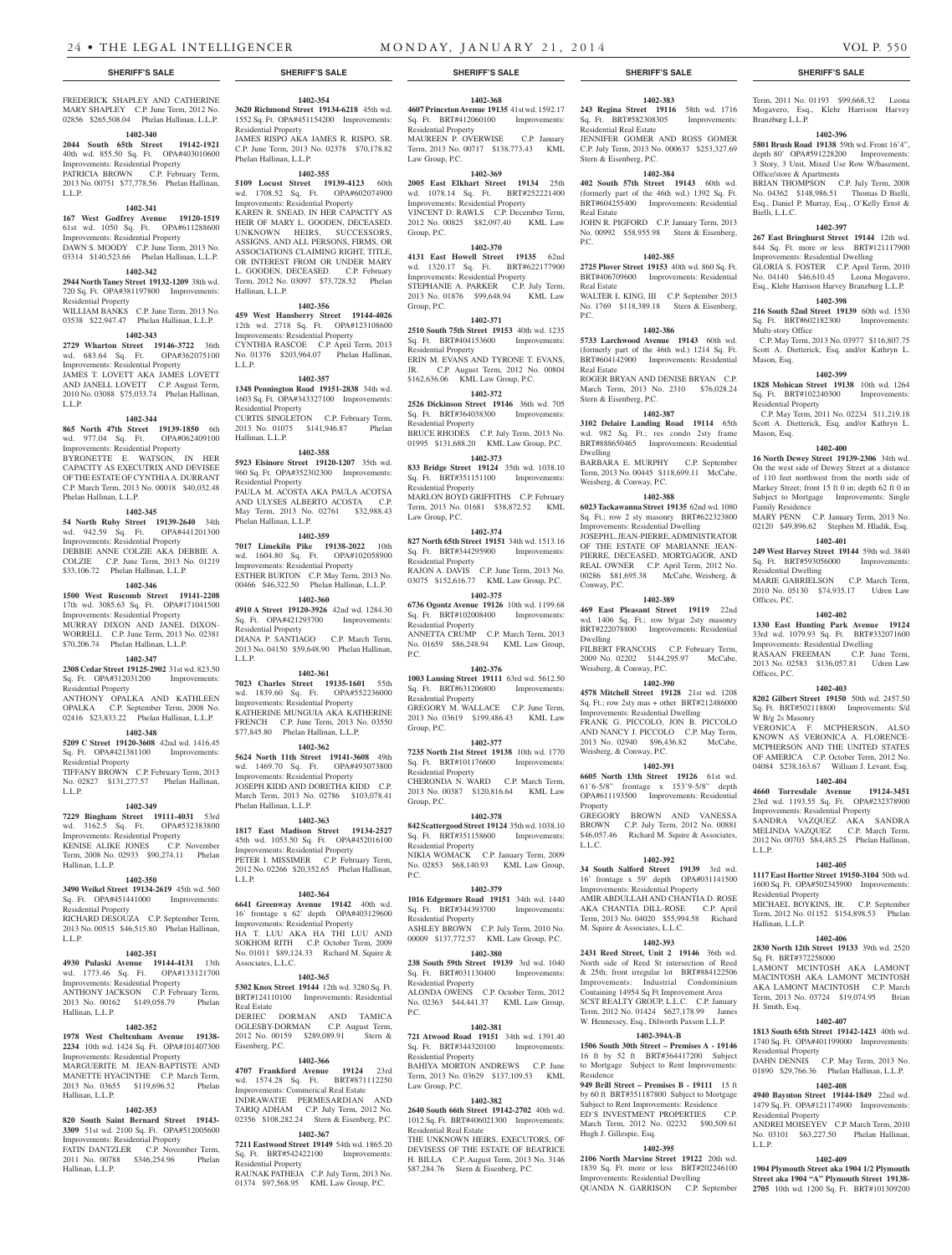### **SHERIFF'S SALE SHERIFF'S SALE SHERIFF'S SALE SHERIFF'S SALE SHERIFF'S SALE**

# Improvements: Residential Property

MARCIA RUBIN AS SOLE OWNER C.P. May Term, 2012 No. 3456 \$91,277.60 Scott A. Dietterick, Esq., Kimberly A. Bonner, Esq., Joel A. Ackerman, Esq., Ashleigh L. Marin, Esq., Ralph M. Salvia, Esq., Jaime R. Ackerman, Esq., Zucker, Goldberg & Ackerman, L.L.C.

# **1402-410**

**1813 Penfield Street 19126-1539** 10th wd. 1014 Sq. Ft. OPA#101378900 Improvements: Residential Property ERIC LEE C.P. June Term, 2013 No. 02379

# \$90,675.70 Phelan Hallinan, L.L.P.

# **1402-411**

**6335 Morton Street 19144-1606** 22nd wd. 1324.51 Sq. Ft. OPA#592213035 Improvements: Residential Property ALONZO PICKERON AKA ALONZO PICKRON C.P. September Term, 2013 No.

# 00694 \$70,298.52 Phelan Hallinan, L.L.P.

**1402-412**

#### **94 Roselyn Street 19120-1912** 61st wd. 1082.75 Sq. Ft. OPA#612183000 Improvements:

Residential Property LINNET OKPULOR C.P. September Term,

2009 No. 01134 \$87,523.19 Phelan Hallinan, L.L.P.

#### **1402-413**

**1504 North 56th Street 19131-3802** 4th wd. 1550 Sq. Ft. OPA#043268500 Improvements: Residential Property ALONZO PICKRON C.P. August Term, 2013

# No. 00991 \$36,373.74 Phelan Hallinan, L.L.P.

# **1402-414**

**2552 East Somerset Street 19134-4743**  25th wd. 2000 Sq. Ft. OPA#251006000 Improvements: Residential Property JAMES R. RISPO C.P. June Term, 2013 No.

# 02382 \$91,604.49 Phelan Hallinan, L.L.P.

**1402-415 2227 West Dauphin Street 19132-4704**  16th wd. 1170 Sq. Ft. BRT#162252800

Improvements: Residential Property KEENA M. BRINKLEY C.P. April Term, 2012 No. 2026 \$84,761.24 Scott A. Dietterick, Esq., Kimberly A. Bonner, Esq., Joel A. Ackerman, Esq., Ashleigh L. Marin, Esq., Ralph M. Salvia, Esq., Jaime R. Ackerman, Esq., Zucker, Goldberg & Ackerman, L.L.C.

#### **1402-416**

**6224 Mascher Street aka 6224 North Mascher Street 19120** 61st wd. 1200 Sq. Ft. BRT#611024900 Subject to Mortgage Improvements: Residential Property JEANNETTE L. CRYOR AND LUCILLE CRYOR, AS JOINT TENANTS WITH THE RIGHT OF SURVIVORSHIP C.P. July Term, 2012 No. 0003 \$57,936.42 Scott A. Dietterick, Esq., Kimberly A. Bonner, Esq., Joel A. Ackerman, Esq., Ashleigh L. Marin, Esq., Ralph M. Salvia, Esq., Jaime R. Ackerman, Esq., Zucker, Goldberg & Ackerman, L.L.C.

### **1402-417**

**2656 Bonaffon Street 19142-2718** 40th wd. 1104 Sq. Ft. BRT#406079300 Improvements: Residential Property

DENNIS A. MCKENZIE, JR., HIS HEIRS AND ASSIGNS C.P. March Term, 2012 No. 2845 \$44,018.23 Scott A. Dietterick, Esq., Kimberly A. Bonner, Esq., Joel A. Ackerman, Esq., Ashleigh L. Marin, Esq., Ralph M. Salvia, Esq., Jaime R. Ackerman, Esq., Zucker, Goldberg & Ackerman, L.L.C.

#### **1402-418**

**1731 McClellan Street 19145-2122** 49th wd. 1024 Sq. Ft. BRT#481013700 Subject to Mortgage Improvements: Residential Property GAIL TYSON C.P. June Term, 2012 No. 1262 \$87,726.64 Scott A. Dietterick, Esq., Kimberly A. Bonner, Esq., Joel A. Ackerman, Esq., Ashleigh L. Marin, Esq., Ralph M. Salvia, Esq., Jaime R. Ackerman, Esq., Zucker, Goldberg & Ackerman, L.L.C.

#### **1402-419**

**1410 South 52nd Street 19143-5041** 51st wd. 1811 Sq. Ft. BRT#27 S 18219; Tax Acct #512009000 Subject to Mortgage Improvements: Residential Property

ZAHAVA FISCH C.P. December Term, 2011 No. 2447 \$73,043.23 Scott A. Dietterick, Esq., Kimberly A. Bonner, Esq., Joel A. Ackerman, Esq., Ashleigh L. Marin, Esq., Ralph M. Salvia, Esq., Jaime R. Ackerman, Esq., Zucker, Goldberg & Ackerman, L.L.C.

# **1402-420**

**7927 Temple Road 19150-2115** 50th wd. 1642.50 Sq. Ft. BRT#501093600 Subject to Mortgage Improvements: Residential Property WILLIAM MANGUM C.P. December Term,<br>2012 No. 1530 \$42,660.12 Scott A. 2012 No. 1530 \$42,660.12 Dietterick, Esq., Kimberly A. Bonner, Esq., Joel A. Ackerman, Esq., Ashleigh L. Marin, Esq., Ralph M. Salvia, Esq., Jaime R. Ackerman, Esq., Zucker, Goldberg & Ackerman, L.L.C.

# **1402-421**

**4420 Aberdale Road 19136** 65th wd. 3250 Sq. Ft. BRT#652106400 Subject to Mortgage Improvements: Residential Property JAMES DUNN C.P. March Term, 2011 No.

3751 \$242,686.80 Scott A. Dietterick, Esq., Kimberly A. Bonner, Esq., Joel A. Ackerman, Esq., Ashleigh L. Marin, Esq., Ralph M. Salvia, Esq., Jaime R. Ackerman, Esq., Zucker, Goldberg & Ackerman, L.L.C.

#### **1402-422**

**1948 South 23rd Street 19124** 48th wd. 1188 Sq. Ft. BRT#482259300 Improvements:

Residential Property ROBERT D. WILSON C.P. October Term, 2009 No. 1636 \$78,890.39 Scott A. Dietterick, Esq., Kimberly A. Bonner, Esq., Joel A. Ackerman, Esq., Ashleigh L. Marin, Esq., Ralph M. Salvia, Esq., Jaime R. Ackerman, Esq., Zucker, Goldberg & Ackerman, L.L.C.

### **1402-423**

**3425 West Allegheny Avenue 19132** 38th wd. 1974 Sq. Ft. BRT#382027800 Improvements: Residential Property

JAMES RICE C.P. March Term, 2009 No. 04866 \$140,257.86 Scott A. Dietterick, Esq., Kimberly A. Bonner, Esq., Joel A. Ackerman, Esq., Ashleigh L. Marin, Esq., Ralph M. Salvia, Esq., Jaime R. Ackerman, Esq., Zucker, Goldberg & Ackerman, L.L.C.

#### **1402-424**

**423 East Godfrey Avenue 19120-1606**  35th wd. 3125 Sq. Ft. BRT#351102100 Improvements: Residential Property SOMSAK SUWANNARAT, AS SOLE

OWNER C.P. May Term, 2012 No. 03280 \$109,573.90 Scott A. Dietterick, Esq., Kimberly A. Bonner, Esq., Joel A. Ackerman, Esq., Ashleigh L. Marin, Esq., Ralph M. Salvia, Esq., Jaime R. Ackerman, Esq., Zucker, Goldberg & Ackerman, L.L.C.

# **1402-425**

**4705-07 James Street 19137** 45th wd. 4024 Sq. Ft. BRT#453418000 Subject to Mortgage Improvements: Residential Property WILBURT E. JAMES C.P. April Term, 2011 No. 0352 \$120,604.27 Scott A. Dietterick, Esq., Kimberly A. Bonner, Esq., Joel A. Ackerman, Esq., Ashleigh L. Marin, Esq., Ralph M. Salvia, Esq., Jaime R. Ackerman, Esq., Zucker, Goldberg & Ackerman, L.L.C.

## **1402-426**

**2878 Angus Road 19114** 57th wd. 1695.11 Sq. Ft. BRT#572094844 Subject to Mortgage Improvements: Residential Property PENNY T. DOVAK C.P. January Term, 2011 No. 1430 \$156,320.54 Scott A. Dietterick, Esq., Kimberly A. Bonner, Esq., Joel A. Ackerman, Esq., Ashleigh L. Marin, Esq., Ralph M. Salvia, Esq., Jaime R. Ackerman, Esq., Zucker, Goldberg & Ackerman, L.L.C.

## **1402-427**

**3135 F Street 19134-2403** 33rd wd. 1120 Sq. Ft. BRT#331292500 Subject to Mortgage Improvements: Residential Property REGINA S. JONES, AS SOLE OWNER C.P. February Term, 2012 No. 1465 \$60,432.44 Scott A. Dietterick, Esq., Kimberly A. Bonner, Esq., Joel A. Ackerman, Esq., Ashleigh L. Marin, Esq., Ralph M. Salvia, Esq., Jaime R. Ackerman, Esq., Zucker, Goldberg & Ackerman, L.L.C.

#### **1402-428**

**7335 Rockwell Avenue 19111-3005** 63rd wd. 2724.72 Sq. Ft. BRT#631112301 Improvements: Residential Property DENISE ALLEN, AS SOLE OWNER C.P.

May Term, 2012 No. 0720 \$151,294.70 Scott A. Dietterick, Esq., Kimberly A. Bonner, Esq., Joel A. Ackerman, Esq., Ashleigh L. Marin, Esq., Ralph M. Salvia, Esq., Jaime R. Ackerman, Esq., Zucker, Goldberg & Ackerman, L.L.C.

#### **1402-429**

**2411 Bleigh Avenue aka 2411 Bleigh Street 19152-4309** 56th wd. 2583 Sq. Ft. BRT#561311300 Improvements: Residential Property

SHAHENA BEGUM AND MAMUNUR RASHID, WIFE AND HUSBAND, AS TENANTS BY THE ENTIRETY C.P. May Term, 2012 No. 2233 \$213,441.28 Scott A. Dietterick, Esq., Kimberly A. Bonner, Esq., Joel A. Ackerman, Esq., Ashleigh L. Marin, Esq., Ralph M. Salvia, Esq., Jaime R. Ackerman, Esq., Zucker, Goldberg & Ackerman, L.L.C.

#### **1402-430**

**1235 Levick Street 19111** 53rd wd. 1530 Sq. Ft. BRT#531082900 Subject to Mortgage Improvements: Residential Property<br>CHARLES A. SUDLER, JR. C.P. June  $CHARLES A$  SUDLER  $IR$ . Term, 2011 No. 3184 \$78,299.32 Scott A. Dietterick, Esq., Kimberly A. Bonner, Esq., Joel A. Ackerman, Esq., Ashleigh L. Marin, Esq., Ralph M. Salvia, Esq., Jaime R. Ackerman, Esq., Zucker, Goldberg & Ackerman, L.L.C.

#### **1402-431**

**1140 Passmore Street 19111-5412** 53rd wd.

# 1962 Sq. Ft. BRT#531102400 Improvements:

Residential Property RAJU A. VARGHESE AND ANNAMMA RAJU, HUSBAND AND WIFE C.P. December Term, 2012 No. 3450 \$126,493.73 Scott A. Dietterick, Esq., Kimberly A. Bonner, Esq., Joel A. Ackerman, Esq., Ashleigh L. Marin, Esq., Ralph M. Salvia, Esq., Jaime R. Ackerman, Esq., Zucker, Goldberg & Ackerman, L.L.C.

#### **1402-432**

**4334 Vista Street 19136** 41st wd. 1078 Sq. Ft. BRT#412194600 Improvements: Residential Property

GLORIA GARCIA, AS SOLE OWNER C.P. January Term, 2011 No. 1431 \$53,700.03 Scott A. Dietterick, Esq., Kimberly A. Bonner, Esq., Joel A. Ackerman, Esq., Ashleigh L. Marin, Esq., Ralph M. Salvia, Esq., Jaime R. Ackerman, Esq., Zucker, Goldberg & Ackerman, L.L.C.

#### **1402-433**

**5918 Magnolia Street 19144-1114** 59th wd. 1146 Sq. Ft. BRT#592233200 Subject to Mortgage Improvements: Residential Property DARYL PRAY, ADMINISTRATOR OF THE ESTATE OF SUSAN PRAY C.P. June Term, 2009 No. 00311 \$60,674.37 Scott A. Dietterick, Esq., Kimberly A. Bonner, Esq., Joel A. Ackerman, Esq., Ashleigh L. Marin, Esq., Ralph M. Salvia, Esq., Jaime R. Ackerman, Esq., Zucker, Goldberg & Ackerman, L.L.C.

#### **1402-434**

**2430 South 11th Street 19148** 39th wd. 1080 Sq. Ft. BRT#394197400 Improvements: Residential Property PETER INNAURATO, AS SOLE OWNER C.P. April Term, 2011 No. 1855 \$175,008.50 Scott A. Dietterick, Esq., Kimberly A. Bonner, Esq., Joel A. Ackerman, Esq., Ashleigh L. Marin, Esq., Ralph M. Salvia, Esq., Jaime R. Ackerman, Esq., Zucker, Goldberg & Ackerman, L.L.C.

#### **1402-435**

**2842 Sebring Road 19152-1650** 57th wd. 2765.04 Sq. Ft. BRT#571057500 Improvements: Residential Property DAVID R. CHRISTY AND ANGELA N. CHRISTY C.P. November Term, 2011 No. 0712 \$204,195.22 Scott A. Dietterick, Esq., Kimberly A. Bonner, Esq., Joel A. Ackerman, Esq., Ashleigh L. Marin, Esq., Ralph M. Salvia, Esq., Jaime R. Ackerman, Esq., Zucker, Goldberg & Ackerman, L.L.C.

#### **1402-436**

**2512 South 66th Street aka 2512 66th Street South 19143** 40th wd. 1712 Sq. Ft. BRT#406016900 Improvements: Residential Property

GIVEMORE MATAKANURE C.P. March Term, 2011 No. 02278 \$67,758.82 Scott A. Dietterick, Esq., Kimberly A. Bonner, Esq., Joel A. Ackerman, Esq., Ashleigh L. Marin, Esq., Ralph M. Salvia, Esq., Jaime R. Ackerman, Esq., Zucker, Goldberg & Ackerman, L.L.C.

#### **1402-437**

**8111 Forrest Avenue 19150-2401** 50th wd. 2504 Sq. Ft. BRT#502224135 Subject to Mortgage Improvements: Residential Property BARRINGTON HYLTON AND TANYA COVINGTON, AS JOINT TENANTS WITH THE RIGHT OF SURVIVORSHIP C.P. May Term, 2012 No. 0554 \$188,098.76 Scott A. Dietterick, Esq., Kimberly A. Bonner, Esq., Joel A. Ackerman, Esq., Ashleigh L. Marin, Esq., Ralph M. Salvia, Esq., Jaime R. Ackerman, Esq., Zucker, Goldberg & Ackerman, L.L.C.

#### **1402-438**

**353 East Vernon Road 19144** 22nd wd. 1550 Sq. Ft. BRT#222034600 Subject to Mortgage Improvements: Residential Property ROBERT MARKOWSKI C.P. December Term, 2011 No. 2449 \$179,357.57 Scott A. Dietterick, Esq., Kimberly A. Bonner, Esq., Joel A. Ackerman, Esq., Ashleigh L. Marin, Esq., Ralph M. Salvia, Esq., Jaime R. Ackerman, Esq., Zucker, Goldberg & Ackerman, L.L.C.

## **1402-439**

**1727 West Colonial Street 19126-3415**  17th wd. 1440 Sq. Ft. OPA#171349200

Improvements: Residential Property<br>
DANIEL SMITH RAMSEY C.P. August DANIEL SMITH RAMSEY Term, 2012 No. 01362 \$81,129.69 Phelan Hallinan, L.L.P.

#### **1402-440**

**7028 Marsden Street 19135-1832** 41st wd. 2250 Sq. Ft. OPA#412375900 Improvements: Residential Property

IRMA I CLAUDIO C.P. December Term, 2011 No. 01103 \$124,626.48 Phelan Hallinan, L.L.P. **1402-441**

### **7123 Torresdale Avenue 19135** 65th wd. 2430

Sq. Ft. BRT#651257000 Improvements: Residential Property JOSEPH A. DAUT AND MICHELLE DAUT,

AS TENANTS BY THE ENTIRETIES C.P. May Term, 2011 No. 1332 \$143,025.06 Scott

**1402-454 3023 Chatham Street 19134-4306** 25th wd. On the southeast side of Chatham St, 112' 7-1/4 in, northward from the northeast side of Indiana Avenue; front 14 ft 4 in; depth 82 ft 6 in

JORGE CARABALLO C.P. September Term, 2010 No. 00794 \$128,330.77 Louis P.

**1402-455 4735 Whitaker Avenue 19120** 42nd wd. 1200 Sq. Ft.; row b/gar 2sty masonry BRT#421565100 Improvements: Residential

REGINALD BATES C.P. December Term, 2012 No. 00967 \$64,421.76 McCabe,

**1402-456 6059 Allman Street 19142** 40th wd. 952 Sq. Ft. BRT#401243300 Improvements:

SANAYYAH H. MILLER C.P. July Term, 2013 No. 00828 \$86,625.80 KML Law

**1402-457 4826 Howell Street 19135** 41st wd. on southwesterly side of Howell St, 100 ft 0 in northwestwardly from the westerly corner of Howell and Tullp St; front 30 ft, 0 in; depth 140 ft 0 in OPA#411105500 Subject to Mortgage PAUL E. VOIT C.P. April Term, 2011 No. 00651 \$106,341.43 Louis P. Vitti, Esq. **1402-458 1334 North 60th Street 19151** 34th wd.<br>
irregular dimensions OPA#871155600 irregular dimensions OPA#871155600 Improvements: Residential Property RUEL P. GREEN AKA RUEL P. GREEN, JR. C.P. December Term, 2012 No. 01333 \$78,042.41 Richard M. Squire & Associates,

**1402-459 43 West Johnson Street 19144** 22nd wd. 5000 Sq. Ft. BRT#223000700 Improvements:

ARDELLIA JONES AND WILLIAM JONES C.P. July Term, 2012 No. 003620 \$79,376.48 Martha E. Von Rosenstiel Esq., Heather Riloff,

**1402-460 6141 Wheeler Street 19143** 40th wd. 1072 Sq. Ft. BRT#402171000 Improvements:

LAMONT JONES C.P. August Term, 2011 No. 004860 \$36,142.65 Martha E. Von Rosenstiel Esq., Heather Riloff, Esq. **1402-461 1326 East Airdrie Street 19124-5522** 33rd wd. 1050 Sq. Ft. BRT#331237200 Improvements:

CHRISTINA C. HARRIS, AS SOLE OWNER C.P. March Term, 2012 No. 1314 \$68,048.65 Scott A. Dietterick, Esq., Kimberly A. Bonner, Esq., Joel A. Ackerman, Esq., Ashleigh L. Marin, Esq., Ralph M. Salvia, Esq., Jaime R. Ackerman, Esq., Zucker, Goldberg &

**1402-462 2611 Roberts Avenue 19129** 38th wd. 854 Sq. Ft. BRT#382042600 Improvements:

VICTORIA RENEE ALLEN C.P. November Term, 2012 No. 00676 \$73,959.94 KML

**1402-463 2522 South 15th Street 19145** 26th wd. 992 Sq. Ft. BRT#261168000 Improvements:

STEPHEN M. QUICI AND KELLY ANN QUICI C.P. April Term, 2013 No. 003804 \$195,048.26 Martha E. Von Rosenstiel Esq.,

**1402-464 6614 North Gratz Street 19126** 10th wd. 1280 Sq. Ft. BRT#101104200 Improvements:

SEAN C. LYNCH C.P. July Term, 2013 No. 001075 \$125,875.25 Martha E. Von Rosenstiel Esq., Heather Riloff, Esq. **1402-465 4249 Romain Street 19124** 23rd wd. 1878.71 Sq. Ft. BRT#232460100 Improvements:

RAYMOND MOORE C.P. July Term, 2012 No. 03212 \$73,008.97 KML Law Group,

**1402-466 2433 South Garnet Street 19145** 26th wd. All that certain lot or piece of ground, situate on the east side of Garnet Street at the distance of two hundred eighty-eight feet six inches (288'6") southward from the south side of Ritter Street in the Twenty-Sixth (fomerly part of the forty-eighth) ward of the city of Philadelphia. Containing in front or breadth on the said Garnet Street fourteen feet two-inches (14'2") and extending of that width in length or depth

OPA#251402900

Vitti, Esq.

Dwelling

Weisberg, & Conway, P.C.

Residential Property

Group, P.C.

L.L.C.

Esq.

Residential Dwelling

Residential Dwelling

Residential Property

Ackerman, L.L.C.

Residential Property

Law Group, P.C.

Residential Dwelling

Heather Riloff, Esq.

Residential Dwelling

ential Property

P.C.

A. Dietterick, Esq., Kimberly A. Bonner, Esq., Joel A. Ackerman, Esq., Ashleigh L. Marin, Esq., Ralph M. Salvia, Esq., Jaime R. Ackerman, Esq., Zucker, Goldberg & Ackerman, L.L.C.

# **1402-442**

**764 Uber Street aka 764 North Uber Street 19130** 15th wd. 1624.50 Sq. Ft. BRT#151066611 Subject to Mortgage Improvements: Residential Property CARL PETERSON AND SYLVIA PETERSON, HIS WIFE C.P. March Term, 2011 No. 3603 \$228,157.83 Scott A. Dietterick, Esq., Kimberly A. Bonner, Esq., Joel A. Ackerman, Esq., Ashleigh L. Marin, Esq., Ralph M. Salvia, Esq., Jaime R. Ackerman, Esq., Zucker, Goldberg & Ackerman, L.L.C.

# **1402-443**

**4779 Tampa Street 19120-4621** 42nd wd. 2630 Sq. Ft. OPA#421586800 Improvements: Residential Property AISHA R. MCCLAIN AND LORETTA MCCLAIN C.P. August Term, 2010 No. 02554 \$61,325.34 Phelan Hallinan, L.L.P.

# **1402-444**

**604 Van Kirk Street 19120-1226** 35th wd. 1280 Sq. Ft. OPA#352101400 Improvements: Residential Property JOHN O. ABIOLA C.P. August Term, 2012 No. 01176 \$115,754.83 Phelan Hallinan,

#### **1402-445**

L.L.P.

**4022 East Roosevelt Boulevard 19124** 45th wd. 1604 Sq. Ft.; row b/gar 2 sty masonry BRT#351018400 Improvements: Residential Dwelling EVELYN A. KESSLER C.P. November Term,

2010 No. 00160 \$139,999.75 McCabe,

**1402-446 3467 Richmond Street 19104** 45th wd. 2840 Sq. Ft. BRT#451134800; PRCL#25N1534 Subject to Mortgage Subject to Rent Improvements: Improvements Consist Of (i) A Two Part Three Story, Semi-detached Mixed Use Structure With A Bar And Kitchen On The First Floor And Living Space On The Second And Thrid Floors, And (ii) A Garage Located At

3467 RICHMOND REAL ESTATE VENTURES, L.L.C. C.P. January Term, 2013 No. 02083 \$316,217.90 Jack M Seitz, Esq.; Zachary J. Cohen, Esq.; Leavoy Butz &

**1402-447 1749-1751 Bigler Street 19145** 26th wd. 1280 Sq. Ft. BRT#262314100 Improvements:

LOUIS PAVONI C.P. July Term, 2012 No. 002829 \$361,898.76 Amy Glass, Esq. **1402-448 1504 South Corlies Street 19146-3510** 36th wd. On westerly side of Corlies Street, 352 ft 0 in, northwardly from the northerly side of Tasker St; front 16; 0-in; depth 52 ft 0 in

RODGER ABBOTT C.P. June Term, 2013 No. 1930 \$46,543.76 Louis P. Vitti, Esq. **1402-449 2722 North 45th Street 19131** 52nd wd. 1354 Sq. Ft.; row b/gar 2sty stone BRT#521225800 Improvements: Residential Dwelling GLENROY THOMPSON C.P. April Term, 2013 No. 04663 \$154,932.99 McCabe,

**1402-450 2061 Albright Street 19134** 45th wd. 1149 Sq. Ft. BRT#452187000 Subject to Mortgage Improvements: Residential Property DAVID A. BAUMANN AND JANICE BAUMANN, HIS WIFE C.P. September Term, 2008 No. 001291 \$70,811.38 Scott A. Dietterick, Esq., Kimberly A. Bonner, Esq., Joel A. Ackerman, Esq., Ashleigh L. Marin, Esq., Ralph M. Salvia, Esq., Jaime R. Ackerman, Esq., Zucker, Goldberg & Ackerman, L.L.C. **1402-451 4945 Florence Avenue 19143** 51st wd. 1126 Sq. Ft.; row 2sty masonry BRT#511139700 Improvements: Residential Dwelling JAMES WATSON C.P. May Term, 2013 No. 01657 \$144,749.08 McCabe, Weisberg, &

**1402-452 5649 Warrington Avenue 19143** 51st wd. 1144 Sq. Ft. BRT#513306200 Improvements:

LASONYA D. CURTISS AND JAMES G. CURTISS C.P. February Term, 2009 No. 03132 \$51,645.35 KML Law Group, P.C. **1402-453 2418 South 8th Street 19148** 39th wd. 840 Sq. Ft. BRT#393259300 Improvements:

MIT MEY C.P. April Term, 2013 No. 03052 \$64,486.65 KML Law Group, P.C.

Weisberg, & Conway, P.C.

The Rear Of The Main Building

Seitz, L.L.C.

Residential Property

OPA#364422600

Weisberg, & Conway, P.C.

Conway, P.C.

Residential Property

Residential Property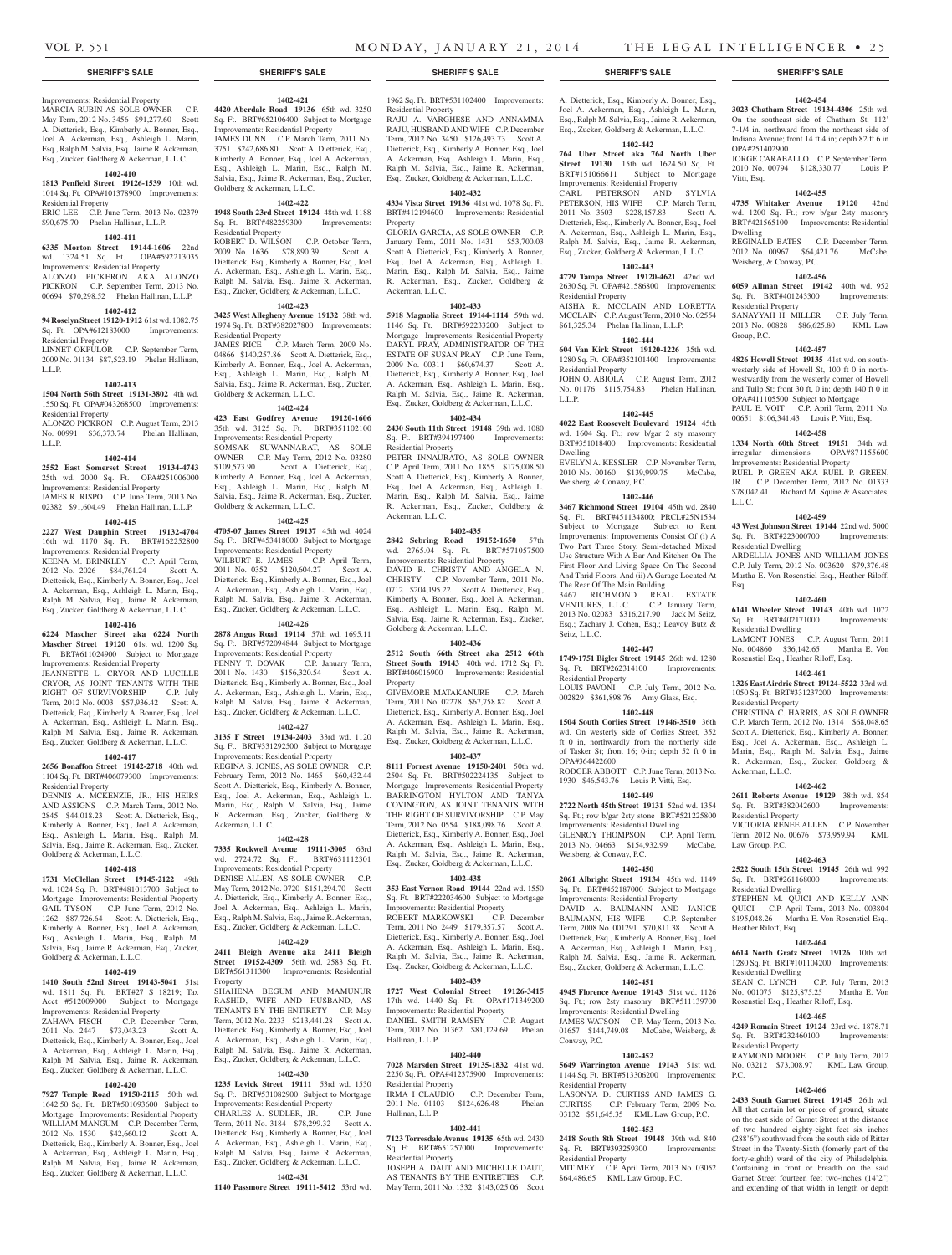eastward between parallel lines at right angles to the said Garnet Street forty-seven feet (47') feet to a certain three feet (3') wide alley leading north-ward into Ritter Street and Southward into another 3 feet wide alley leading westward into the said Garnet Street Subject to Mortgage WILLIAM CARBO C.P. August Term, 2013 No. 03464 \$177,116.22 Anthony R. Distasio, Esq., Linton, DiStasio & Edwards, P.C.

#### **1402-467**

**2409 West Cumberland Street 19132**  28th wd. 1585.58 Sq. Ft. BRT#281272400 Improvements: Residential Property VIVIAN FREEMAN C.P. March Term, 2013 No. 04060 \$43,048.60 KML Law Group, P.C.

#### **1402-468**

**7008 West Passyunk Avenue 19142** 40th wd. 2012 Sq. Ft. BRT#406301500 Improvements: Residential Dwelling RHONDA BROWN AND VALGENE

WEST C.P. October Term, 2010 No. 02424 \$137,566.67 Udren Law Offices, P.C.

# **1402-469**

**224 North 50th Street 19139** 44th wd. 2338.93 Sq. Ft. BRT#441066302 Improvements: Residential Dwelling MARQUITTA FORTUNE AND BYRONE

TYREE C.P. May Term, 2010 No. 04021 \$65,892.73 Mark J. Udren, Esq. **1402-470**

#### **774 South Hicks Street 19146** 30th wd. 728

Sq. Ft. BRT#301285400 Improvements: Residential Dwelling CHRIS K. TABB C.P. March Term, 2010 No.

05788 \$287,876.08 Udren Law Offices, P.C. **1402-471**

**7332 Briar Road 19138-1328** 50th wd. 1472.55 Sq. Ft. BRT#501335800 Improvements: Row B/gar 2 Sty Masonry MANOLITA I. M. EVANS C.P. June Term,

2013 No. 02585 \$153,604.24 Milstead & Associates, L.L.C. **1402-472**

**4312 Pechin Street 19128** 21st wd. 1908.00 Sq. Ft. BRT#212164400 Improvements: Residential Dwelling

JACQUELINE WAWREZYNEK AND ROBERT WAWRZYNEK C.P. August Term, 2010 No. 04630 \$89,889.06 Udren Law Offices, P.C.

#### **1402-473**

**2651 North Reese Street 19133-2635** 19th wd. 854 Sq. Ft. BRT#192233320 Improvements: Row 2 Story Masonry YOLICET GRIN AKA YOLICET GRIN-

# LOPEZ C.P. June Term, 2012 No. 00924

\$23,747.68 Milstead & Associates, L.L.C. Residential Dwelling

#### **2006 South Garnet Street 19145** 48th wd. 672.60 Sq. Ft. BRT#16S13276 Improvements: Residential Dwelling

**1402-474**

ANGELO CUCULINO AKA ANGELO CUCOLINO C.P. July Term, 2010 No. 01941 \$64,433.96 Udren Law Offices, P.C.

# **1402-475**

**4930 Knorr Street 19135-2425** 41st wd. 1778.60 Sq. Ft. BRT#412017000 JOHN C. KUHN C.P. August Term, 2012 No. 01822 \$188,571.56 Milstead & Associates, L.L.C.

# **1402-476**

**610 Morris Street 19148-1202** 1st wd. 1024 Sq. Ft. BRT#012118100 Improvements: Row 2 Story Masonry

SROY KIM KARNG AND CHAM SOK C.P. August Term, 2012 No. 00389 \$207,033.60 Milstead & Associates, L.L.C.

### **1402-477**

**133 East Maryland Street 19144** 59th wd. 1900.00 Sq. Ft. BRT#592130600 Improvements: Residential Dwelling AIYANA SMITH AND MICHAEL SMITH C.P. July Term, 2012 No. 04672 \$124,178.34 Udren Law Offices, P.C.

# **1402-478**

**5850 Filbert Street 19139-2449** 4th wd. 776.12 Sq. Ft. BRT#042018900 Improvements: Row 2 Story Masonry C.P. December Term, 2012 No. 00839 \$81,092.23 Milstead &

# Associates, L.L.C. **1402-479**

**605 East Sanger Street 19120-1720** 35th wd. 1162.27 Sq. Ft. BRT#351216200 Improvements: Row/b Gar 2 Story Masonry VALERIE GARY-MITCHELL AND JAMES E. MITCHELL C.P. February Term, 2012 No. 00034 \$139,426.06 Milstead & Associates, L.L.C.

# **1402-480**

**6014 Ogontz Avenue 19141-1312** 17th wd. 1744 Sq. Ft. OPA#172253800 Improvements: Residential Property ESTATE OF DAMIAN WILSON AKA

DAMIAN CHRISTOPHER WILSON. BELLA WILSON, ADMINISTRATRIX AND HEIR OF THE ESTATE OF DAMIAN WILSON AKA DAMIAN CHRISTOPHER WILSON. UNKNOWN HEIRS, SUCCESSORS, ASSIGNS, AND ALL PERSONS, FIRMS, OR ASSOCIATIONS CLAIMING RIGHT, TITLE, OR INTEREST FROM OR UNDER DAMIAN WILSON AKA DAMIAN CHRISTOPHER WILSON, DECEASED. C.P. May Term, 2009 No. 02851 \$143,011.49 Phelan Hallinan, L.L.P.

# **1402-481**

**4430 McKinley Street 19135-3217** 41st wd. 2160 Sq. Ft. BRT#552034300 Subject to Mortgage Improvements: Residential Dwelling PROPERTY OF WILLIAM J. DEARDEN, PERSONAL REPRESENTATIVE OF THE ESTATE OF MARYANNE DEARDEN AKA MARYANNE K. MCGOVERN C.P. August Term, 2013 No. 02476 \$28,974.21 Law Offices of Gregory Javardian

# **1402-482**

**3037 Fanshawe Street 19149-2516** 55th wd. 2104.38 Sq. Ft. BRT#551124900 Improvements: Residential Dwelling WALTER R. HELLER AND MARY HELLER C.P. March Term, 2013 No. 00024 \$147,263.20 Law Offices of Gregory Javardian

# **1402-483**

**2716 North 23rd Street 19132-3218**  11th wd. 878.99 Sq. Ft. OPA#111370200 Improvements: Residential Property

FRANK W. BROOKS, III, INDIVIDUALLY AND IN HIS CAPACITY AS HEIR OF THE ESTATE OF LISA Y. BROOKS. CAROLE LIVELY, IN HER CAPACITY AS HEIR OF THE ESTATE OF LISA Y. BROOKS. FAKIRA A. BROOKS, IN HER CAPACITY AS HEIR OF THE ESTATE OF LISA Y. BROOKS. MIKELL F. LIVELY, IN HIS CAPACITY AS HEIR OF THE ESTATE OF LISA Y. BROOKS. UNKNOWN HEIRS, SUCCESSORS, ASSIGNS, AND ALL PERSONS, FIRMS, OR ASSOCIATIONS CLAIMING RIGHT, TITLE, OR INTEREST FROM OR UNDER LISA Y. BROOKS, DECEASED. C.P. January Term, 2012 No. 04659 \$34,264.30 Phelan Hallinan, L.L.P.

# **1402-484**

**3127 Glenview Street 19149-2602** 55th wd. 1715.52 Sq. Ft. BRT#554213500 Improvements: Residential Dwelling ROSEMARY DISTEFANO C.P. July Term, 2012 No. 04767 \$195,289.79 Law Offices of Gregory Javardian

#### **1402-485**

**108 West Norris Street 19122-2439** 18th wd. 1625 Sq. Ft. BRT#183195108 Improvements: HAROLD WINGFIELD C.P. February Term, 2013 No. 000122 \$51,884.83 Law Offices of Gregory Javardian

# **1402-486**

**2409 Gaul Street 19125-3003** 31st wd. 813.75 Sq. Ft. OPA#312068700 Improvements: Residential Property ROEY SORASKY AND MINDY SORASKY C.P. September Term, 2013 No. 01611 \$128,092.60 Phelan Hallinan, L.L.P.

#### **1402-487**

**6107 Harley Avenue 19142-3411** 40th wd. 1132.5 Sq. Ft. BRT#402285900 Improvements: Residential Dwelling THOMAS WILLIAM MACNEAL AKA THOMAS WILLIAM MACNEAL, III AND DENISE R. MACNEAL C.P. December Term, 2011 No. 02758 \$83,730.15 Law Offices of Gregory Javardian

#### **1402-488**

**2131 Carver Street 19124-1609** 41st wd. 915.20 Sq. Ft. OPA#411053400 Improvements: Residential Property ROBERT GONZALEZ C.P. November Term, 2010 No. 02828 \$90,214.90 Phelan Hallinan, L.L.P.

# **1402-489**

**5527 Irving Street 19139** 46th wd. 1350 Sq. Ft. BRT#604058000 Residential Property CLINTON WASHINGTON C.P. February Term, 2012 No. 2889 \$88,135.81 Amy Glass, Esq.

# **1402-490**

**5327 North Sydenham Street 19141-1619**  17th wd. 1680 Sq. Ft. BRT#172085900 Improvements: Residential Dwelling ROBIN H. GARY AND JANICE M. GARY C.P. April Term, 2013 No. 04566 \$47,156.31 Law Offices of Gregory Javardian

#### **1402-491**

**1823 East Moyamensing Avenue 19148-1944**  1st wd. 1242.50 Sq. Ft. OPA#011214200 Improvements: Residential Property JOHN E. MCNAMEE C.P. July Term, 2012

**SHERIFF'S SALE SHERIFF'S SALE SHERIFF'S SALE SHERIFF'S SALE SHERIFF'S SALE**

L.L.P.

Residential Property

Residential Property

L.L.P.

Property

Glass, Esq.

L.L.P.

Glass, Esq.

Residential Property

Residential Property

L.L.P.

L.L.P.

Residential Property

Amy Glass, Esq.

Residential Property

Sq. Ft. BRT#402229200 Residential Property

No. 03408 \$292,150.00 Phelan Hallinan,

**1402-492 849 Hendrix Street 19116-2525** 58th wd. 2225 Sq. Ft. OPA#582334420 Improvements:

LARYSA BAZYLSKA STIPA AND ROBERT P. STIPA C.P. October Term, 2010 No. 01948 \$248,322.74 Phelan Hallinan, L.L.P. **1402-493 5309 Ludlow Street 19139** 60th wd. 1600 Sq. Ft. BRT#603005300 Improvements:

UNKNOWN HEIRS, SUCCESSORS, ASSIGNS, AND ALL PERSONS, FIRMS, OR ASSOCIATIONS CLAIMING RIGHT. TITLE, OR INTEREST FROM OR UNDER BARBARA NORMAN C.P. July Term, 2013 No. 004713 \$93,599.45 Amy Glass, Esq. **1402-494 6142 Tackawanna Street 19135-3416**  41st wd. 1785.92 Sq. Ft. OPA#552239800 Improvements: Residential Property BRYAN J. GALIE C.P. August Term, 2012 No. 00036 \$38,853.30 Phelan Hallinan,

**1402-495 5212 Marlowe Street aka 5212 Marlow Street 19124** 62nd wd. 827.20 Sq. Ft. BRT#622265900 Improvements: Residential

WAYNE JOHNSON, JR. AND ANGELA R. JOHNSON C.P. June Term, 2013 No. 002628

**1402-496 2735 Lardner Street 19149** 62nd wd. (formerly part of the 55th wd., which was formerly the 35th wd.) 1005 Sq. Ft. BRT#621187400 Improvements: Residential Property HUMBERTO L. TORRES, JR. C.P. July Term, 2013 No. 001207 \$116,412.73 Amy

**1402-497 1236 Robbins Street 19111-5836** 53rd wd. 3300 Sq. Ft. OPA#631038900 Improvements:

CATRINA D. BANKS C.P. June Term, 2012 No. 00916 \$173,542.24 Phelan Hallinan,

**1402-498 5630 Elmwood Avenue 19143** 40th wd. 1136<br>Sq. Ft. BRT#402229200 Improvements:

TERRY JACKSON, ROBERTO COOPER AND DOROTHY MORRIS C.P. August Term, 2013 No. 001114 \$51,008.99 Amy

**1402-499 6105 Torresdale Avenue 19135-3717**  41st wd. 1203.60 Sq. Ft. OPA#411312900 Improvements: Residential Property KEVIN MILLER C.P. July Term, 2012 No. 00778 \$38,860.72 Phelan Hallinan, L.L.P. **1402-500 1737 Tasker Street 19145** 36th wd. 1104 Sq. Ft. BRT#365373600 Improvements:

CAVELLO REX C.P. April Term, 2013 No. 003439 \$112,633.31 Amy Glass, Esq. **1402-501 1815 East Tulpehocken Street 19138-1210**  10th wd. 2451.69 Sq. Ft. OPA#102219200 Improvements: Residential Property TAMARA L. WILLIAMS C.P. April Term, 2012 No. 03763 \$24,401.44 Phelan Hallinan,

**1402-502 7330 North 20th Street 19138** 42nd wd. 1798 Sq. Ft. BRT#101170000 Improvements:

YVONNE P. STEVENSON AKA YVONNE STEVENSON (MORTGAGOR) AND BARBARA STEVENSON-NOBLE (REAL OWNER) C.P. September 2013 No. 000973 \$55,819.72 Christopher A. DeNardo, Esq. **1402-503 2143 West Grange Avenue 19138-2809**  17th wd. 847.50 Sq. Ft. OPA#171126100 Improvements: Residential Property KENNARD HENDERSON AND MAXINE HENDERSON AKA MAXINE D. W HENDERSON C.P. September Term, 2012 No. 02839 \$54,122.56 Phelan Hallinan,

**1402-504 1260 North Alden Street 19131** 4th wd. 915 Sq. Ft. BRT#043118100 Improvements:

UNKNOWN HEIRS, SUCCESSORS, ASSIGNS, AND ALL PERSONS, FIRMS, OR ASSOCIATIONS CLAIMING RIGHT, TITLE, OR INTEREST FROM OR UNDER CONSTANCE TORRENCE, DECEASED C.P. June Term, 2012 No. 3639 \$35,206.05

\$70,333.02 Amy Glass, Esq.

**4131 Dungan Street 19124-5317** 33rd wd. 1200 Sq. Ft. OPA#332422900 Improvements: Residential Property MITZI A. SHELTON C.P. September Term, 2012 No. 00039 \$63,306.21 Phelan Hallinan, L.L.P.

**1402-505**

# **1402-506**

**1304 Gilham Street 19111** 53rd wd. 1068.53 Sq. Ft. BRT#531160000 Improvements: Residential Property ALEXANDER LIAPITCH AKA ALEXANDRE

LIAPITCH C.P. August Term, 2012 No. 0177 \$114,668.08 Amy Glass, Esq. **1402-507**

**5512 Warrington Avenue 19143-4721**  51st wd. 1145.20 Sq. Ft. OPA#514059000 Improvements: Residential Property GENEVA WRIGHT C.P. May Term, 2012 No. 01397 \$110,548.92 Phelan Hallinan, L.L.P.

#### **1402-508 7335 Garman Street 19153-2208** 40th wd.

1096 Sq. Ft. OPA#404305200 Improvements: Residential Property ANGELIQUE MORRIS C.P. March Term, 2013 No. 01011 \$66,219.80 Phelan Hallinan, L.L.P.

## **1402-509**

**961 Bridge Street 19124-1743** 35th wd. 1320 Sq. Ft. OPA#351157100 Improvements: Residential Property GREGORY CAPERS C.P. September Term, 2013 No. 00895 \$119,366.73 Phelan Hallinan, L.L.P.

#### **1402-510**

**757 South 17th Street 19146** 30th wd. 1328 Sq. Ft. BRT#6S2065, BRT#881577100 Improvements: Residential Dwelling MAURICE UPSHUR AND ZINA UPSHUR C.P. September Term, 2013 No. 00492 \$353,308.70 Udren Law Offices, P.C.

# **1402-511**

**332 East Roosevelt Boulevard 19120-3949**  42nd wd. 2250.80 Sq. Ft. BRT#421130800 Improvements: Residential Dwelling EDWARD SMITH AKA EDWARD A. SMITH AND VANESSA SMITH AKA VANESSA ALLEN SMITH C.P. September Term, 2013 No. 01435 \$109,576.55 Udren Law Offices, P.C.

#### **1402-512 903 Hoffman Street 19148** 39th wd. 768

Sq. Ft. BRT#393268700 Improvements: Residential Dwelling LAURA PREZIO C.P. April Term, 2013 No. 05080 \$66,624.21 Udren Law Offices, P.C.

#### **1402-513 1234 Christian Street 19147** 2nd wd. Front 16',

depth 100' OPA#021020300 Improvements: 3 Story 4 Bedroom, 2.5 Bath Townhouse LAJOHNTY HOLDINGS, L.L.C. C.P.

October Term, 2013 No. 00307 \$148,986.51 Thomas D. Bielli, Esq., Daniel P. Murray, Esq., O'Kelly Ernst & Bielli, L.L.C. **1402-514**

# **4111 Claridge Street 19124** 33rd wd. 1283.10

Sq. Ft. BRT#332353000 Improvements: Residential Property HOMES ARE US, L.P. BY ANNA ENTERPRISES LCC ITS GENERAL PARTNER BY ALAN STASSON, MEMBER C.P. July Term, 2012 No. 1802 \$58,428.25 Amy Glass, Esq.

# **1402-515**

**3010 Aramingo Avenue 19134** 25th wd. 954.10 Sq. Ft. BRT#251475000 Improvements: Residential Property ANA VALENTIN C.P. July Term, 2013 No. 003002 \$28,130.18 Amy Glass, Esq.

# **1402-516**

**638 South 57th Street 19143** 46th wd. 1392<br> **Sq. Ft. BRT#463246300** Improvements: Sq. Ft. BRT#463246300 Residential Property

KHAMILAH MUHAMMAD C.P. July Term, 2013 No. 002993 \$86,200.97 Amy Glass, Esq.

# **1402-517**

**3453 Cottman Avenue 19129** 64th wd. (formerly part of the thirty-fifth wd.) 1597 Sq. Ft. BRT#642090200 Improvements: Residential Property MARY M. JONES C.P. July Term, 2013 No.

2502 \$149,354.43 Amy Glass, Esq. **1402-518**

# **3024 West Lehigh Avenue 19132** 28th wd.

1216 Sq. Ft. BRT#282380700 Improvements: Residential Property DENISE GLOVER C.P. May Term, 2013 No. 000565 \$83,166.98 Amy Glass, Esq.

# **1402-519**

**5519 Catharine Street 19143** 46th wd. 1065<br>
Sq. Ft. BRT#463093100 Improvements Sq. Ft. BRT#463093100 Residential Property

FRANK BROOKS, III C.P. September 2013 No. 001153 \$139,815.72 Amy Glass, Esq.

#### **1402-520 1970 West Hunting Park Avenue 19140**  13th wd. 655.50 Sq. Ft. BRT#131106100

ALEXANDER LIAPITCH C.P. June Term, 2012 No. 670 \$176,786.26 Amy Glass, Esq. **1402-522 2001 Hamilton Street, Apartment 409 19130- 4200** 8th wd. Together with all right, title, and interest to a 0.747% undivided interset of, in and to the Common Elements, as more particularly set forth in the Declaration OPA#888091634 Improvements: Residential Property CARLO COLOMBO C.P. February Term, 2013 No. 00805 \$220,232.44 Phelan

**1402-523 646 Alcott Street 19120** 35th wd. 1224 Sq. Ft. BRT#352060600 Improvements: Residential

DORLEATHA JOHNSON AKA DORLEATHA M. JOHNSON C.P. July Term, 2013 No. 2503

**1402-524 1832 Green Street aka 1832 Green Street, Unit C 19130-4143** 15th wd. 0.00 Sq. Ft. OPA#888154074 Improvements: Residential

MARK W. TOTTEN C.P. September Term,<br>2013 No. 00491 \$175.308.96 Phelan 2013 No. 00491 \$175,308.96

**1402-525 614 West Rittenhouse Street 19144** 59th wd. 1800 Sq. Ft. BRT#593026700 Improvements:

ALMANINA BARBOUR C.P. June Term, 2013 No. 01152 \$156,573.14 KML Law

**1402-526 8651 Gilbert Street 19150-2703** 50th wd. 1534.40 Sq. Ft. OPA#502140800 Improvements: Residential Property ERICA K. MATTOX C.P. November Term, 2012 No. 02021 \$89,928.18 Phelan Hallinan,

**1402-527 4805 East Howell Street 19135** 41st wd. 1189.12 Sq. Ft. BRT#411109800 Improvements: Residential Property YARILIS RUIZ C.P. July Term, 2013 No. 02316 \$97,764.00 KML Law Group, P.C. **1402-528 331 Cantrell Street 19148-3319** 39th wd. 665 Sq. Ft. OPA#392077600 Improvements:

JOEY S. FANG AND YUN F. HUANG C.P. April Term, 2013 No. 02634 \$99,204.35

**1402-529 4315 North 9th Street 19140-2226** 43rd wd. 870 Sq. Ft. OPA#433394000 Improvements:

ALBERT HARRELL, JR. C.P. October Term, 2010 No. 00670 \$38,043.53 Phelan

**1402-530 3065 Coral Street 19134** 25th wd. 810 Sq. Ft. BRT#252457700 Improvements: Residential

CARLOS OLIVO C.P. April Term, 2013 No. 03713 \$27,214.18 KML Law Group, P.C. **1402-531 543 Fernon Street 19148-1217** 1st wd. 795 Sq. Ft. OPA#011355600 Improvements:

ROBERT M. KNABLE AKA ROBERT KNABLE AND AMY KNABLE C.P. August Term, 2012 No. 02816 \$63,601.97 Phelan

**1402-532 803 West Wellens Avenue aka 803 West Wellens Street 19141-4021** 49th wd. 1167 Sq. Ft. OPA#492035900 Improvements:

ROLLETTE HAYWOOD C.P. July Term, 2013 No. 01466 \$67,117.00 Phelan Hallinan,

**1402-533 334 Pensdale Street 19128** 21st wd. 1786.90 Sq. Ft. BRT#212058800 Improvements:

JAMES KOSLOSKY, SOLELY IN HIS CAPACITY AS HEIR OF JOSEPH KOSLOSKY, JR., DECEASED AND MARIANNE TONER, SOLELY IN HER CAPACITY AS HEIR OF JOSEPH KOSLOSKY, JR. DECEASED C.P. May Term, 2013 No. 01738 \$160,572.37

**1402-534**

\$81,555.76 Amy Glass, Esq.

Improvements: Residential Property ANGELA M. SMITH C.P. July Term, 2013 No. 002364 \$16,803.45 Amy Glass, Esq. **1402-521 10011 Ferndale Street 19116** 58th wd. 1846 Sq. Ft. BRT#582478300 Improvements:

Residential Property

Hallinan, L.L.P.

Property

Property

Hallinan, L.L.P.

Residential Property

Residential Property

Phelan Hallinan, L.L.P.

Residential Property

Residential Property

Hallinan, L.L.P.

Residential Property

Residential Property

KML Law Group, P.C.

L.L.P.

Hallinan, L.L.P.

Property

Group, P.C.

L.L.P.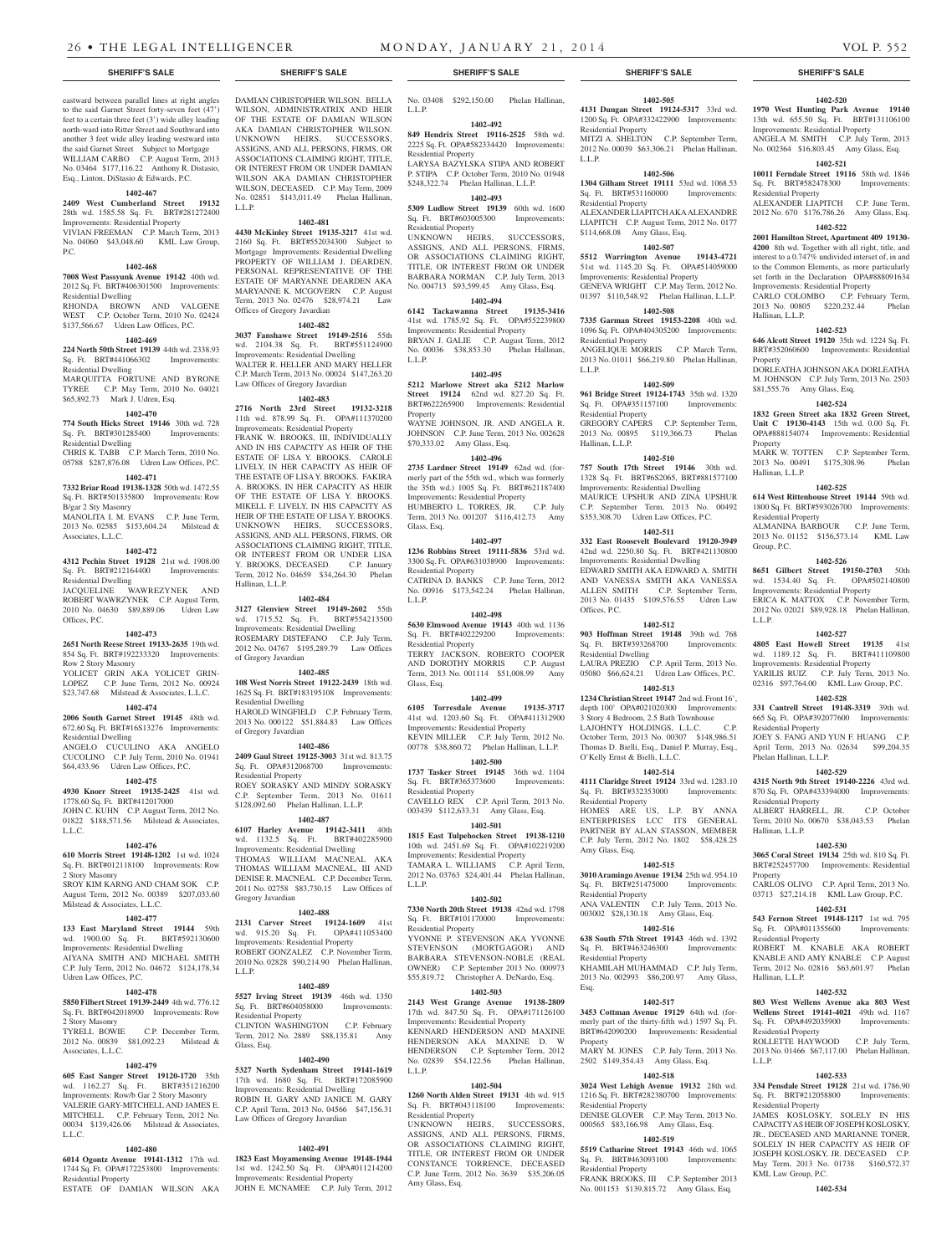Improvements: Residential Property ANTHONY HAYE C.P. July Term, 2009 No. 03092 \$69,772.40 Phelan Hallinan, L.L.P. **1402-577 1735 South Taylor Street 19145** 36th wd. 672 Sq. Ft. BRT#364183800 Improvements:

ELLEN REGENBOGEN AND BONI WOLF C.P. June Term, 2013 No. 001623 \$61,135.09 Martha E. Von Rosenstiel Esq., Heather Riloff,

LOUIS DREW AND LA VADA DREW ENGLISH C.P. January Term, 2011 No. 00251 \$683,717.08 Udren Law Offices, P.C. **1402-591 2027 South Colorado Street 19145** 48th wd. 700 Sq. Ft. BRT#481233400 Improvements:

INDONESIAN FULL GOSPEL CHURCH, INC. C.P. May Term, 2010 No. 01263 \$100,740.48 Udren Law Offices, P.C. **1402-592 6323 Jackson Street 19135** 41st wd. 1630.80 Sq. Ft. BRT#411197100 Improvements:

KATHLEEN BRENNAN AKA KATHLEEN R. BRENNAN C.P. June Term, 2013 No. 000742

**1402-593 4405 Longshore Avenue 19135** 55th wd. 1280

KEVIN M. OSLAR AND BERNADETTE OSLAR C.P. May Term, 2013 No. 002492 \$118,315.14 Stern & Eisenberg, P.C. **1402-594 8523 Cratin Place 19153** 40th wd. 3240 Sq. Ft. BRT#405183804 Improvements:

SHAMSIDDIN HAMEEN ISLAM C.P. April Term, 2013 No. 5107 \$215,321.36 Stern &

**1402-595 828 South 56th Street 19143-2840** 46th wd. 1475 Sq. Ft. BRT#46322430 Improvements:

WILLIAM LOVETT C.P. July Term, 2013 No. 2791 \$82,676.62 Stern & Eisenberg, P.C. **1402-596 6133 Oakley Street 19111** 35th wd. 1605 Sq. Ft. BRT#352260100 Improvements:

HOLLY CRON C.P. February Term, 2013 No. 02392 \$135,069.70 Martha E. Von Rosenstiel Esq., Heather Riloff, Esq. **1402-597 2085 Anchor Street 19124** 41st wd. 915.20 Sq. Ft. BRT#411064000 Improvements:

FUNMILAYO AGUN C.P. September 2013 No. 002611 \$42,218.94 Amy Glass, Esq. **1402-598 4231 Frost Street 19136-3125** 41st wd. 1080 Sq. Ft. BRT#651222500 Improvements:

GREGGORY G. GINTER C.P. February Term, 2013 No. 01338 \$104,700.76 Pressman &

**1402-599 4049 K Street 19124** 33rd wd. 1056 Sq. Ft. BRT#332326100 Improvements: Residential

CARMEN SAEZ C.P. July Term, 2011 No. 003184 \$116,831.85 Amy Glass, Esq. **1402-600 7046 Vandike Street 19135** 41st wd. 1650 Sq. Ft. BRT#412423100 Improvements:

JOSEPHINE MALLOY C.P. May Term, 2013 No. 02700 \$102,766.53 KML Law

**1402-601 513 Saint Michael Drive 19148** 39th wd. 1489.50 Sq. Ft. BRT#392227726 Improvements: Residential Dwelling NO HUYNH AND JIMMY TRAN C.P. June Term, 2009 No. 02839 \$256,841.80 Udren

**1402-602 226 East Roosevelt Boulevard 19120-3935**  42nd wd. 2285 Sq. Ft. OPA/BRT#421128000 Improvements: Residential Property NORMAN BEY C.P. March Term, 2011 No. 2003 \$81,510.84 Andrew L. Miller, Esq. **1402-603 2443 South Hicks Street 19145** 26th wd. 720 Sq. Ft. BRT#41S6163 & BRT#261187000 Improvements: Residential Dwelling CYNTHIA CARBONARO AND DANIEL F. CARBONARO C.P. April Term, 2013 No. 00756 \$176,353.28 Udren Law Offices, P.C. **1402-604 51 North Farson Street 19139** 51st wd. 1600 Sq. Ft. BRT#441069200 Improvements:

JULU PAYNE AKA JULU M. PAYNE C.P. July Term, 2013 No. 02666 \$48,627.00

**1402-605 908 East Mount Pleasant Avenue 19150**  50th wd. 4300 Sq. Ft. BRT#502437600 Improvements: Residential Dwelling UNKNOWN HEIRS, SUCCESSORS, ASSIGNS, AND ALL PERSONS, FIRMS, OR ASSOCIATIONS CLAIMING RIGHT, TITLE,

Residential Dwelling

Residential Property

\$60,580.50 Amy Glass, Esq.

Sq. Ft. BRT#552180200 Residential Real Estate

Residential Real Estate

Residential Real Estate

Residential Dwelling

Residential Property

Residential Dwelling

Residential Property

Group, P.C.

Law Offices, P.C.

Residential Dwelling

Udren Law Offices, P.C.

Doyle, L.L.C.

**Property** 

Eisenberg, P.C.

**1402-578 513 North Hobart Street 19131** 4th wd. 602 Sq. Ft. BRT#043156500 Improvements:

ROBERT POPE C.P. September Term, 2013 No. 02420 \$28,520.98 KML Law Group,

**1402-579 166 Convington Road 19120** 61st wd. 1944 Sq. Ft. BRT#611442800 Improvements:

HERBERT FRAYER C.P. February Term, 2010 No. 02163 \$165,811.04 KML Law

**1402-580 6614 Chew Avenue 19119** 22nd wd. 1069.95 Sq. Ft. BRT#221254500 Improvements:

DONNA WELDON C.P. March Term, 2008 No. 04023 \$83,516.61 KML Law Group,

**1402-581 2615 Almond Street 19125** 31st wd. (formerly part of the 18th wd.) 624 Sq. Ft. BRT#312090400 Improvements: Residential

ROCHELLE PORTER C.P. February Term, 2012 No. 03813 \$157,823.49 Udren Law

**1402-582 512 North 66th Street 19151** 34th wd. 750 Sq. Ft. BRT#343136320 Improvements:

SANDRA THOMAS C.P. April Term, 2013 No. 01435 \$162,154.19 KML Law Group,

**1402-583 6545 Walker Street 19135** 55th wd. 1329.90 Sq. Ft. BRT#552331100 Improvements:

LAWRENCE BROWN C.P. July Term, 2011 No. 01640 \$116,564.44 KML Law Group,

**1402-584 6626 Dicks Avenue 19142** 40th wd. 1183.92 Sq. Ft. BRT#406289000 Improvements:

TANYA BURNS AND LEMENUEL W. LAWTON C.P. May Term, 2007 No. 00839 \$63,428.02 KML Law Group, P.C. **1402-585 836 Federal Street 19147** 2nd wd. 800 Sq. Ft. BRT#021268600 Improvements: Residential

GABRIEL BRAVO AND GUADALUPE BRAVO C.P. July Term, 2009 No. 03452 \$487,201.07 Mark J. Udren, Esq. **1402-586 1346 North Dover Steet 19121** 29th wd. 700 Sq. Ft. BRT#292141910 Improvements:

BEATRICE LITTLE C.P. September Term,<br>2013 No. 02061 \$45.852.14 Udren Law

**1402-587 3619 Brandywine Street 19104** 17 ft by 50 ft BRT#242124010 Subject to Mortgage

BIANCA S. HART Civil Division June 2013 No. 002513 \$138,126.95 Hugh J. Gillespie,

**1402-588 423 Leverington Avenue 19128** 21st wd. On southeasterly side of Leverington Avenue 175 ft 0 in southwesterly side of Mitchell St front; 25 ft, 0 in; depth 81 ft 1-3/4-in OPA#212248700 Improvements: Residential Dwelling ANTHONY R. MASCIERI C.P. June Term, 2013 No. 02834 \$232,654.75 Kerry S.

**1402-589 6611 Eastwood Street 19149-2331** 54th wd. 1262.47 Sq. Ft. BRT#139N1180 Improvements: Row B/gar 2sty Masonry TRACEY ARRINGTON AKA TRACEY N. ARRINGTON C.P. May Term, 2012 No. 03153 \$110,500.00 Milstead & Associates,

**1402-590 611 East Mt. Pleasant Avenue and 615 East Mt. Plesant Avenue 19119** 22nd wd. 11161.05 Sq. Ft. and 20759.08 Sq. Ft. BRT#222149700 & BRT#222149800 Subject to Mortgage Improvements: Residential Dwelling

Residential Dwelling

Residential Property

Residential Property

Residential Property

Group, P.C.

P.C.

Dwelling

Offices, P.C.

P.C.

P.C.

Dwelling

Residential Property

Residential Property

Residential Property

Residential Dwelling

Offices, P.C.

Esq.

L.L.C.

2013 No. 02061 \$45,852.14

Improvements: Residence

Schuman, Esq.

Esq.

P.C.

#### **SHERIFF'S SALE SHERIFF'S SALE SHERIFF'S SALE SHERIFF'S SALE SHERIFF'S SALE**

**7440 Walnut Lane aka 7440 East Walnut Lane 19138-2217** 50th wd. 1125 Sq. Ft. OPA#501353200 Improvements: Residential Property

#### NORMA WILCOX, IN HER CAPACITY AS HEIR OF ELAINE MACK AKA ELAINE V. BROOKS, DECEASED. UNKNOWN HEIRS, SUCCESSORS, ASSIGNS, AND ALL PERSONS, FIRMS, OR ASSOCIATIONS CLAIMING RIGHT, TITLE, OR INTEREST FROM OR UNDER ELANE V. MACK AKA ELAINE V. BROOKS, DECEASED. C.P. March Term, 2013 No. 00165 \$102,195.31 Phelan Hallinan, L.L.P.

#### **1402-535**

**6550 North Bouvier Street 19126** 17th wd. 1291.50 Sq. Ft. BRT#172232300 Improvements: Residential Property DENISE CHAMBERS JILES AND JASMINE

JILES C.P. October Term, 2009 No. 00178 \$123,000.48 KML Law Group, P.C.

#### **1402-536**

**1026 Westview Street 19119** 21st wd. 39,298 Sq. Ft. BRT#213114700 Improvements: Residential Dwelling ANTHONY K. MOORE AND HENRI

GILLIAM MOORE C.P. March Term, 2013 No. 01740 \$869,276.18 Udren Law Offices, P.C.

#### **1402-537**

**5029 Chancellor Street 19139-4232** 46th wd. 971.85 Sq. Ft. BRT#602059200 Subject to Mortgage Improvements: Residential Dwelling SHARON HOLMES C.P. July Term, 2012 No. 02314 \$148,439.18 Powers, Kirn & Javardian, L.L.C.

#### **1402-538**

**2443 Tremont Street 19115-5032** 56th wd. BRT#562265818 Subject to Mortgage Improvements: Residential Dwelling JERROME R. STINNIE AND MANUELA T. STINNIE C.P. July Term, 2012 No. 04662 \$259,472.23 Powers, Kirn & Javardian, L.L.C.

#### **1402-539**

**5245 Florence Avenue 19143** 51st wd. 1068 Sq. Ft. OPA#511144300 Subject to Mortgage Improvements: Residential Property SUI DAN JONES C.P. September Term, 2013 No. 00922 \$60,621.06 Brett A. Solomon, Esq.; Michael C. Mazack. Esq.

# **1402-540**

**936 Brill Street 19124-1008** 35th wd. 1057 Sq. Ft. BRT#351178200 Subject to Mortgage Improvements: Residential Dwelling YELENA SHOKH C.P. August Term, 2012 No. 02226 \$45,186.29 Powers, Kirn & Javardian, L.L.C.

#### **1402-541**

**5525 Miriam Road 19124** 35th wd. 1277.09 Sq. Ft. BRT#351413200 Improvements: Residential Dwelling VANECIA T. WILLIAMS C.P. November

Term, 2008 No. 01227 \$124,724.98 Udren Law Offices, P.C.

## **1402-542**

**1059 Edgemore Road 19151-3009** 34th wd. 1120 Sq. Ft. BRT#344387800 Subject to Mortgage Improvements: Residential Dwelling EDWARD CRAWFORD C.P. July Term, 2012 No. 04496 \$88,426.26 Powers, Kirn & Javardian, L.L.C.

#### **1402-543**

**5351 August Street 19137** 45th wd. 692.02 Sq. Ft. BRT#453407000 Improvements: Residential Dwelling DAVID W. ROSANIA AND JENNIFER L. ROSANIA AKA JENNIFER ROSANIA C.P.

# May Term, 2010 No. 03020 \$90,540.54 Udren Law Offices, P.C.

# **1402-544**

**3134 Gaul Street 19134-4447** 25th wd. 1440 Sq. Ft. BRT#251396600 Subject to Mortgage Improvements: Residential Dwelling GAVIN FENNELLY AND MONICA FENNELLY C.P. July Term, 2012 No. 04803 \$144,450.21 Powers, Kirn & Javardian, L.L.C.

#### **1402-545**

**4119 Baring Street 19104-2266** 6th wd. 1252.80 Sq. Ft. BRT#061026500 Subject to<br>Mortgage Improvements: Residential Dwelling **Improvements: Residential Dwelling** ANTHONY JORDAN C.P. July Term, 2012 No. 02305 \$147,696.77 Powers, Kirn & Javardian, L.L.C.

#### **1402-546 11 North 54th Street 19139** s/d conv apt 2sty

masonry BRT#441207000 Improvements: Residential Dwelling JAMES B. WATSON C.P. June Term, 2012

No. 00564 \$79,698.02 Federman & Associates, L.L.C. **1402-547**

**13420 Trevose Road 19116** 58th wd. 1460 Sq. Ft. BRT#583122300 Improvements:

#### Residential Real Estate GREGORY TILLSON AND TRACY A.

TILLSON C.P. September Term, 2012 No. 003175 \$350,378.07 Stern & Eisenberg, P.C. **1402-548**

# **7815 Germantown Avenue 19118-3526**

9th wd. 2270.80 Sq. Ft. OPA#091151400 Improvements: Residential Property DAVID W. DAVIS AND WILFORD E. MORTON C.P. July Term, 2012 No. 01659 \$245,397.66 Phelan Hallinan, L.L.P.

# **1402-549**

**7005 Ardleigh Street 19119-1302** 22nd wd. 4025 Sq. Ft. OPA#222249300 Improvements: Residential Property MARY DOUGLASS AKA MARY ANN DOUGLASS C.P. May Term, 2013 No. 00532 \$246,325.80 Phelan Hallinan, L.L.P.

# **1402-550**

**3527 East Crown Avenue 19114-1916**  66th wd. 3254 Sq. Ft. OPA#661230800 Improvements: Residential Property THOMAS HINTON AND JENNIFER HINTON C.P. December Term, 2012 No. 04006 \$219,137.43 Phelan Hallinan, L.L.P.

#### **1402-551**

**4226 Ormond Street 19124** 33rd wd. 810 Sq. Ft. BRT#332535100 Improvements: Residential Property LAPINA JAMISON C.P. June Term, 2009 No. 04659 \$49,163.85 KML Law Group, P.C.

**1402-552 6209 Hasbrook Avenue 19111** 35th wd. 1526.56 Sq. Ft. BRT#353194400 Improvements: Residential Property WILLIAM G. ELWELL C.P. April Term,

2013 No. 00096 \$46,854.07 KML Law Group, P.C. **1402-553**

**609 North Wilton Street 19131** 44th wd. 1004 Sq. Ft. BRT#442302700 Improvements: Residential Dwelling CHARLES SHAW C.P. May Term, 2013 No. 01635 \$82,562.34 Udren Law Offices, P.C.

### **1402-554**

**4037 North Darien Street 19140** 43rd wd. 607.50 Sq. Ft. BRT#433128700 Improvements: Residential Property PRITIKA BENJAMIN AND BLASONCAMI, L.L.C. AKA BLASONCAMI, 1, L.L.C. C.P. April Term, 2013 No. 02241 \$58,148.59 KML Law Group, P.C.

### **1402-555**

Group, P.C.

P.C.

**3565 Emerald Street 19134** 45th wd. 1103.41 Sq. Ft. BRT#452329300 Improvements: Residential Property ROHANNI N. RODRIGUEZ C.P. June Term,

2013 No. 00140 \$56,309.13 KML Law

# **1402-556**

**5144 Brown Street 19139-1526** 44th wd. 992 Sq. Ft. BRT#441271600 Improvements: Residential Dwelling HARVEY GOLDENBERG AKA HARVEY S. GOLDENBERG C.P. June Term, 2013 No. 02328 \$62,217.03 Udren Law Offices, P.C.

**1402-557**

**6912 Old York Road 19126** 61st wd. 6091.08 Sq. Ft. BRT#611203000 Improvements: Residential Property ANNIE M. JOHNSON C.P. May Term, 2010 No. 01129 \$26,285.75 KML Law Group,

#### **1402-558**

**2359 North Gratz Street 19132** 16th wd. 665.52 Sq. Ft. BRT#162048700 Improvements: Residential Dwelling DWAIN JOHNSON C.P. September Term, 2013 No. 02689 \$35,199.40 Udren Law Offices, P.C.

#### **1402-559**

**8625 Ditman Street 19136** 65th wd. 1600 Sq. Ft. BRT#652298200 Improvements: Residential Property ANTONIO J. RIOS C.P. May Term, 2013 No. 03758 \$145,533.38 KML Law Group, P.C.

# **1402-560**

**Premises "A" 2506 South 22nd Street, Premises "B" 2506R South 22nd Street 19145**  26th wd. Premises "A" 2125 Sq. Ft.; Premises "B" 665 Sq. Ft. "A" OPA#262204800; "B" OPA#262204820 Improvements: Residential Dwelling

GREGORY TENUTO AND MICHELLE TENUTO C.P. October Term, 2012 No. 03454 \$342,299.73 Joseph R. Loverdei, Esq.

# **1402-561**

**7112 Ditman Street 19135-1211** 41st wd. 2025 Sq. Ft. OPA#412352400 Improvements: Residential Property KEITH BAILEY C.P. January Term, 2011 No. 03508 \$101,864.22 Phelan Hallinan, L.L.P.

**1402-562**

**1328 North Hancock Street 19122** 18th

wd. 2494.66 Sq. Ft. BRT#182083500

Improvements: Residential Dwelling SHERIDAN L. SOSTRE C.P. June Term, 2013 No. 002403 \$230,185.14 Martha E. Von Rosenstiel Esq., Heather Riloff, Esq.

# **1402-563**

**242 North Creighton Street 19139** 44th wd. 1140 Sq. Ft.; row 2 sty masonry BRT#441123600 Improvements: Residential Dwelling

PROPERTY OF 242 NORTH CREIGHTON LP AND KAREN SCHULLERE C.P. September Term, 2013 No. 00773 \$48,217.58 McCabe, Weisberg, & Conway, P.C.

#### **1402-564**

**2915 Rosehill Street 19134-2949** 33rd wd. 602 Sq. Ft. OPA#071425100 Improvements: Residential Property DENIS HERNANDEZ C.P. May Term, 2013 No. 02602 \$18,387.17 Phelan Hallinan, L.L.P.

# **1402-565**

**6230 Torresdale Avenue 19135-3719** 41st wd. 1701.90 Sq. Ft. BRT#411291700 Subject to Mortgage Improvements: Row B/gar 1 Story Masonry JOHN R. KLEMICK C.P. July Term, 2013 No.

02894 \$65,439.08 Milstead & Associates, L.L.C.

# **1402-566**

**7211 North Broad Street 19126-1729**  61st wd. 4314.86 Sq. Ft. OPA#611214100 Improvements: Residential Property JUAN COREANO C.P. March Term, 2013 No. 03660 \$230,120.09 Phelan Hallinan, L.L.P.

# **1402-567**

**4505 Vista Street 19136-3710** 41st wd. 1079.16 Sq. Ft. BRT#412210800 Improvements: Row B/gar 2story Masonry DANIEL WIECZOREK AND KAMILA WIECZOREK C.P. July Term, 2013 No. 00441 \$107,051.88 Milstead & Associates, L.L.C.

#### **1402-568**

**1124 O'Neil Street 19123-1610** 5th wd. 528 Sq. Ft. OPA#057030400 Improvements: Residential Property MICHAEL TOMARCHIO C.P. September Term, 2013 No. 00123 \$62,013.20 Phelan Hallinan, L.L.P.

# **1402-569**

**6524 North Bouvier Street 19126-3413**  17th wd. 1291.50 Sq. Ft. BRT#172231000 Improvements: Row B/gar 2story Masonry MICHAEL STOKLEY C.P. July Term, 2013 No. 03648 \$138,148.03 Milstead & Associates, L.L.C.

#### **1402-570**

**4041 Dungan Street 19124-5316** 33rd wd. 1232 Sq. Ft. OPA#332420600 Improvements: Residential Property NAEEM LANGSTON C.P. March Term, 2013 No. 02412 \$107,104.98 Phelan Hallinan, L.L.P.

#### **1402-571**

**1149 Brill Street 19124** 23rd wd. 2000 Sq. Ft. BRT#621039700 Improvements: Residential Dwelling ANDREW T. KOZUL C.P. September 2013

No. 000180 \$101,373.71 Martha E. Von Rosenstiel Esq., Heather Riloff, Esq. **1402-572**

#### **13049 Trina Drive 19116-1813** 58th wd. 3203.70 Sq. Ft. OPA#583163298 Improvements: Residential Property TRACIE EDWARDS AND WARREN EDWARDS C.P. December Term, 2011 No. 00893 \$412,092.75 Phelan Hallinan, L.L.P.

#### **1402-573**

**4134 Cambridge Street 19104** 6th wd. 1,245.50 Sq. Ft. BRT#062159700 Improvements: Residential Dwelling<br>CRAIG OVERTON C.P. February Term, 2009 No. 3899 \$127,891.67 Martha E. Von Rosenstiel Esq., Heather Riloff, Esq.

# **1402-574**

**3309 Morning Glory Road aka L1D9 Morning Glory Road 19154-1819** 66th wd. 2160 Sq. Ft. OPA#663041700 Improvements: Residential Property LAWRENCE O. PHILLIPS C.P. March Term, 2013 No. 00029 \$155,954.15 Phelan

# **1402-575**

Hallinan, L.L.P.

**5912 North 11th Street 19141** 12th wd. 3360 Sq. Ft. BRT#493075500 Improvements: Priv Gar 1 Story Masonry BETTY B. BLUE C.P. September Term, 2008 No. 005189 \$93,723.13 Robert W. Williams, Esq.

## **1402-576**

**800 South 57th Street 19143-2702** 46th wd. 1132.50 Sq. Ft. OPA#463249900